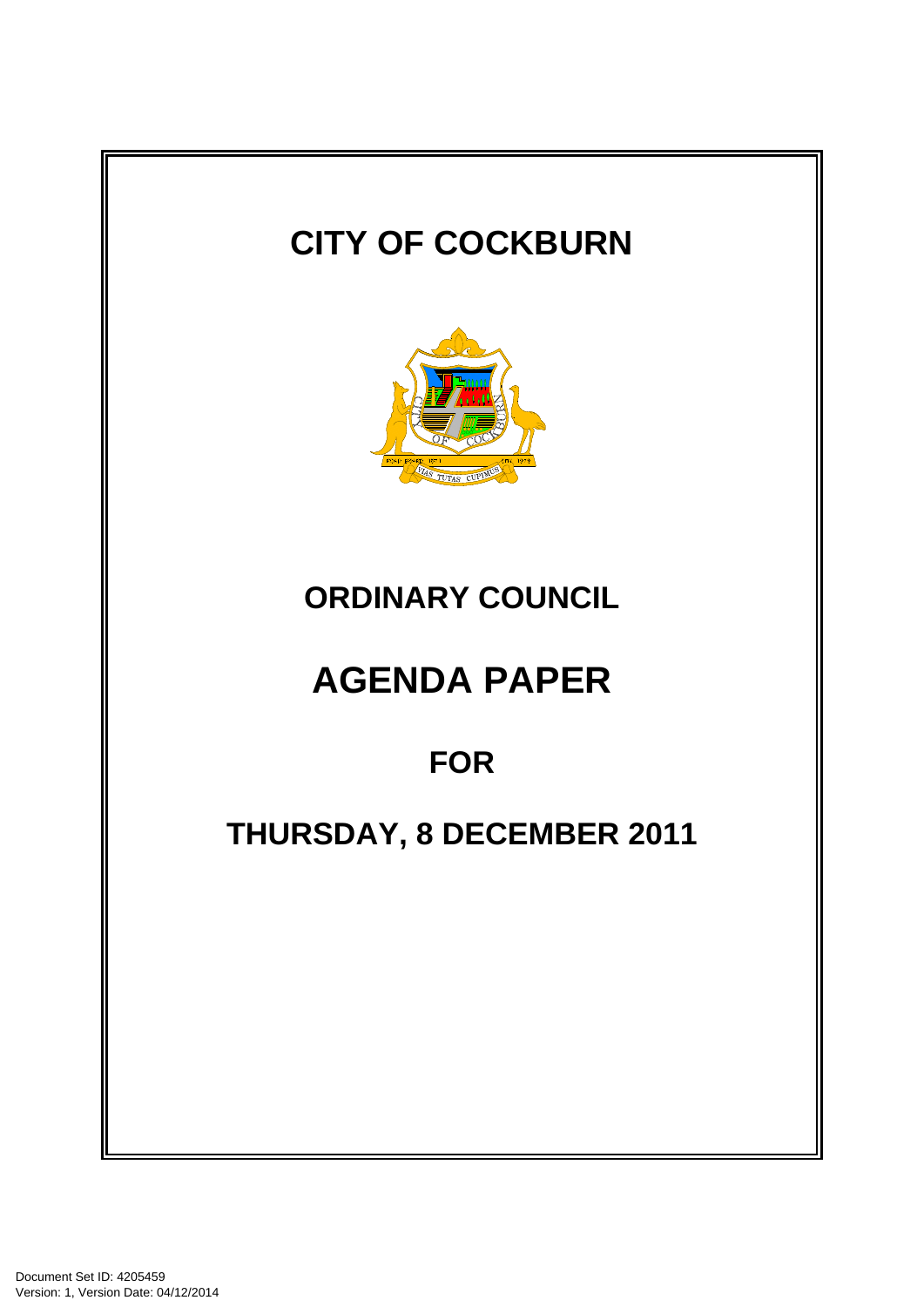# **CITY OF COCKBURN**

### **SUMMARY OF AGENDA TO BE PRESENTED TO THE ORDINARY COUNCIL MEETING TO BE HELD ON THURSDAY, 8 DECEMBER 2011 AT 7:00 PM**

# **Page**

 $\equiv$ 

| $\mathbf{1}$ . |                                                                                                                     |                                                                                                                                                                            |  |
|----------------|---------------------------------------------------------------------------------------------------------------------|----------------------------------------------------------------------------------------------------------------------------------------------------------------------------|--|
| 2.             | APPOINTMENT OF PRESIDING MEMBER (IF REQUIRED)  1                                                                    |                                                                                                                                                                            |  |
| 3.             | DISCLAIMER (TO BE READ ALOUD BY PRESIDING MEMBER) 1                                                                 |                                                                                                                                                                            |  |
| $\mathbf{4}$ . | ACKNOWLEDGEMENT OF RECEIPT OF WRITTEN DECLARATIONS OF<br>FINANCIAL INTERESTS AND CONFLICT OF INTEREST (BY PRESIDING |                                                                                                                                                                            |  |
| 5.             |                                                                                                                     |                                                                                                                                                                            |  |
| 6.             | ACTION TAKEN ON PREVIOUS PUBLIC QUESTIONS TAKEN ON                                                                  |                                                                                                                                                                            |  |
| 7 <sub>1</sub> |                                                                                                                     |                                                                                                                                                                            |  |
| 8.             |                                                                                                                     |                                                                                                                                                                            |  |
|                | 8.1                                                                                                                 | (OCM 8/12/2011) - ORDINARY COUNCIL MEETING 10/11/2011  2                                                                                                                   |  |
| 9.             |                                                                                                                     |                                                                                                                                                                            |  |
| 10.            |                                                                                                                     |                                                                                                                                                                            |  |
| 11.            | BUSINESS LEFT OVER FROM THE PREVIOUS MEETING (IF                                                                    |                                                                                                                                                                            |  |
| 12.            | DECLARATION OF COUNCILLORS WHO HAVE NOT GIVEN DUE<br>CONSIDERATION TO MATTERS IN THE BUSINESS PAPER  2              |                                                                                                                                                                            |  |
| 13.            |                                                                                                                     |                                                                                                                                                                            |  |
|                | 13.1                                                                                                                | (OCM 8/12/2011) - MINUTES OF THE AUDIT AND STRATEGIC<br>FINANCE COMMITTEE MEETING - 17 NOVEMBER 2011                                                                       |  |
|                | 13.2                                                                                                                | (OCM 8/12/2011) - MINUTES OF THE DELEGATED AUTHORITIES,<br>POLICIES AND POSITION STATEMENTS COMMITTEE MEETING -<br>24 NOVEMBER 2011 (CC/P/001) (D GREEN) (ATTACH)  4       |  |
|                | 13.3                                                                                                                | (OCM 8/12/2011) - 2010/11 ANNUAL REPORT (IM/B/009) (S                                                                                                                      |  |
| 14.            |                                                                                                                     |                                                                                                                                                                            |  |
|                | 14.1                                                                                                                | (OCM 8/12/2011) - NOMINATION OF ELECTED MEMBER PROXY<br>MEMBERSHIP FOR JANDAKOT AIRPORT COMMUNITY AVIATION                                                                 |  |
|                | 14.2                                                                                                                | (OCM 8/12/2011) - HOBBY FARM (STABLES) - LOCATION: 12 (LOT<br>23) HARDEY STREET HAMILTON HILL - OWNER: MAIN ROADS<br>WESTERN AUSTRALIA - APPLICANT: T MILLER (22201366) (A |  |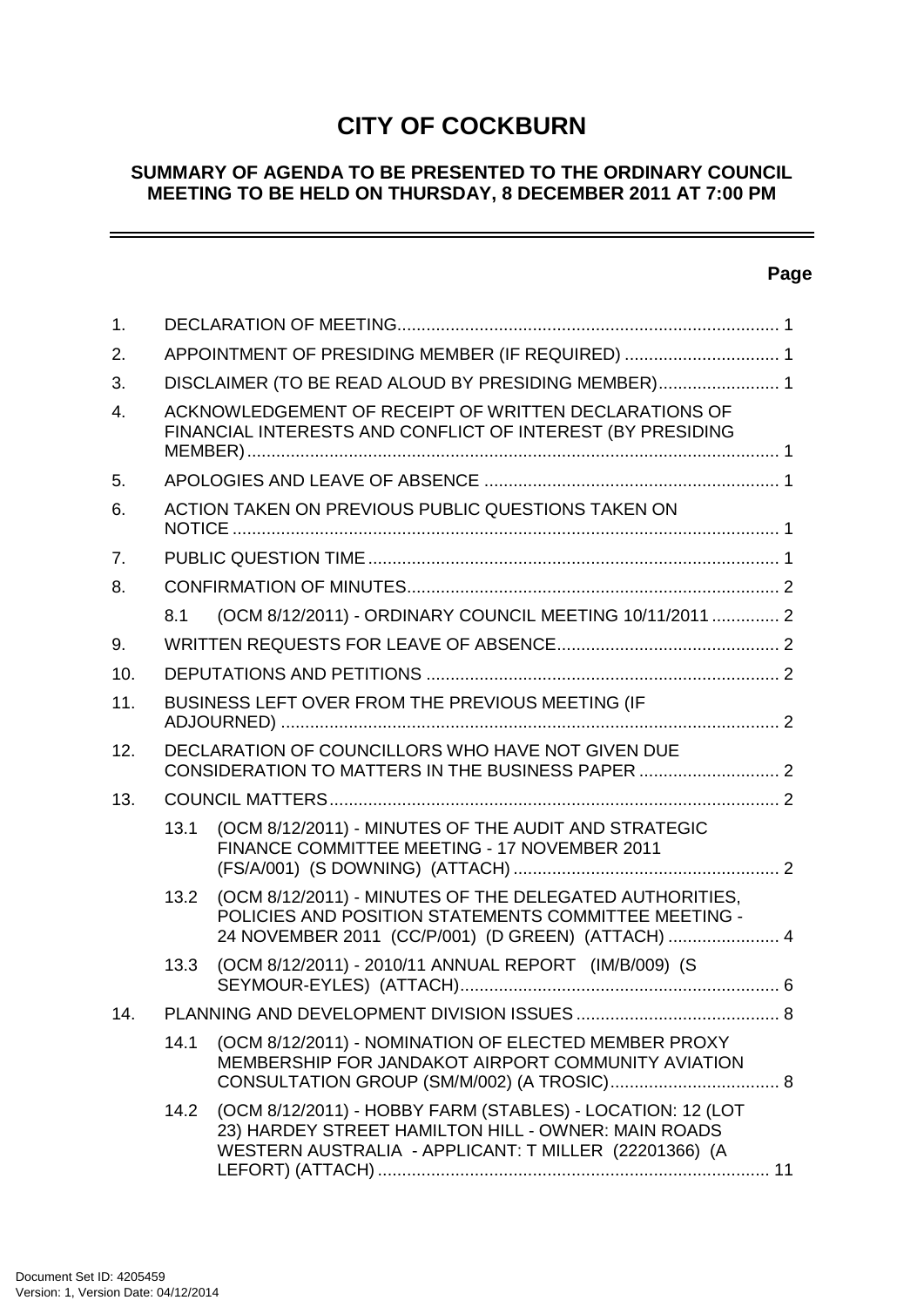|     | 14.3 | (OCM 8/12/2011) - PROPOSED STRUCTURE PLAN - LOCATION:<br>LOTS 4, 125 & 126 HAMMOND ROAD, SUCCESS - OWNER:<br>MUNTOC PTY LTD - APPLICANT: RPS (SM/M/061) (J GOULD)                                                                                                                                                           |  |  |
|-----|------|-----------------------------------------------------------------------------------------------------------------------------------------------------------------------------------------------------------------------------------------------------------------------------------------------------------------------------|--|--|
|     |      | 14.4 (OCM 8/12/2011) - PROPOSED METROPOLITAN REGION<br>SCHEME AMENDMENT NO. 1221/41 - LOCATION: LOT 9002<br>JANDAKOT ROAD, LOTS 9004 AND 1 ARMADALE ROAD AND LOT<br>132 FRASER ROAD, BANJUP - OWNER: STOCKLAND WA<br>DEVELOPMENT PTY LTD - APPLICANT: DEVELOPMENT<br>PLANNING STRATEGIES (5513086) (M CARBONE) (ATTACH)  23 |  |  |
|     | 14.5 | (OCM 8/12/2011) - PROPOSED CITY OF COCKBURN (LOCAL<br>GOVERNMENT ACT) JETTIES, WATERWAYS AND MARINA<br>LOCAL LAW (CC/C/015) (P WESTON/D ARNDT) (ATTACH)  34                                                                                                                                                                 |  |  |
|     | 14.6 | (OCM 8/12/2011) - DRAFT CITY OF COCKBURN LOCAL<br>COMMERCIAL AND ACTIVITY CENTRES STRATEGY - LOCATION:<br>CITY OF COCKBURN (SM/M/045) (R SERVENTY) (ATTACH) 36                                                                                                                                                              |  |  |
| 15. |      | FINANCE AND CORPORATE SERVICES DIVISION ISSUES  41                                                                                                                                                                                                                                                                          |  |  |
|     | 15.1 | (OCM 8/12/2011) - LIST OF CREDITORS PAID - OCTOBER 2011                                                                                                                                                                                                                                                                     |  |  |
|     | 15.2 | (OCM 8/12/2011) - STATEMENT OF FINANCIAL ACTIVITY AND<br>ASSOCIATED REPORTS - OCTOBER 2011 (FS/S/001) (N                                                                                                                                                                                                                    |  |  |
|     | 15.3 | (OCM 8/12/2011) - REVIEW OF LEVIES - UNDERGROUND POWER<br>- COOLBELLUP (ES/M/008) (S DOWNING) (ATTACH) 47                                                                                                                                                                                                                   |  |  |
| 16. |      |                                                                                                                                                                                                                                                                                                                             |  |  |
|     | 16.1 | (OCM 8/12/2011) - PROPOSED 'NEW STATE OF SUSTAINABILITY                                                                                                                                                                                                                                                                     |  |  |
|     | 16.2 | (OCM 8/12/2011) - WASTE HANDLING SERVICE (4900) (L                                                                                                                                                                                                                                                                          |  |  |
|     | 16.3 | (OCM 8/12/2011) - EXTENSION OF TEMPORARY CLOSURE OF<br>NAUTICAL DVE HENDERSON TO THE PASSAGE OF VEHICLES -<br>APPLICANT: ALLERDING & ASSOCIATES ON BEHALF OF<br>BOSKALIS AUSTRALIA PTY LTD (ES/R/002) (S HUSSAIN)                                                                                                           |  |  |
|     | 16.4 | (OCM 8/12/2011) - WASTE TO FUEL PRODUCTION FACILITY -<br>BIOMASS PROPOSAL - WASTE GAS RESOURCES (4900) (L                                                                                                                                                                                                                   |  |  |
|     | 16.5 | (OCM 8/12/2011) - TENDER NO.RFT 27/2011 - CIVIL WORKS -<br>STORMWATER DRAINAGE MILGUN RESERVE, YANGEBUP AND<br>HAMMOND PARK WA (RFT272011) (J KIURSKI) (ATTACH)  70                                                                                                                                                         |  |  |
| 17. |      |                                                                                                                                                                                                                                                                                                                             |  |  |
|     | 17.1 | (OCM 8/12/2011) - CITY OF COCKBURN RISK TO RESOURCE                                                                                                                                                                                                                                                                         |  |  |
| 18. |      |                                                                                                                                                                                                                                                                                                                             |  |  |
| 19. |      | MOTIONS OF WHICH PREVIOUS NOTICE HAS BEEN GIVEN  78                                                                                                                                                                                                                                                                         |  |  |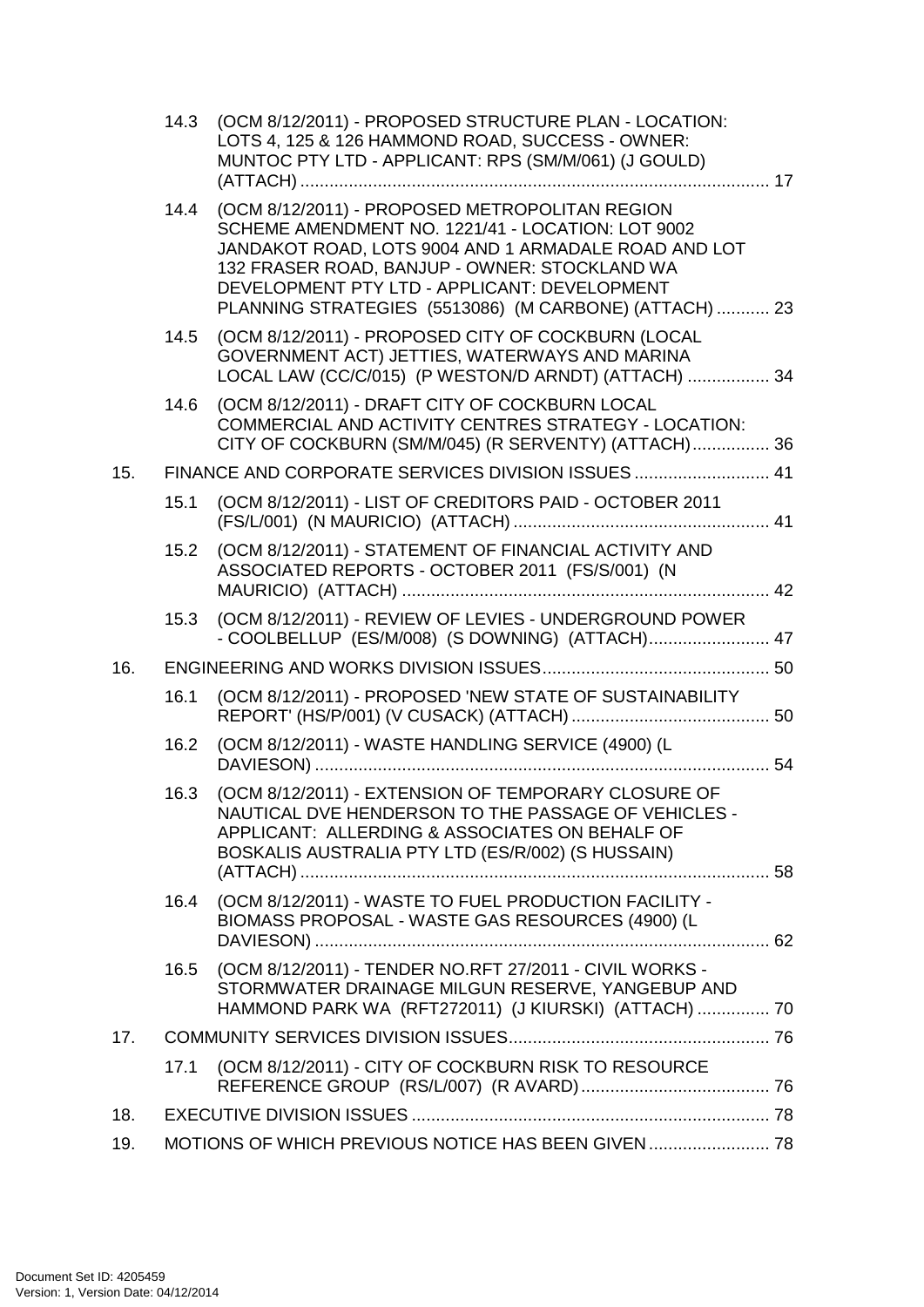| 20.        | NOTICES OF MOTION GIVEN AT THE MEETING FOR CONSIDERATION                                                                                                            |  |
|------------|---------------------------------------------------------------------------------------------------------------------------------------------------------------------|--|
| 21.        | NEW BUSINESS OF AN URGENT NATURE INTRODUCED BY                                                                                                                      |  |
| <b>22.</b> | MATTERS TO BE NOTED FOR INVESTIGATION, WITHOUT DEBATE 79                                                                                                            |  |
| 23.        |                                                                                                                                                                     |  |
|            | (OCM 8/12/2011) - MINUTES OF CHIEF EXECUTIVE OFFICER<br>23.1<br>PERFORMANCE AND SENIOR STAFF KEY PROJECTS<br>APPRAISAL COMMITTEE - 17 NOVEMBER 2011 (1192) (S CAIN) |  |
| 24.        | RESOLUTION OF COMPLIANCE (SECTION 3.18(3), LOCAL                                                                                                                    |  |
| 25         |                                                                                                                                                                     |  |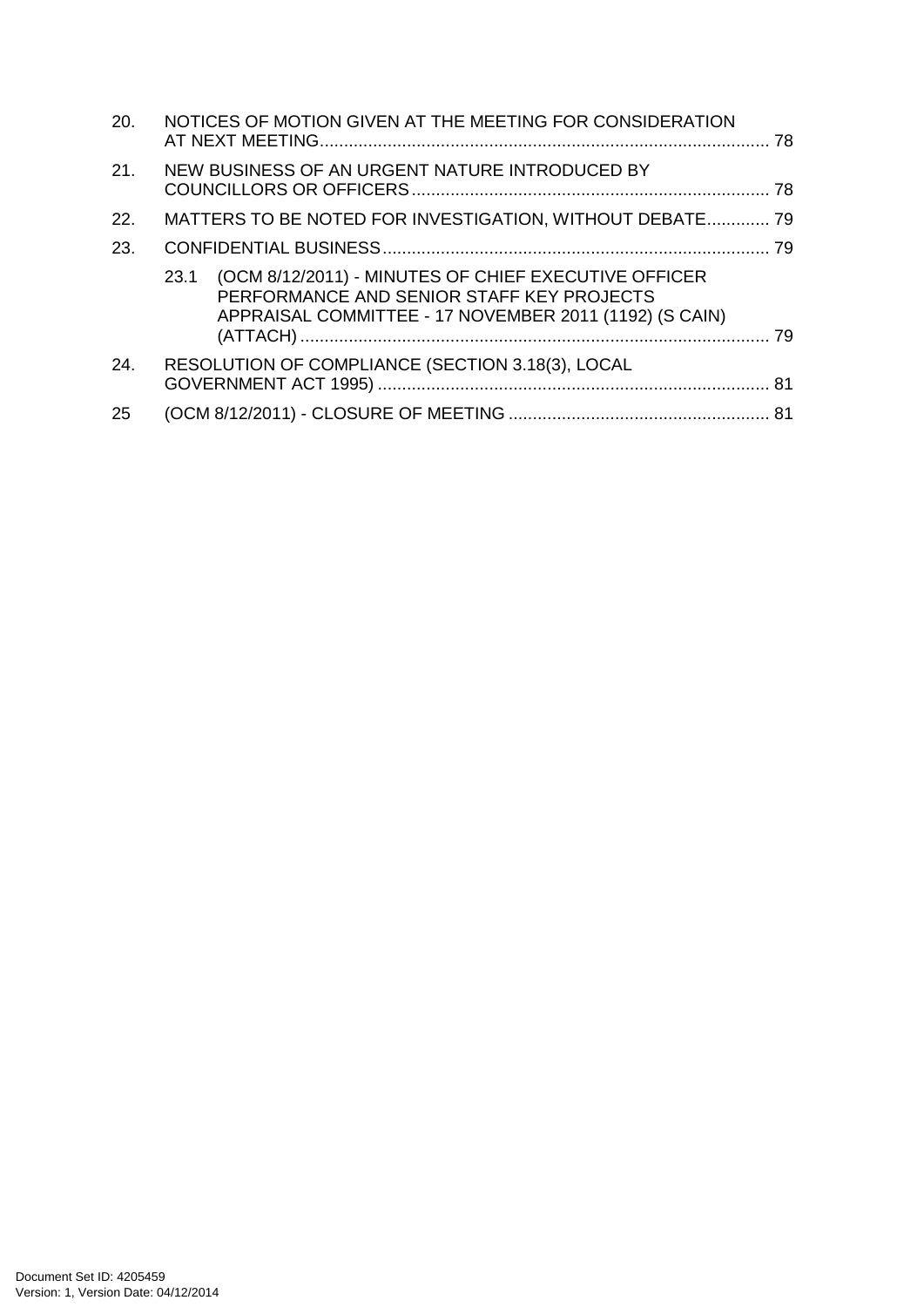# **CITY OF COCKBURN**

# **AGENDA TO BE PRESENTED TO THE ORDINARY COUNCIL MEETING TO BE HELD ON THURSDAY, 8 DECEMBER 2011 AT 7:00 PM**

### **1. DECLARATION OF MEETING**

### **2. APPOINTMENT OF PRESIDING MEMBER (If required)**

#### **3. DISCLAIMER (To be read aloud by Presiding Member)**

Members of the public, who attend Council Meetings, should not act immediately on anything they hear at the Meetings, without first seeking clarification of Council's position. Persons are advised to wait for written advice from the Council prior to taking action on any matter that they may have before Council.

### **4. ACKNOWLEDGEMENT OF RECEIPT OF WRITTEN DECLARATIONS OF FINANCIAL INTERESTS AND CONFLICT OF INTEREST (by Presiding Member)**

#### **5. APOLOGIES AND LEAVE OF ABSENCE**

#### **6. ACTION TAKEN ON PREVIOUS PUBLIC QUESTIONS TAKEN ON NOTICE**

**7. PUBLIC QUESTION TIME**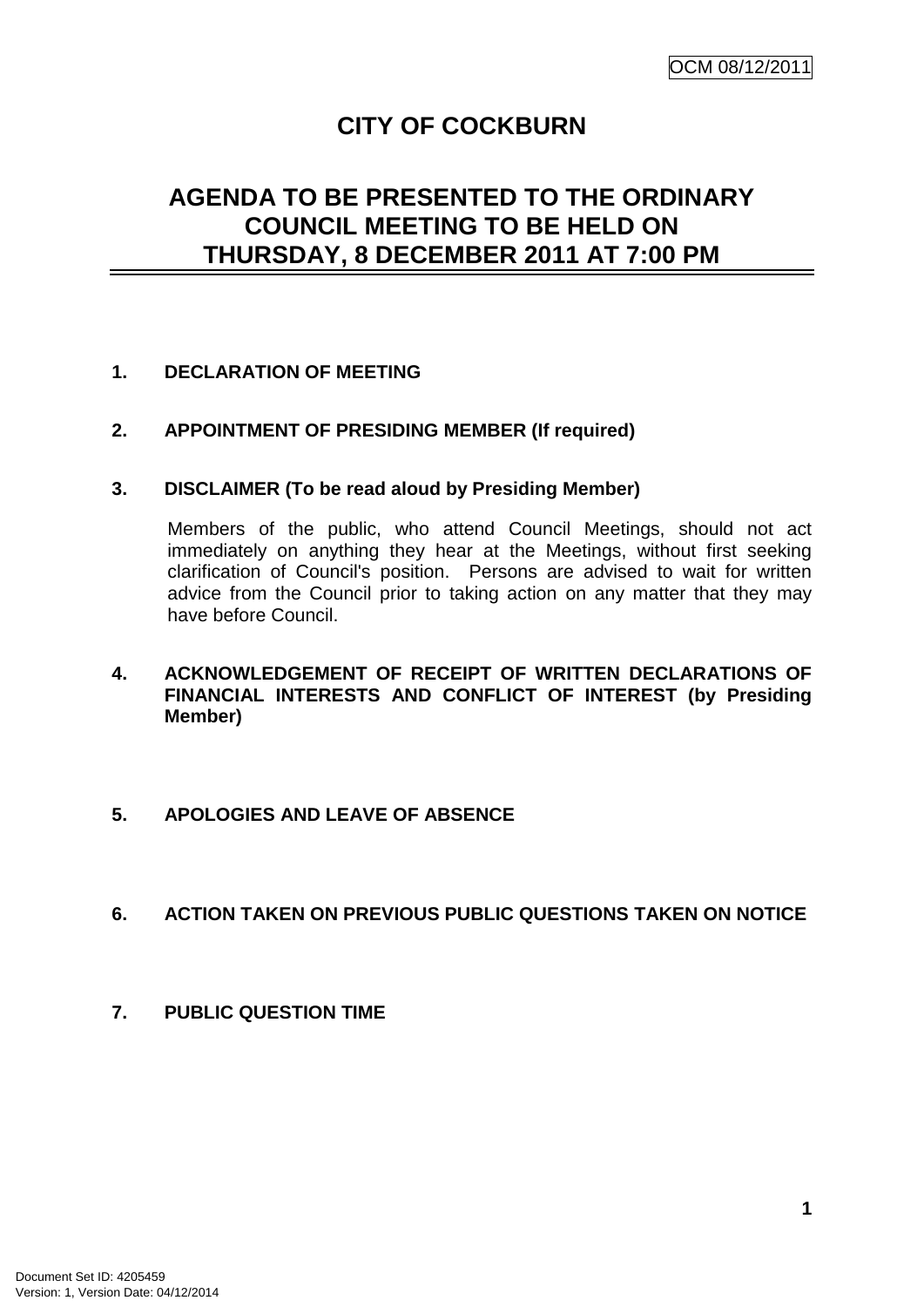### **8. CONFIRMATION OF MINUTES**

#### **8.1 (OCM 8/12/2011) - ORDINARY COUNCIL MEETING 10/11/2011**

#### **RECOMMENDATION**

That Council adopt the Minutes of the Ordinary Council Meeting held on Thursday 10 November 2011, as a true and accurate record.

### **COUNCIL DECISION**

### **9. WRITTEN REQUESTS FOR LEAVE OF ABSENCE**

### **10. DEPUTATIONS AND PETITIONS**

**11. BUSINESS LEFT OVER FROM THE PREVIOUS MEETING (If adjourned)**

#### **12. DECLARATION OF COUNCILLORS WHO HAVE NOT GIVEN DUE CONSIDERATION TO MATTERS IN THE BUSINESS PAPER**

#### **13. COUNCIL MATTERS**

**13.1 (OCM 8/12/2011) - MINUTES OF THE AUDIT AND STRATEGIC FINANCE COMMITTEE MEETING - 17 NOVEMBER 2011 (FS/A/001) (S DOWNING) (ATTACH)**

#### **RECOMMENDATION**

That Council receive the Minutes of the Audit and Strategic Finance Committee Meeting held on 17 November 2011 and adopt the recommendations contained therein.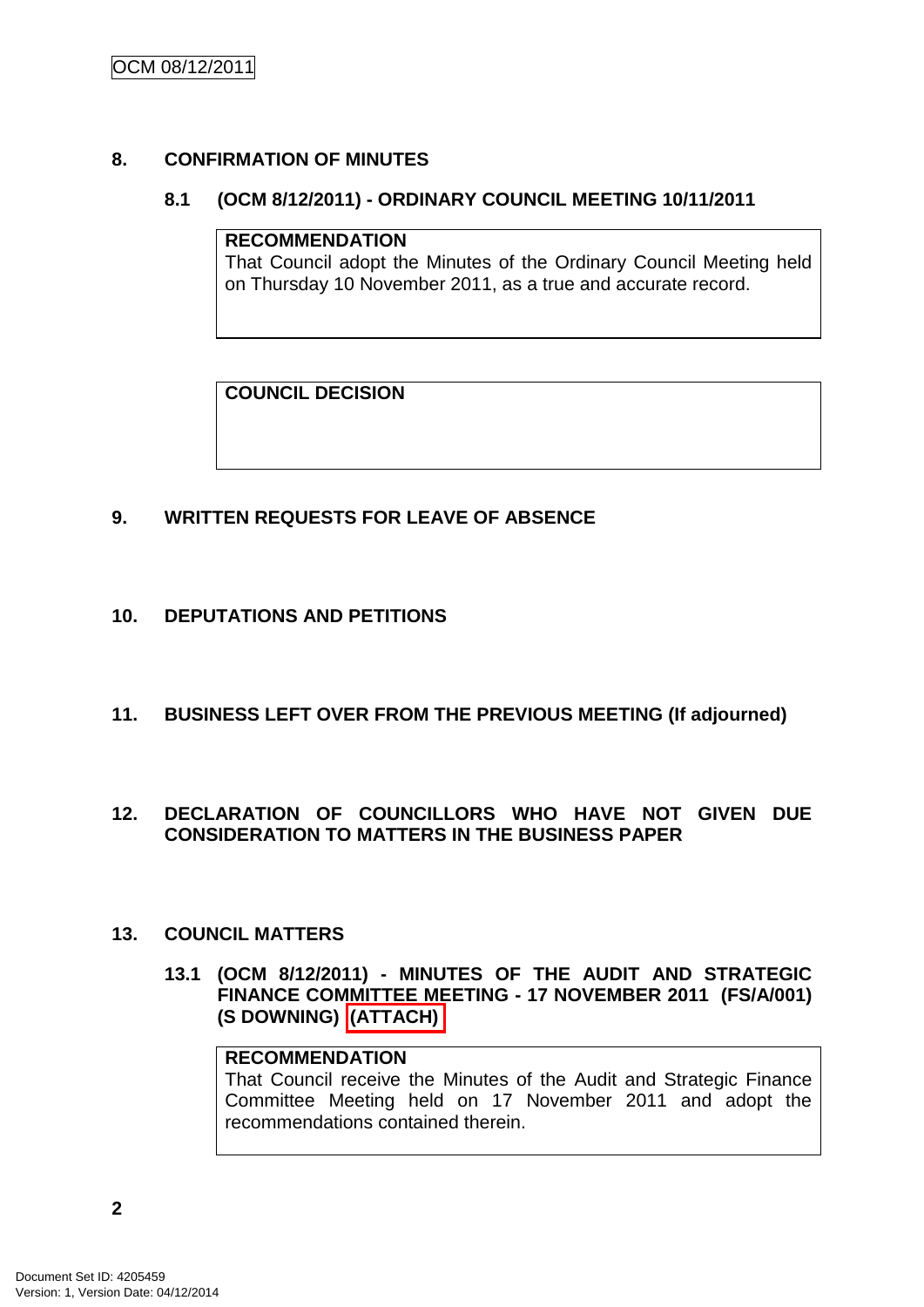### **COUNCIL DECISION**

### **Background**

A meeting of the Audit and Strategic Finance Committee was conducted on 17 November 2011.

#### **Submission**

N/A

### **Report**

The Audit and Strategic Finance Committee received and considered the following items:

- 1. Proposed Internal Audit Schedule:
	- Project 2011/12 1: Risk Review A general risk review of potential exposures the City may have, which will cover the areas of Internal Controls and Risk Assessment of key business processes.
	- Project 2011/12 2: Review of Fraud Control The focus is two-fold, firstly the City having a better understanding of its fraud risks and any steps necessary to manage such risks and secondly, both staff and the City being able to gain a better understanding of what constitutes fraud, corruption and misconduct.

The Council has now appointed a new Internal Auditor, Deloitte Touche Tomatso (Deloittes) effective July 2011 for a period of four years.

2. Annual Financial Statements and External Audit Report.

### **Strategic Plan/Policy Implications**

#### **Governance Excellence**

To provide effective monitoring and regulatory services that administer relevant legislation and local laws in a fair and impartial way.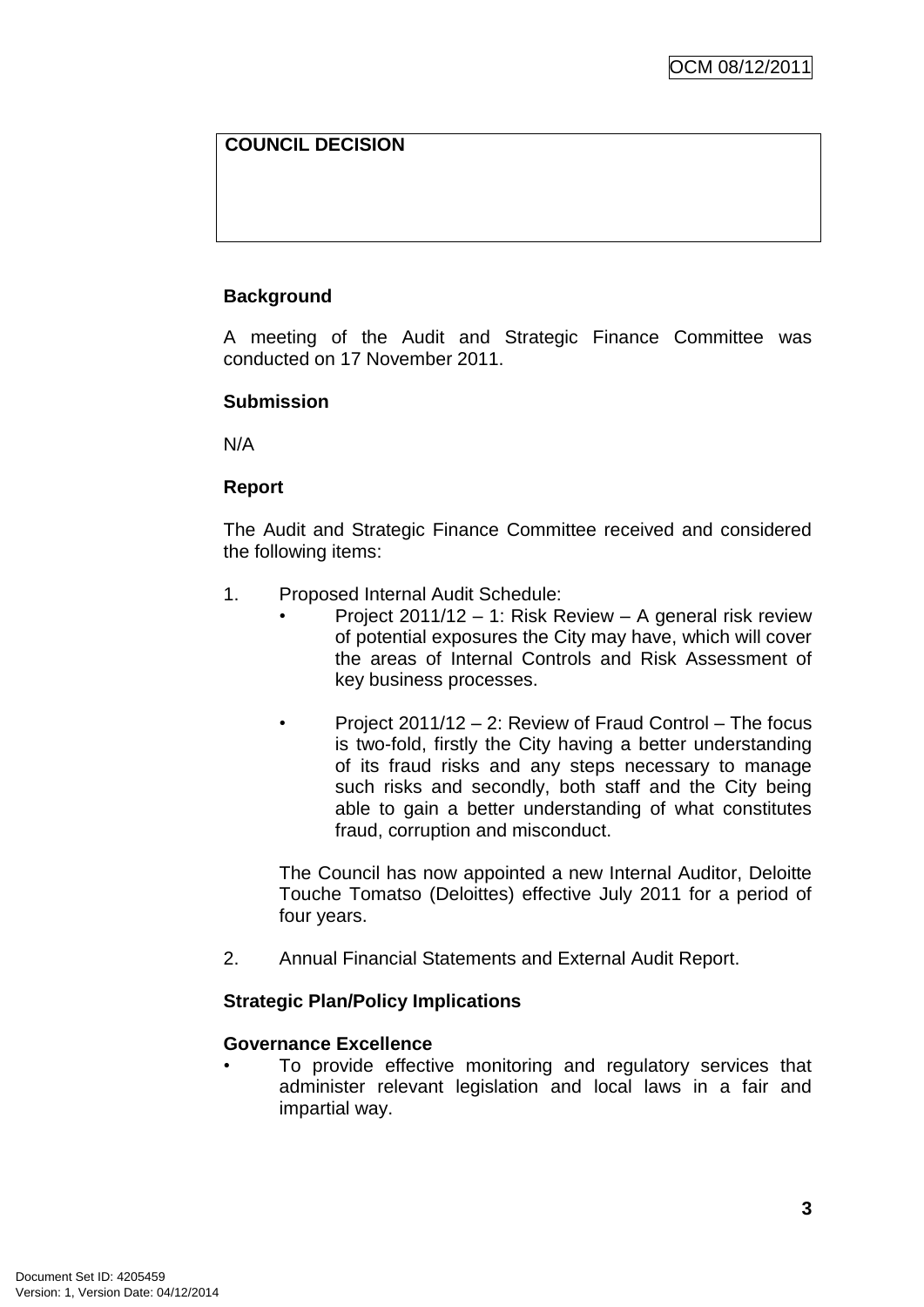### **Budget/Financial Implications**

As contained in the Minutes.

### **Legal Implications**

As contained in the Minutes.

### **Community Consultation**

N/A

# **Attachment(s)**

Minutes of the Audit and Strategic Finance Committee – 17 November 2011.

# **Advice to Proponent(s)/Submissioners**

N/A

**Implications of Section 3.18(3) Local Government Act, 1995**

Nil.

### **13.2 (OCM 8/12/2011) - MINUTES OF THE DELEGATED AUTHORITIES, POLICIES AND POSITION STATEMENTS COMMITTEE MEETING - 24 NOVEMBER 2011 (CC/P/001) (D GREEN) (ATTACH)**

### **RECOMMENDATION**

That Council receive the Minutes of the Delegated Authorities, Policies and Position Statements Committee Meeting held on 24 November 2011, as attached to the Agenda and adopts the recommendations contained therein.

**COUNCIL DECISION**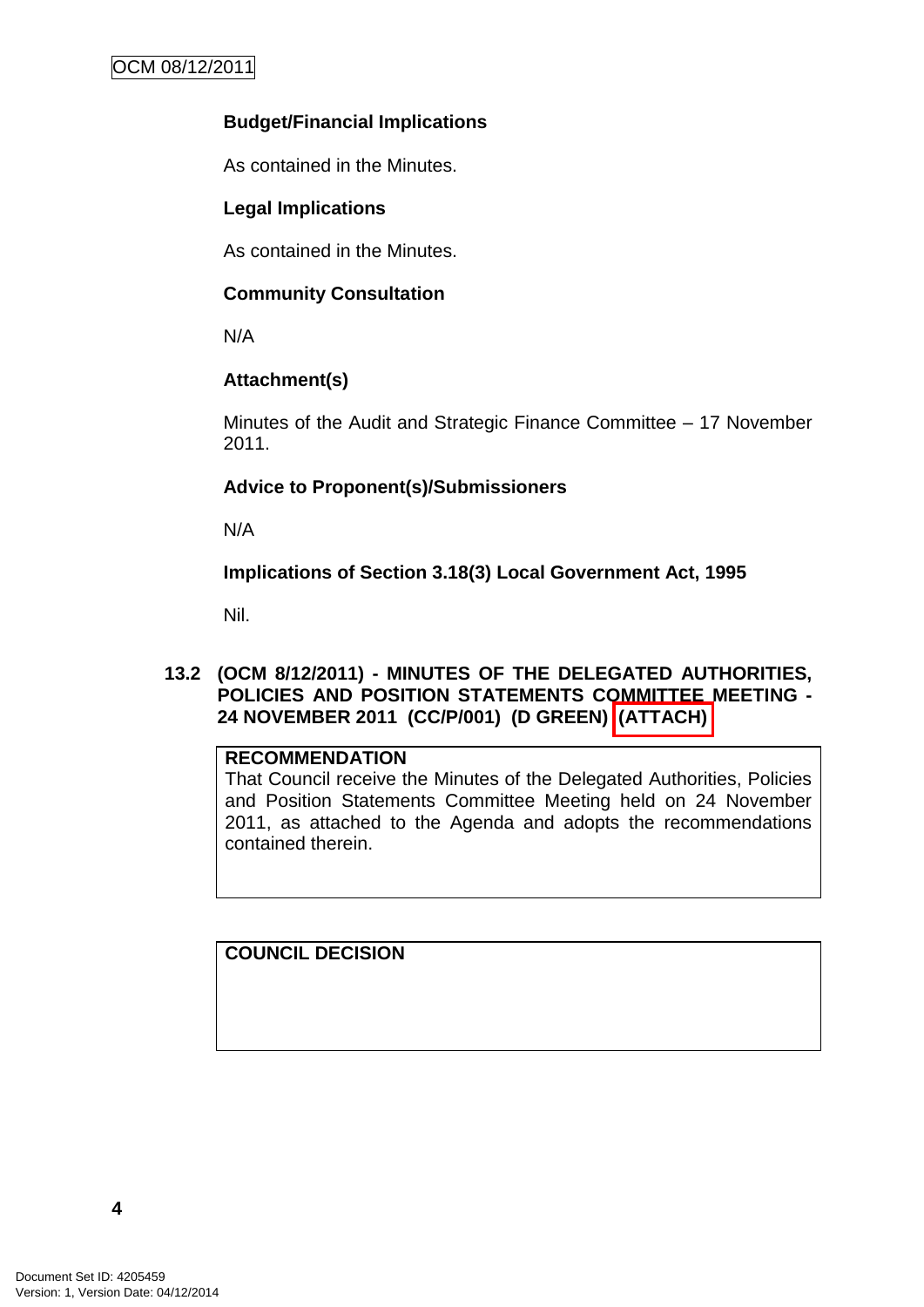### **Background**

The Delegated Authorities, Policies and Position Statements Committee conducted a meeting on 24 November 2011. The Minutes of the meeting are required to be presented to Council and its recommendations considered by Council.

### **Submission**

The Minutes of the Committee meeting are attached to the Agenda. Items dealt with at the Committee meeting form the basis of the Minutes.

#### **Report**

The Committee recommendations are now presented for consideration by Council and if accepted, are endorsed as the decisions of Council. Any Elected Member may withdraw any item from the Committee meeting for discussion and propose an alternative recommendation for Council's consideration. Any such items will be dealt with separately, as provided for in Council's Standing Orders.

### **Strategic Plan/Policy Implications**

#### **Governance Excellence**

• To conduct Council business in open public forums and to manage Council affairs by employing publicly accountable practices.

### **Budget/Financial Implications**

As contained in the Minutes.

#### **Legal Implications**

Section 5.42 of the Local Government Act requires an absolute majority for delegations of powers to the Chief Executive Officer or his appointees.

#### **Community Consultation**

As contained in the Minutes.

### **Attachment(s)**

Minutes and Attachments of the Delegated Authorities, Policies and Position Statements Committee Meeting – 24 November 2011.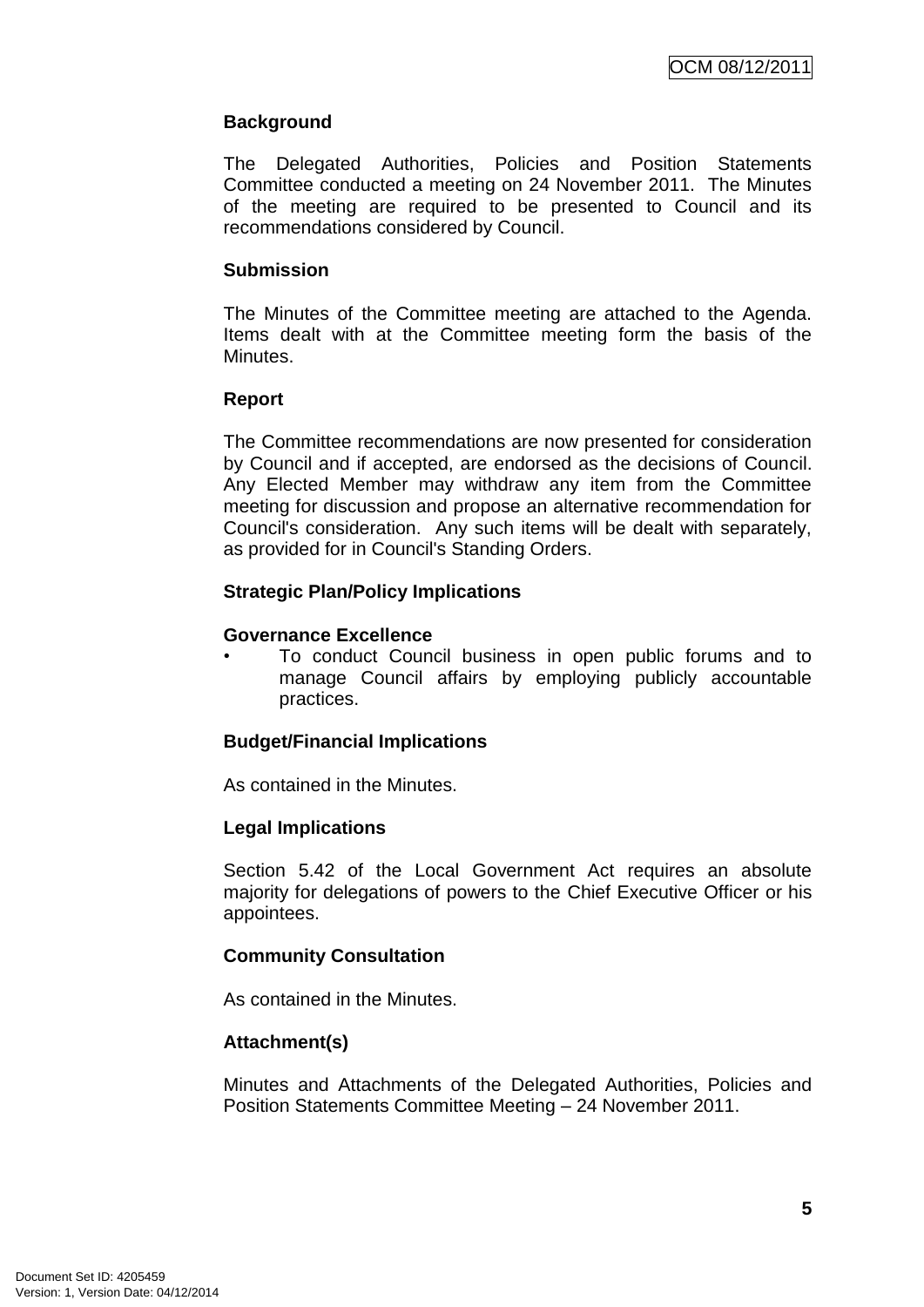### **Advice to Proponent(s)/Submissioners**

N/A

**Implications of Section 3.18(3) Local Government Act, 1995**

Nil.

### **13.3 (OCM 8/12/2011) - 2010/11 ANNUAL REPORT (IM/B/009) (S SEYMOUR-EYLES) (ATTACH)**

### **RECOMMENDATION**

That Council accept the 2010/11 Annual Report in accordance with Section 5.54(1) of the Local Government Act, 1995, as attached to the Agenda.

# **TO BE CARRIED BY AN ABSOLUTE MAJORITY OF COUNCIL**

**COUNCIL DECISION**

### **Background**

Council is required to accept the 2010/11 Annual Report to enable it to be available for the Annual Electors Meeting, scheduled to be held on Tuesday, 7 February 2012. The Local Government Act 1995 ('the Act') requires Council to accept the Report no later than 31 December each year. Elected Members were provided with the Financial Report and Auditor's Report at the Audit and Strategic Finance Committee meeting in November. The consolidated report is now presented for acceptance.

#### **Submission**

N/A

#### **Report**

The 2010/11 Annual Report is in conformity with the following requirements of the Act and contains: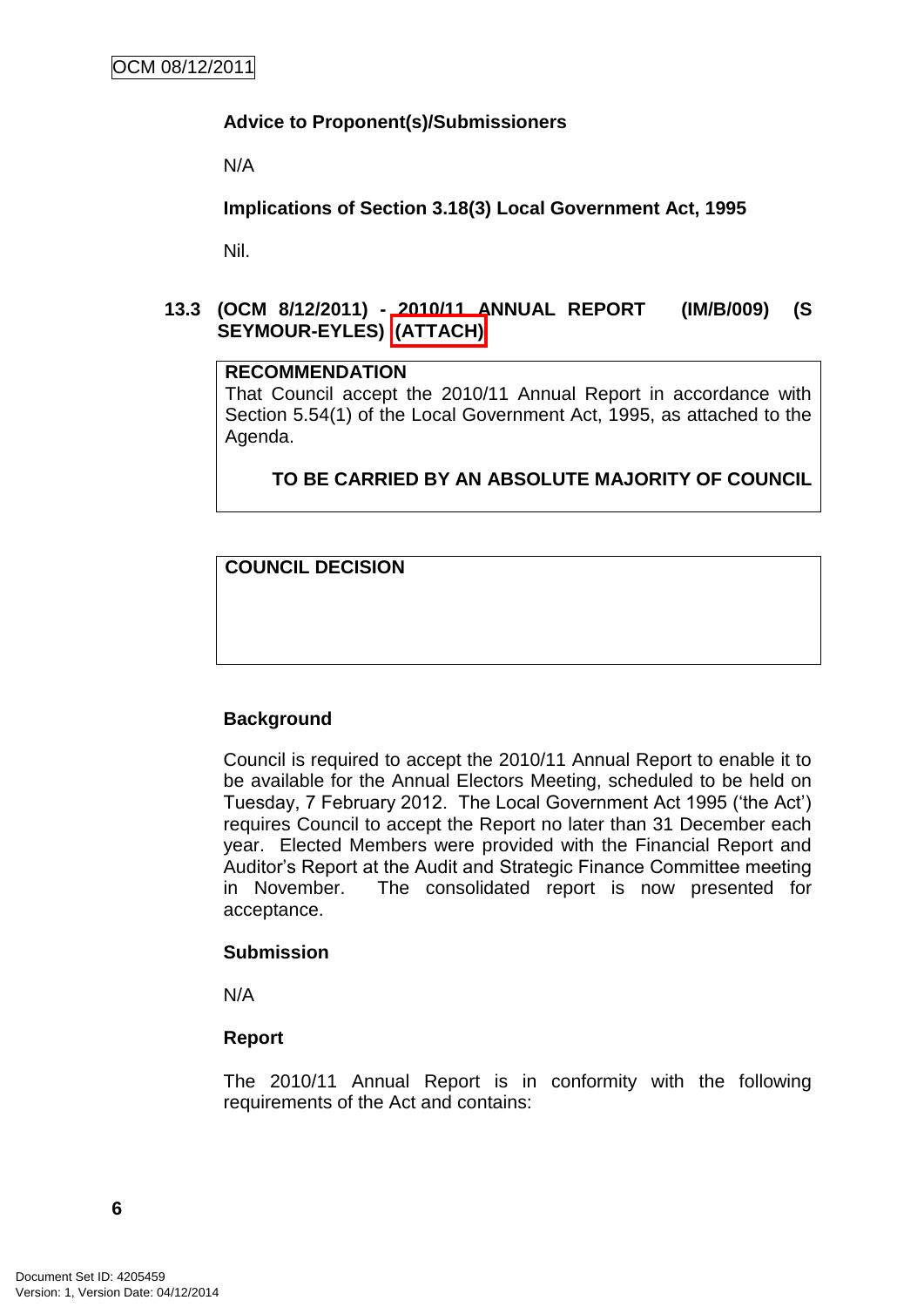- 1. Mayoral Report
- 2. Chief Executive Officer's Report
- 3. Measuring our performance data
- 4. Overview of the Plan for the Future of the District
- 5. Report in relation to the Complaints Register subject to Section 5.121 of the Act
- 6. Report required under Section 29(2) of the Disabilities Services Act 1993
- 7. Divisional Reports
- 8. Financial Statements
- 9. Auditor's Report

### **Strategic Plan/Policy Implications**

#### **Governance Excellence**

• To conduct Council business in open public forums and to manage Council affairs by employing publicly accountable practices.

### **Budget/Financial Implications**

The cost of producing 50 copies of the Report is provided for in Council's Governance Budget.

### **Legal Implications**

As provided in the report.

#### **Community Consultation**

The report will be available for public access by 7 February 2012, in time for the Annual Electors Meeting.

#### **Attachment(s)**

Draft 2010/11 Annual Report.

### **Advice to Proponent(s)/Submissioners**

N/A

### **Implications of Section 3.18(3) Local Government Act, 1995**

Nil.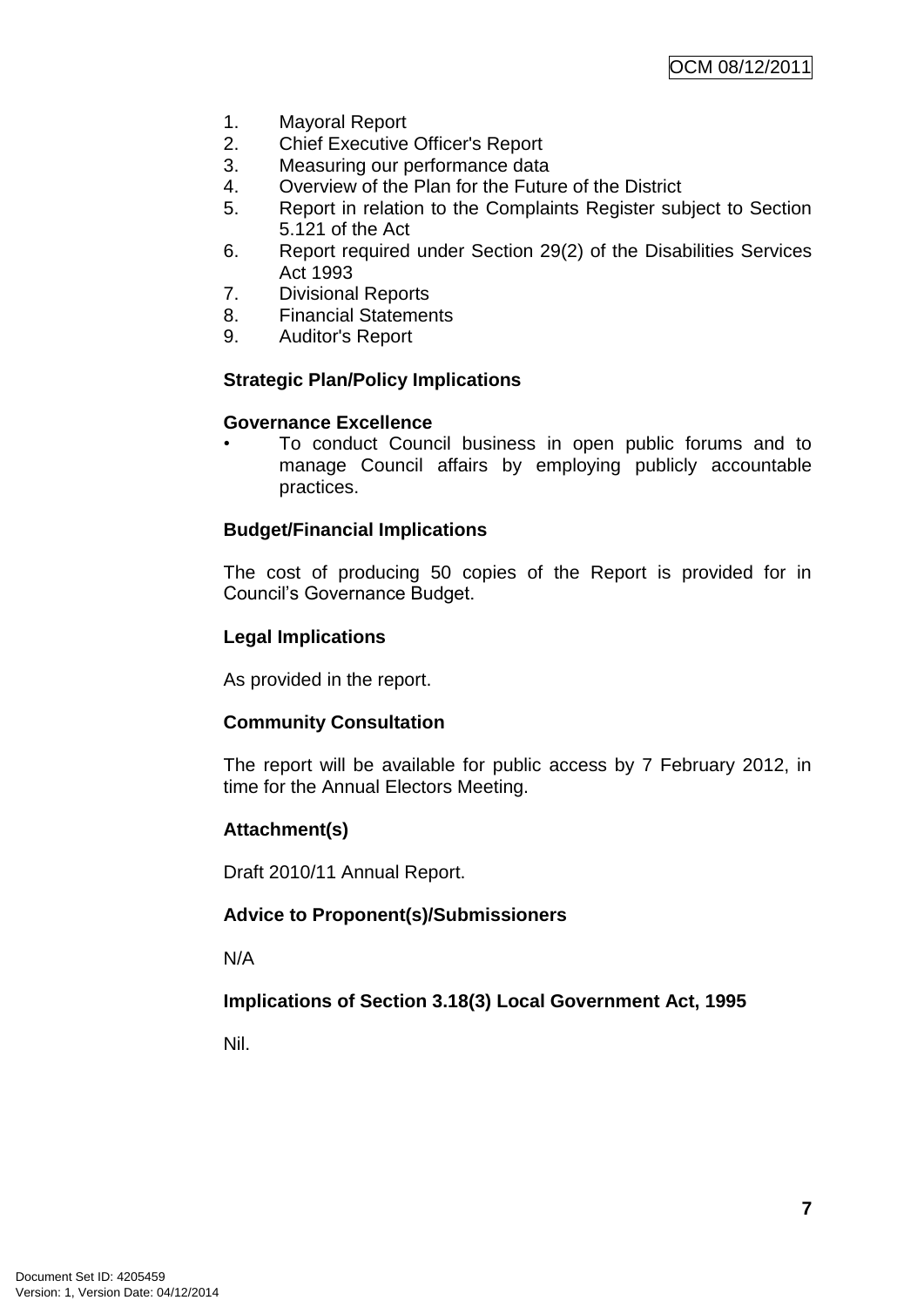#### **14. PLANNING AND DEVELOPMENT DIVISION ISSUES**

#### **14.1 (OCM 8/12/2011) - NOMINATION OF ELECTED MEMBER PROXY MEMBERSHIP FOR JANDAKOT AIRPORT COMMUNITY AVIATION CONSULTATION GROUP (SM/M/002) (A TROSIC)**

**RECOMMENDATION** That Council

- (1) endorse as the Elected Member Proxy Membership to Cr Lee-Anne Smith's membership on the Jandakot Airport Community Aviation Consultation Group; and
- (2) note the membership of Andrew Trosic, Manager Strategic Planning as a technical officer on the Jandakot Airport Community Aviation Consultation Group.

**COUNCIL DECISION**

### **Background**

A Community Aviation and Consultation Group ("CACG") has been established for Jandakot Airport. While consultation between the community and Jandakot Airport has, and continues to be, undertaken via various methods, the Federal Government has recently moved to implement a new nationwide system of CACG's for all airports coming under the genus of the *Airports Act 1996*.

In this respect Council on 11 November 2010 resolved to:

- *"(1) endorse Clr Lee-Anne Smith as the Elected Member representative on the Jandakot Airport Community Aviation Consultation Group; and*
- *(2) note the membership of Andrew Trosic, Manager of Strategic Planning as a technical officer on the Jandakot Airport Community Aviation Consultation Group."*

The purpose of this report is to nominate an additional Elected Member as a proxy member for Cr Lee-Anne Smith on the Jandakot CACG. This is to better ensure an Elected Member is able to attend the quarterly CACG meetings.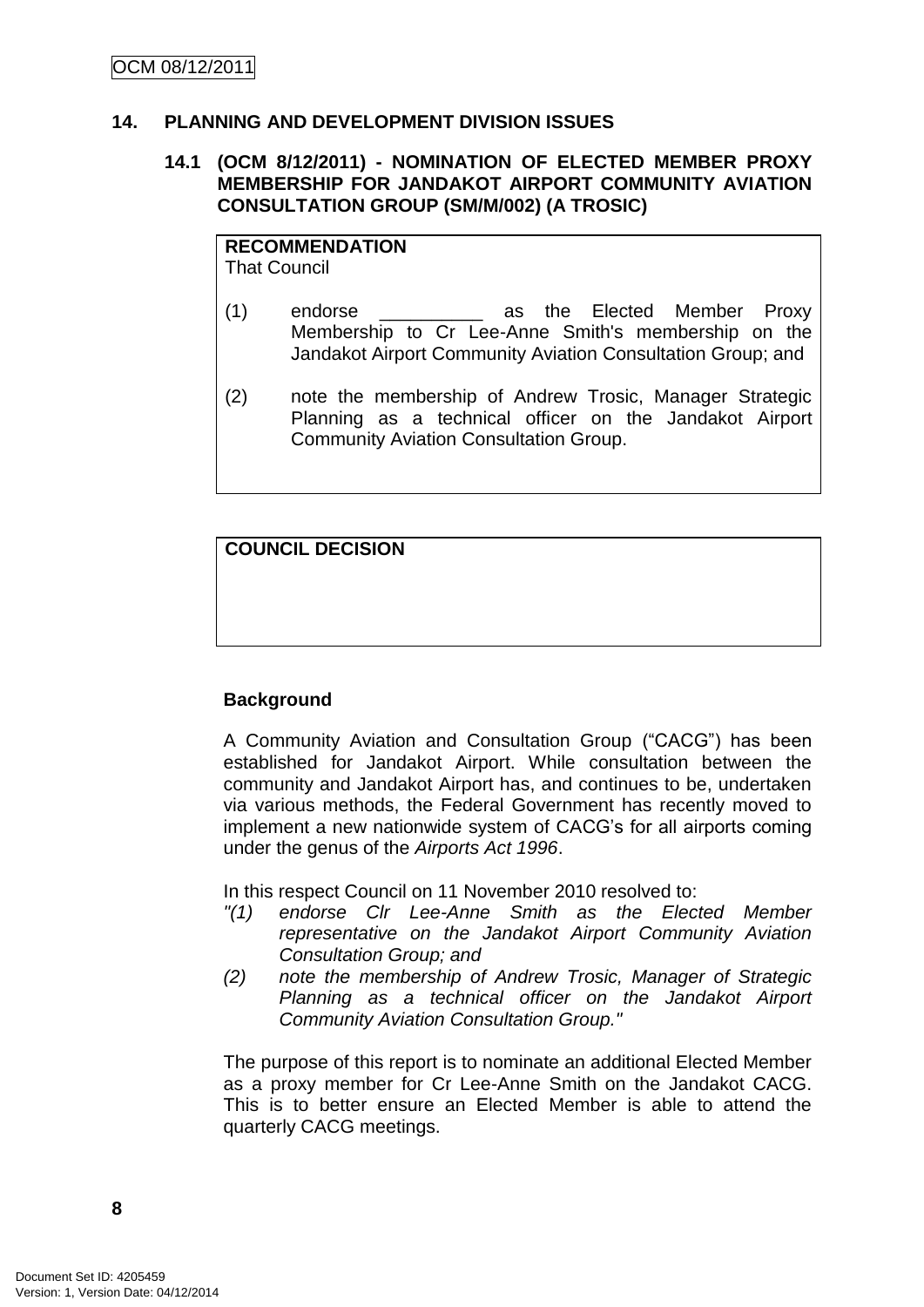### **Submission**

N/A

### **Report**

In terms of scope and terms of reference, the Federal Government has provided the following advice in relation to role of CACG's across Australia:

- *– The Australian Government will require all airports subject to the planning framework in the Airports Act to establish and lead Community Aviation Consultation Groups.*
- *– The Community Aviation Consultation Groups will address planning and development issues and a range of other operational matters, such as aircraft noise, which may affect airports" relations with their neighbours.*
- *– In recognition of the variety of community and operational contexts that different airports operate within, each lessee company shall have the flexibility to define the scope and membership of the Community Aviation Consultation Groups, as long as the following core prescribed conditions are met:*
	- *1. the chair is to be independent;*
	- *2. a record of the outcomes of key discussions is to be published;*
	- *3. a report on the group"s work is to be reviewed as part of the annual lease review; and*
	- *4. the activity is to be funded by airports.*

A new Chair has recently been appointed to the CACG, being Mr Graham Muir the former CEO of Perth Airport. In respect of the chair of the CACG, the Federal Government guidelines prescribe the following information in relation to this:

- *The independent conduct of the Chair is critical for the effective functioning of the Community Aviation Consultation Group. An independent Chair will:*
	- *1. ensure the input of the full membership is sought as to agenda items;*
	- *2. ensure adequate discussion time is devoted to issues of significance;*
	- *3. allow for discussion of unanticipated "other business" at Group meetings;*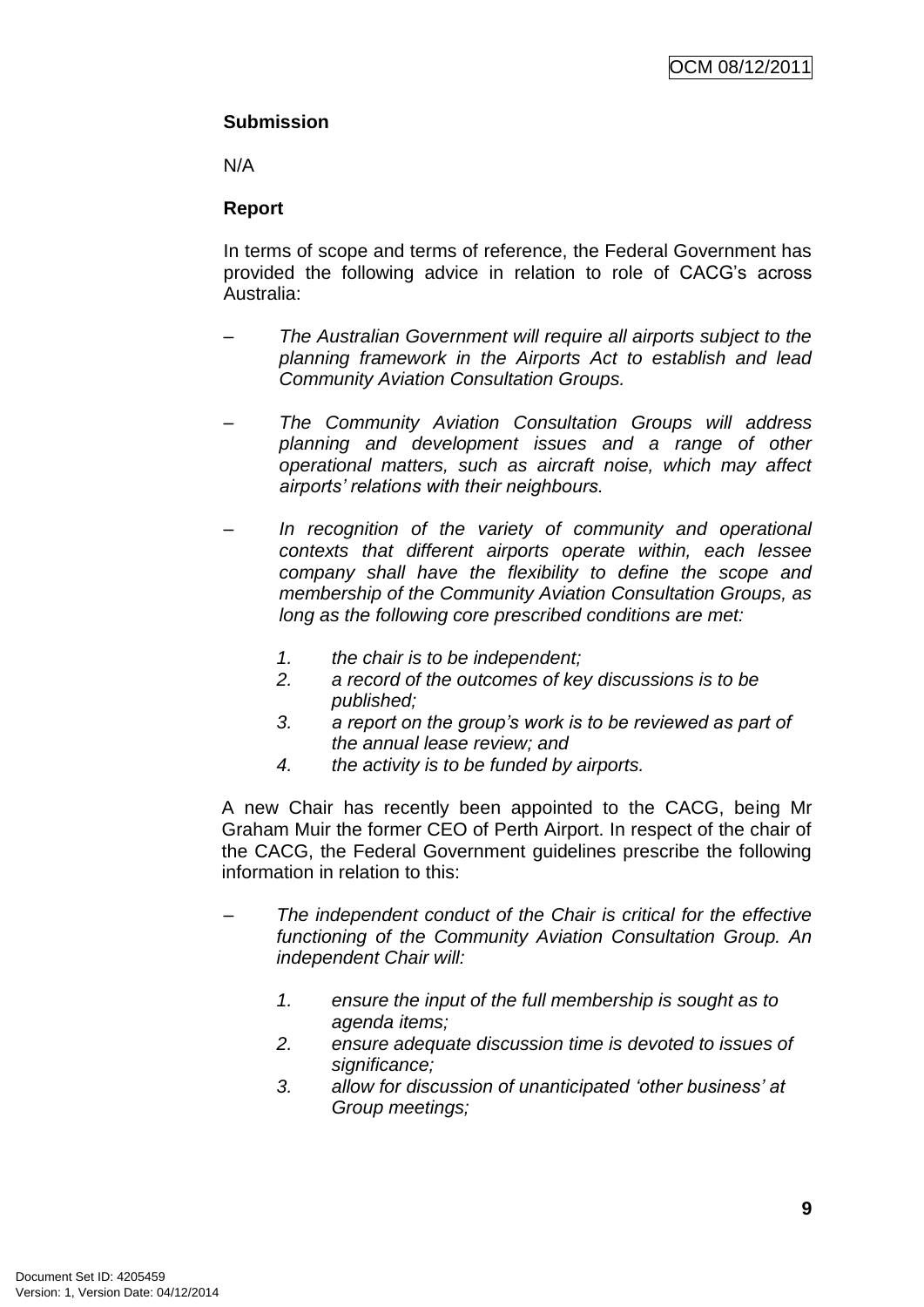- *4. ensure agenda materials and papers are meaningful and facilitate effective engagement of members in Group discussions;*
- *5. encourage open discussion and a frank exchange of views; and*
- *6. provide for effective follow-up of action items.*

Membership of the CACG includes the Cities of Canning, Gosnells and Melville, Department of Planning, Department of Transport, Royal Aero Club of WA and the Jandakot Residents Association. Andrew Trosic, Manager Strategic Planning, is also a member and provides technical officer input.

To ensure wide community views and aspirations can be voiced, it is important that an Elected Member be part of the CACG. Through nominating an additional Elected Member as a proxy member for Cr Lee-Anne Smith on the Jandakot CACG, the City will be able to ensure attendance at the quarterly CACG meetings.

#### **Strategic Plan/Policy Implications**

#### **Demographic Planning**

• To ensure the planning of the City is based on an approach that has the potential to achieve high levels of convenience and prosperity for its citizens.

#### **Lifestyle and Aspiration Achievement**

• To identify community needs, aspirations, expectations and priorities for services that are required to meet the changing demographics of the district.

#### **Governance Excellence**

• To conduct Council business in open public forums and to manage Council affairs by employing publicly accountable practices.

#### **Budget/Financial Implications**

Administration costs associated with hosting the CACG are met by Jandakot Airport. There are no other costs or payments associated with membership on the CACG.

#### **Legal Implications**

N/A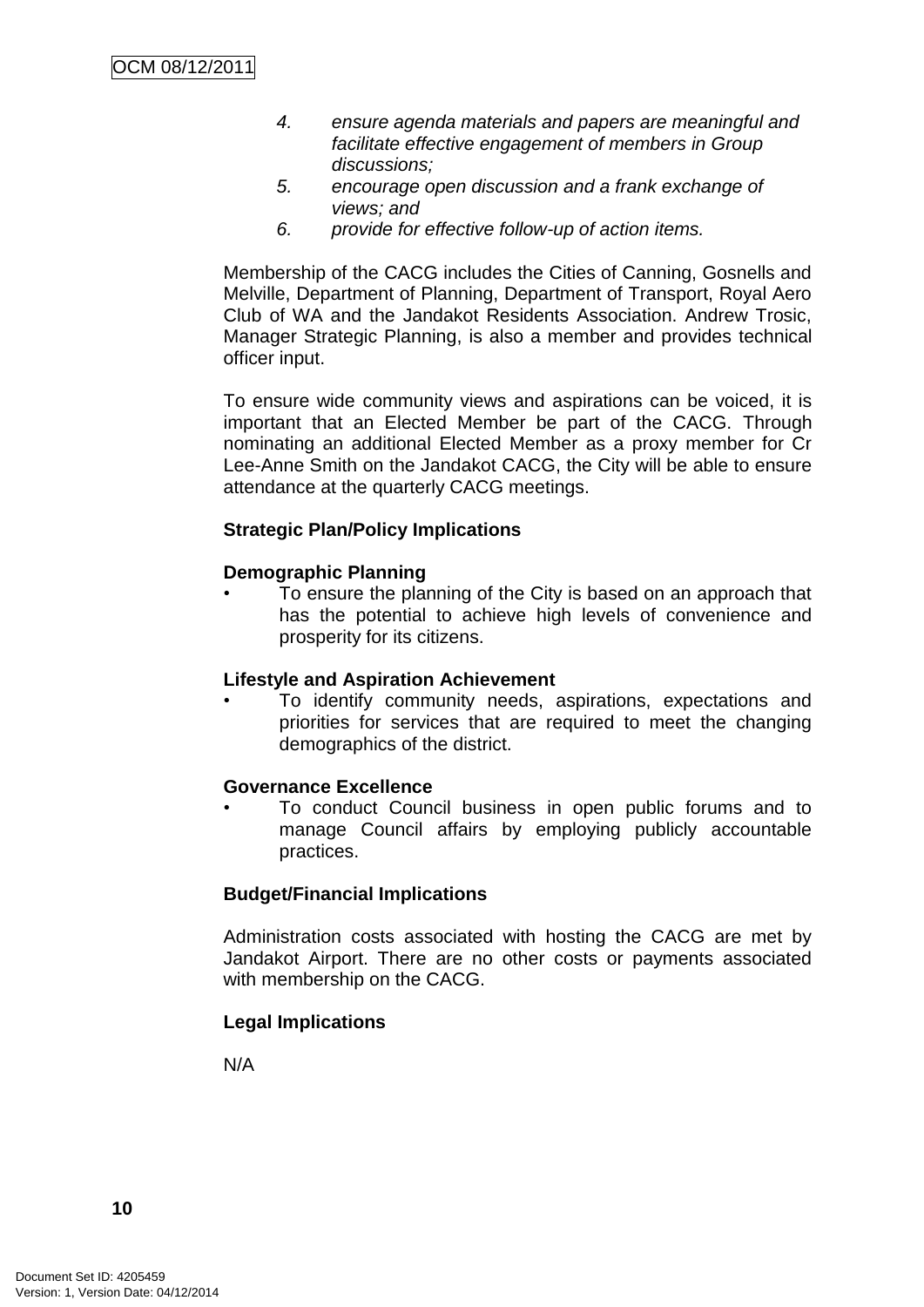### **Community Consultation**

N/A

**Attachment(s)**

N/A

# **Advice to Proponent(s)/Submissioners**

N/A

**Implications of Section 3.18(3) Local Government Act, 1995**

Nil.

### **14.2 (OCM 8/12/2011) - HOBBY FARM (STABLES) - LOCATION: 12 (LOT 23) HARDEY STREET HAMILTON HILL - OWNER: MAIN ROADS WESTERN AUSTRALIA - APPLICANT: T MILLER (22201366) (A LEFORT) (ATTACH)**

### **RECOMMENDATION**

That Council

1) grant planning approval for a hobby farm (stables) at 70 (Lot 23) Hardey Street Hamilton Hill subject to the following conditions and advice notes:

# **CONDITIONS**

- 1. The approved stable building shall be finished in nonreflective colours which are sympathetic to the existing stable building on site to the satisfaction of the City. A detailed colour schedule is to be supplied with the Building Licence Application.
- 2. The existing heritage listed stable building identified on the approved plan is to be protected from damage by all on-site works to the satisfaction of the City.
- 3. The stable building approved as part of this application shall accommodate no more than 1 (one) horse at any one time.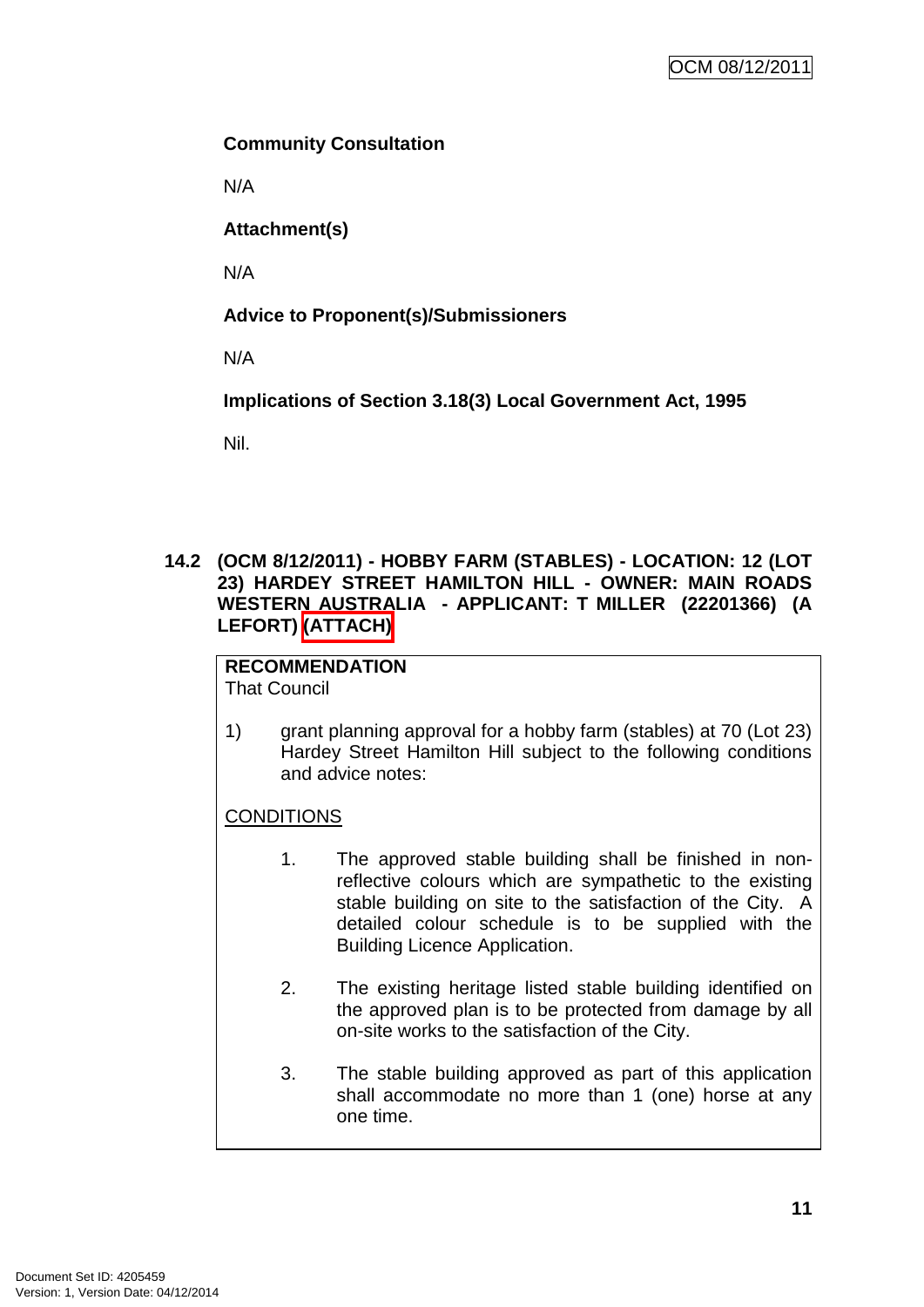4. No construction activities associated with the stable building causing noise and/or inconvenience to neighbours being carried out before 7:00am or after 7:00pm, Monday to Saturday, and not at all on Sundays or public holidays.

### ADVICE NOTES

- 1. This is a Planning Approval only and does not remove the responsibility of the applicant/owner to comply with all relevant building, health and engineering requirements of the City, with any requirements of the City of Cockburn Town Planning Scheme No. 3, or the requirements of any other external agency.
- 2. If dust is detected at an adjacent premises and is deemed to be a nuisance by an Environmental Health Officer, then any process, equipment and/or activities that are causing the dust nuisance shall be stopped until the process, equipment and or activity has been altered to prevent the dust to the satisfaction of the City's Manager of Health Services.

If an odour is detected at an adjacent premises is deemed to be offensive by an Environmental Health Officer, then any process, equipment and/or activities that are causing the odour shall be stopped until the process, equipment and or activity has been altered to prevent odours to the satisfaction of the City's Manager of Health Services

### **COUNCIL DECISION**

### **Background**

The subject site is located on Hardey Street in Hamilton Hill and forms part of a larger collection of lots known as the heritage place "Randwick" Stables". The land parcels associated with Randwick Stables include five separate lots consisting of three lots fronting Rockingham Road (Lots 25, 26 & 27 Rockingham Road) which contain an existing dwelling and Lots 23 & 24 Hardey Street which contain an existing stable building (approximately 150m²), an outbuilding (approximately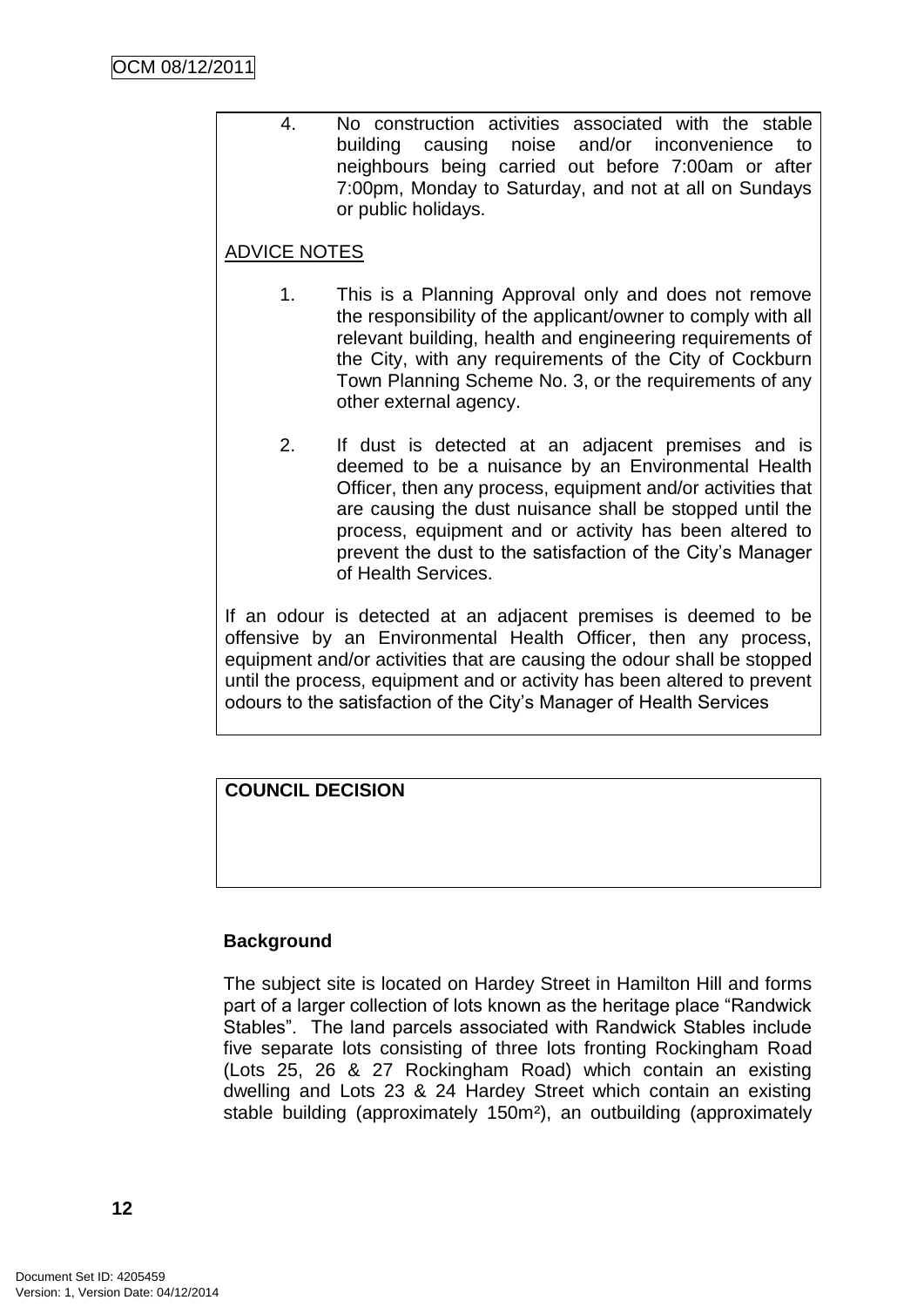60m²) and horse exercise yards. The area of the lot in which the stable is proposed is 721m².

Main Roads Western Australia own all of the lots associated with Randwick Stables and leases the subject land to the applicant who resides in the existing dwelling and has done so for the past 11 years. The tenant uses the horse stables for private purposes and the use is classified as a "Hobby Farm" which currently accommodates four horses.

Randwick Stables is listed on the City's Heritage List pursuant to Town Planning Scheme No. 3 (TPS 3) and is classified as Category A. According to the City of Cockburn's Municipal Heritage Inventory (MHI), the residence and stables known collectively as Randwick Stables have aesthetic, historical, social, representativeness, rarity and cultural heritage significance. The MHI details the rustic charms of the built elements of the place.

The Heritage Place is also listed on the State Register of Heritage Places. Because of Randwick Stable's Category A classification in TPS 3, staff do not have delegation to determine the application which is why it is forwarded to Council for determination.

#### **Submission**

The applicant seeks development approval to construct a 16m² stable building on Lot 23 adjacent to the existing main stable building and horse exercise yards. The stable building is proposed to contain external metal cladding with jarrah panelling to internal walls and seeks to be sympathetic to the style and colour of the existing stables on site. The stable building has a maximum wall and roof height of 3.6m.

The proposed stable building will accommodate one additional horse (resulting in a maximum of five horses accommodated on site) and there are no other changes to any existing buildings on site.

### **Report**

#### Statutory Framework

### *Metropolitan Region Scheme*

The portion of Lot 23 in which the stable building is proposed is reserved under the Metropolitan Region Scheme (MRS) for Primary Regional Roads (Category 3) for the future Roe Highway extension. In accordance with the Department of Planning's Instrument of Delegation under the *Planning and Development Act 2005*, the City referred the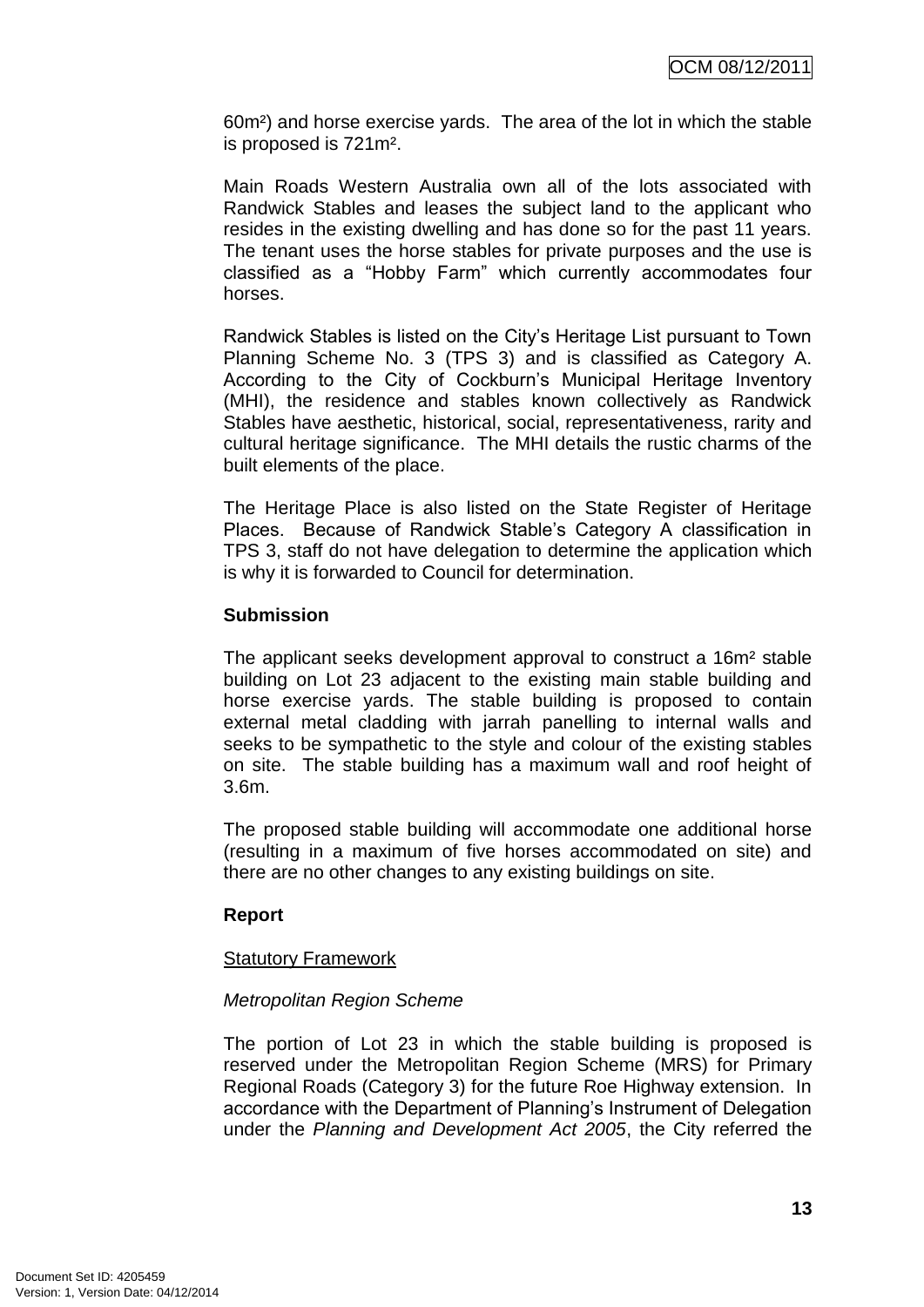application to Main Roads for comment (see External Agency referrals section of the report below) who provided no objection to the proposal. Whilst the use of land for hobby farm purposes would not normally be appropriate within an MRS Primary Regional Road Reserve, the nonobjection by Main Roads and the landowner and Management Authority indicates that the proposal is an acceptable use.

#### *Town Planning Scheme No. 3*

The subject land in which the stable building is proposed is identified as a Region Reserve under the City's Town Planning Scheme No. 3 (TPS 3). The proposed use is a "Hobby Farm" under TPS 3 which:

*"means the use of land for rural living, the agistment of horses, the growing of vegetables, fruit and flowers and the keeping of domestic poultry for private use only and not for commercial purposes or sale and shall include any building normally associated therewith."*

Approval of a "Hobby Farm" use within the Primary Regional Road Reserve is not usual, however the place has been used for stables since its establishment in the early 1920s (hence its heritage significance) which makes this site somewhat unique. In addition, the structure constitutes a relatively minor addition to the land compared to the main stable building and existing dwelling and is considered to comply with the objectives of TPS 3 in this regard.

#### *City of Cockburn Local Planning Policy APD 64 Heritage Conservation Design Guidelines*

Local Planning Policy APD 64 applies to the subject land due to its inclusion on the Heritage List pursuant to clause 7.1 of TPS 3 and clause 4 of the policy relates specifically to the construction of new buildings/structures.

The proposal has been assessed against this policy and is considered to be consistent with its provisions. The proposed stable building does not detract from the heritage significance of the place. It should be noted that there is no existing conservation plan for the heritage place. The proposed size and scale of the proposed stable is not considered to warrant the requirement for a conservation plan to be written for the place. It is considered with the support of the HCWA that the preparation of a formal Heritage Impact Assessment is not required for this proposal given its limited size and scale.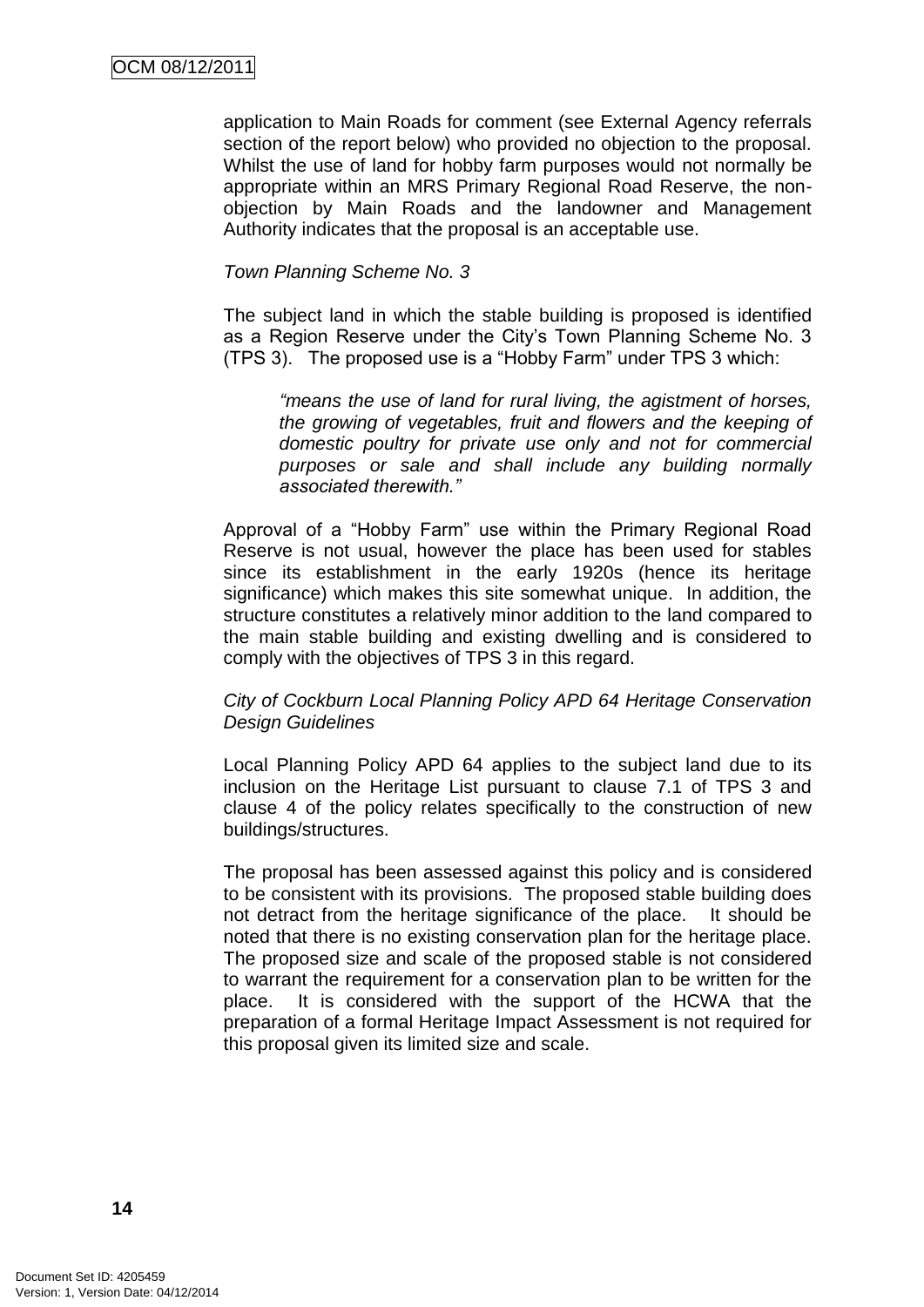### External Agency Referrals/Consultation

#### *Heritage Council of Western Australia*

The proposal was formally referred to the Heritage Council of Western Australia (HCWA) for comment due to Randwick Stables inclusion on the State Register of Places. HCWA confirmed that it supports the proposal subject to a condition being imposed requiring a colour schedule for the new horse stable being sympathetic to the existing buildings and structures on site. Should Council approve the proposal, it would be recommended that a condition be imposed requiring a detailed colour schedule be lodged with the City for approval.

#### *Main Roads Western Australia*

The proposal was formally referred to Main Roads Western Australia (MRWA) for comment due to the subject land on which the stable is proposed being reserved under the MRS for Primary Regional Roads. MRWA advised that it has no objections to the proposal.

#### Visual Amenity Impact

The proposed stable building will not be clearly visible from Rockingham Road or Hardey Street and given its size and scale will not detract from aesthetic significance of the existing dwelling or stables. Should Council resolve to approve the proposal, a condition can be imposed requiring the external cladding and painted finish shall be sympathetic to the existing stable building so as not to detract from the character of the existing dwelling and stables. The maximum wall and roof height of the stable building is 3.6m which is considered consistent with the height, bulk and scale of development in this location.

#### General Amenity Impact

The proposal to keep an additional horse will result in a total of 5 horses being kept on the subject land. Given the nearest residence is located approximately 65m from the subject land, the additional horse is not considered likely to have a negative impact on the amenity of the area and is supported.

#### **Conclusion**

The proposed stable building is supported for the following reasons:

The proposal is minor in nature and supplementary to the  $\bullet$ existing main stable building;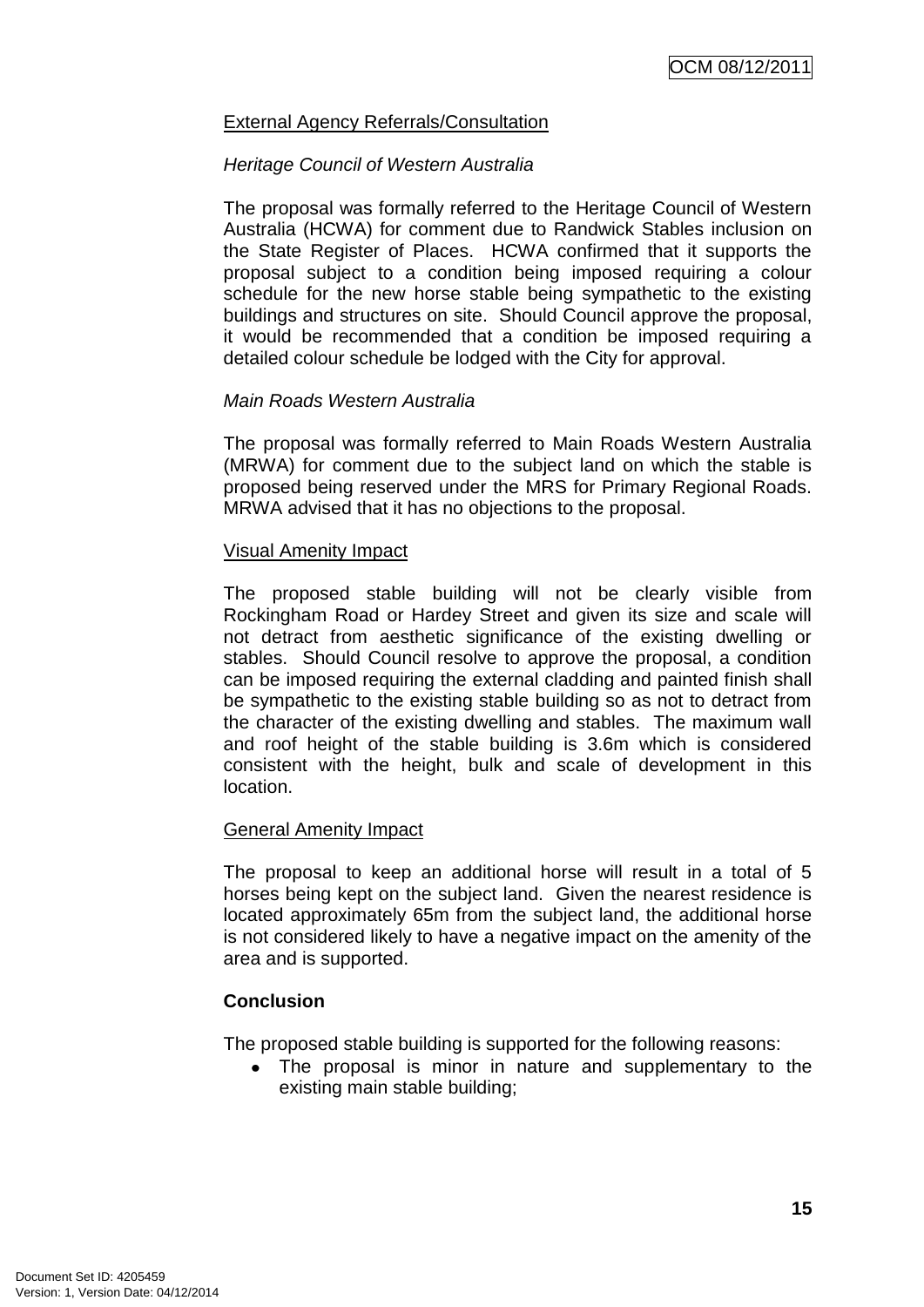- The proposal will result in one additional horse being kept on the  $\bullet$ site which is not considered to cause any detrimental impact the amenity on the area;
- The proposal is considered to be sympathetic towards the  $\bullet$ existing heritage listed dwelling and stables;
- No objection was raised from Main Roads WA with regards to  $\bullet$ development within a primary regional road reserve under the MRS.
- No objection was raised from the Heritage Council WA with regards to the state heritage listing.

### **Strategic Plan/Policy Implications**

### **Demographic Planning**

To ensure development will enhance the levels of amenity currently enjoyed by the community.

#### **Lifestyle and Aspiration Achievement**

• To conserve the character and historic value of the human and built environment.

### **Budget/Financial Implications**

Nil.

#### **Legal Implications**

Town Planning Scheme No 3 Planning and Development Act 2005 State Administrative Tribunal Regulations

#### **Community Consultation**

N/A

### **Attachment(s)**

- 1. Location Plan
- 2. Site Plan
- 3. Elevation Plan

#### **Advice to Proponent(s)/Applicant**

The Proponent(s) and those who lodged a submission on the proposal have been advised that this matter is to be considered at the 8 December 2011 Council Meeting.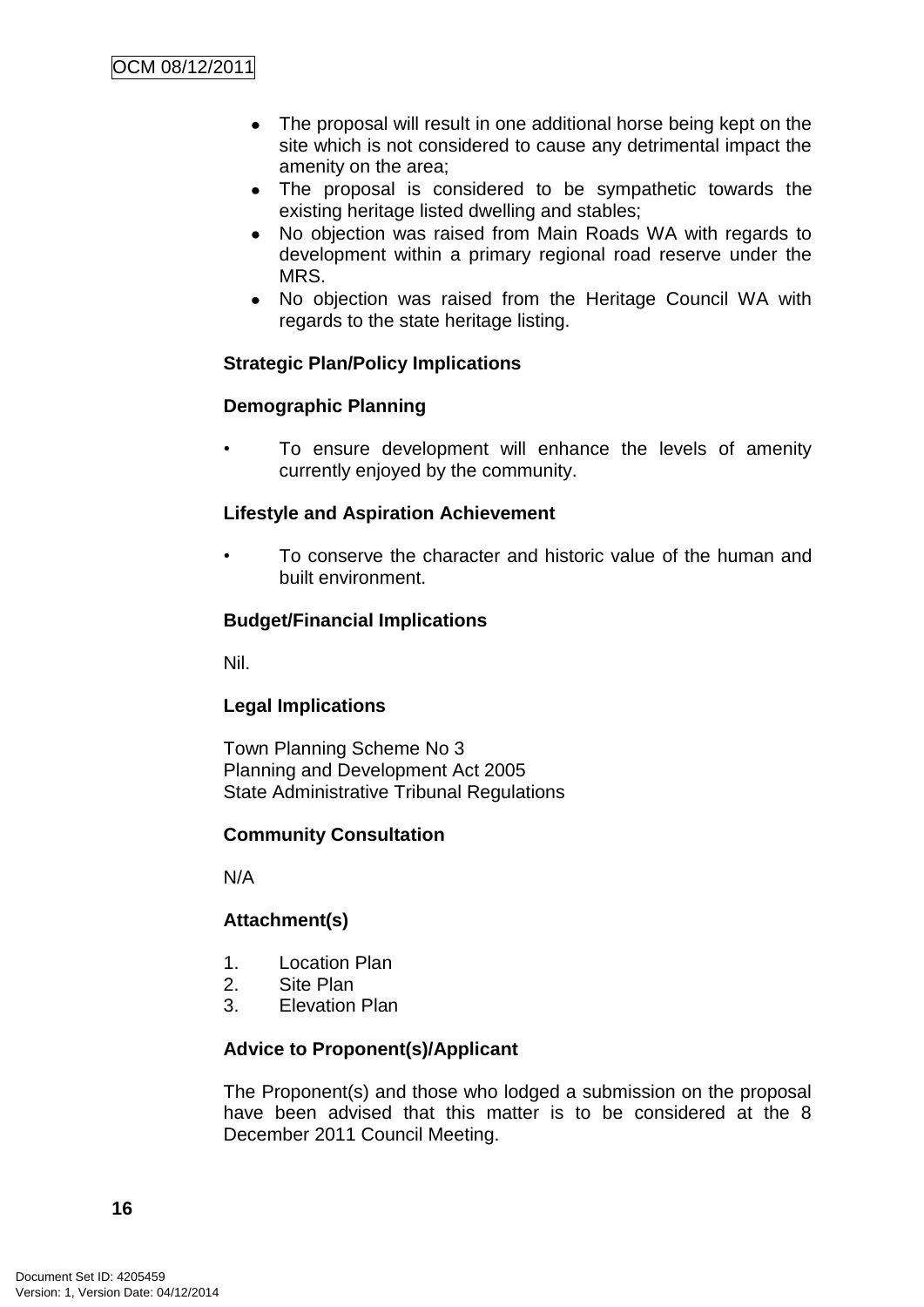# **Implications of Section 3.18(3) Local Government Act, 1995**

Nil.

**14.3 (OCM 8/12/2011) - PROPOSED STRUCTURE PLAN - LOCATION: LOTS 4, 125 & 126 HAMMOND ROAD, SUCCESS - OWNER: MUNTOC PTY LTD - APPLICANT: RPS (SM/M/061) (J GOULD) (ATTACH)**

# **RECOMMENDATION**

That Council

- (1) endorse the Schedule of Submissions prepared in respect of the Proposed Structure Plan for Lots 4, 125 and 126 Hammond Road, Success;
- (2) adopt the Proposed Structure Plan pursuant to Clause 6.2.9.1(a) of City of Cockburn Town Planning Scheme No. 3 ("Scheme") subject to the following modifications being undertaken first:
	- 1. Inclusion of the following table on the Structure Plan (i.e. Figure 3 contained within the Structure Plan report):

| <b>Description of Land</b>       | <b>Special Use</b>      | <b>Conditions</b>                                                                                                |
|----------------------------------|-------------------------|------------------------------------------------------------------------------------------------------------------|
| Lot 125 Hammond<br>Road, Success | 'Recreation<br>Private' | $-$   Planning<br>approval<br>required - This use shall<br>be treated as an 'A' use<br>pursuant to clause 4.3.3. |

- 2. Inclusion of the endorsed Branch Circus District Structure Plan within the Structure Plan report.
- 3. Inclusion of an annotation on the Structure Plan (ie. Figure 3 contained within the Structure Plan report) stating: 'The road connections across Lot 801 Darlot Avenue are subject to agreement with the Water Corporation. Such agreement is to adequately address issues of final road location, detailed crossing design, pavement location and land acquisition. Should agreement not be reached the Structure Plan will need to be redesigned and assessed in accordance with the requirements of City of Cockburn Town Planning Scheme. Agreement must be reached prior to subdivision or development taking place in accordance with the Structure Plan.'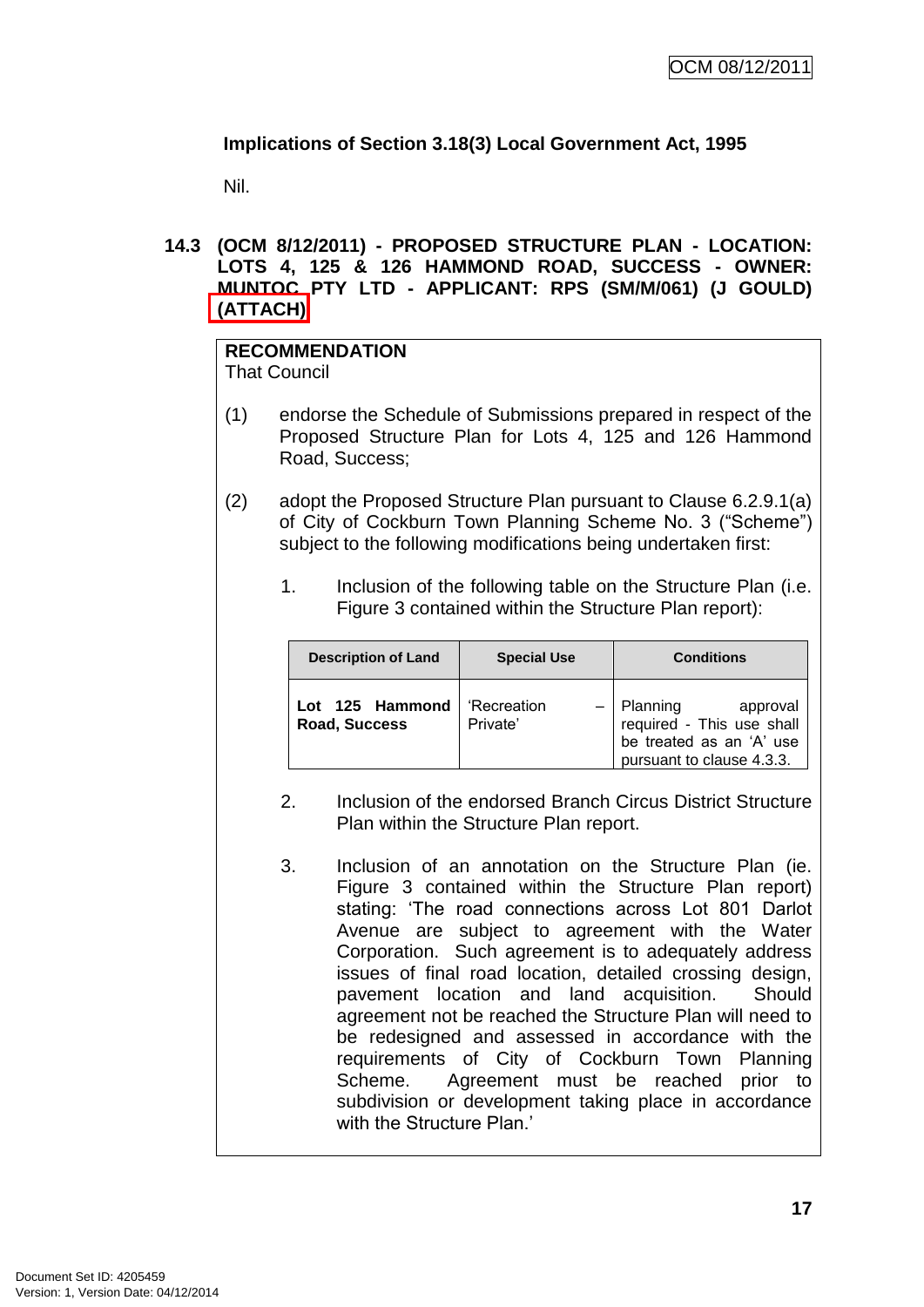- (3) refer the Structure Plan to the Western Australian Planning Commission with a request for endorsement in accordance with Clause 6.2.10 of the Scheme; and
- (4) advise the proponent that Developer Contribution Area 13 Community Infrastructure is now operational under the Scheme. Landowners subdividing to create residential allotments and/or developing grouped/multiple dwellings will therefore be required to make contributions in accordance with the developer contribution plan requirements.

### **COUNCIL DECISION**

### **Background**

Council has received a Proposed Structure Plan for Lots 4, 125 and 123 Hammond Road, Success.

The subject area is zoned 'Urban Deferred' under the Metropolitan Region Scheme ("MRS") and 'Development' under City of Cockburn Town Planning Scheme No. 3 ("Scheme"). The subject land is located within 'Development Area 13' ("DA 13") and Development Contribution Area No.1 ("DCA 1").

Pursuant to Clause 6.2.4 and Schedule 11 of the Scheme, a Structure Plan is required to be prepared and adopted to guide future subdivision and development of the land.

The Proposed Structure Plan was adopted for community consultation under delegated authority, and was subsequently advertised for a period of 21 days in accordance with the Scheme, ending on 21 November 2011. The purpose of this report is for Council to consider adopting the Proposed Structure Plan for final approval.

#### Branch Circus Draft District Structure Plan

The subject land is located within the Branch Circus District Structure Plan area, which relates to the area of land bound by Hammond Road to the east, the MRS 'Parks and Recreation' reserve to the north,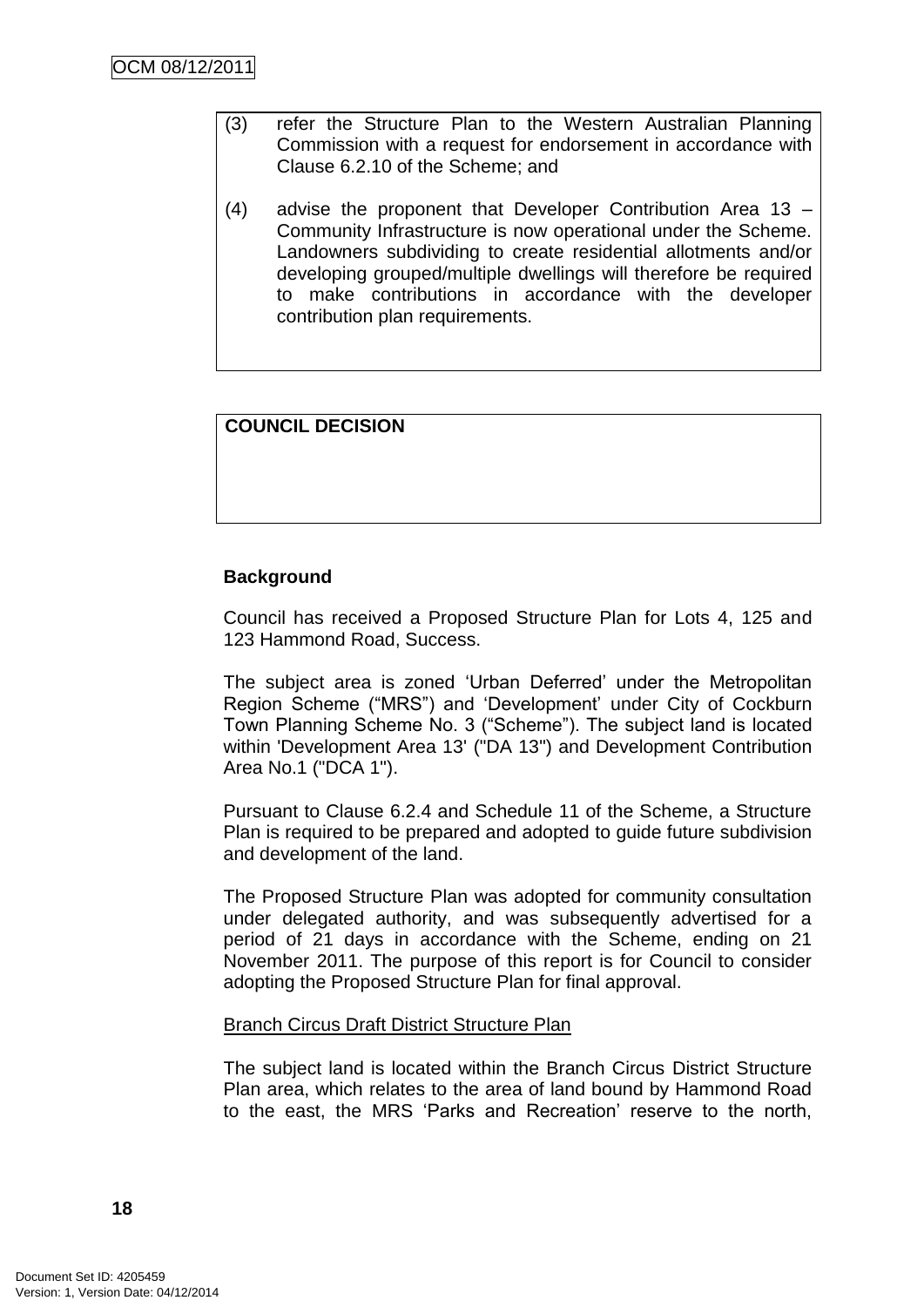Branch Circus to the west and the Bartram Road Buffer Lakes to the south.

The Branch Circus District Structure Plan was adopted by Council at the Ordinary Meeting of 11 August 2011 (Min No. 4590).

The District Structure Plan was prepared to facilitate proper and orderly planning across the undeveloped portion of Development Area 13 (Branch Circus). The District Structure Plan provides guidance for the future development of local structure plans, prescribing land uses, the local street network and local parks.

In contrast to other District Structure Plans prepared and adopted by Council, the Branch Circus Draft District Structure Plan provides a greater level of detail to guide local structure plans and subdivision. This level of detail was considered appropriate due to the highly fragmented nature of the subject area, and the important environmental value of the wetlands on the site.

The Draft District Structure Plan also formed the basis of an application to the Western Australian Planning Commission ("WAPC") to lift the urban deferment under the MRS over a portion of the Draft District Structure Plan area.

### **Submission**

The Proposed Structure Plan has been lodged by RPS Group on behalf of the landowner, Muntoc Pty Ltd

#### **Report**

#### Proposal

The proposed Local Structure Plan (included at Attachment 3) is wholly consistent with the District Structure Plan. The proposed street network, zonings and public open space ("POS") all correspond to those shown on the District Structure Plan.

The Proposed Structure Plan provides for predominantly residential development, with densities ranging between R25 and R40, and will yield approximately 71 residential lots.

It includes provision of 3970m<sup>2</sup> POS, which represents 11% of the gross subdivisible area.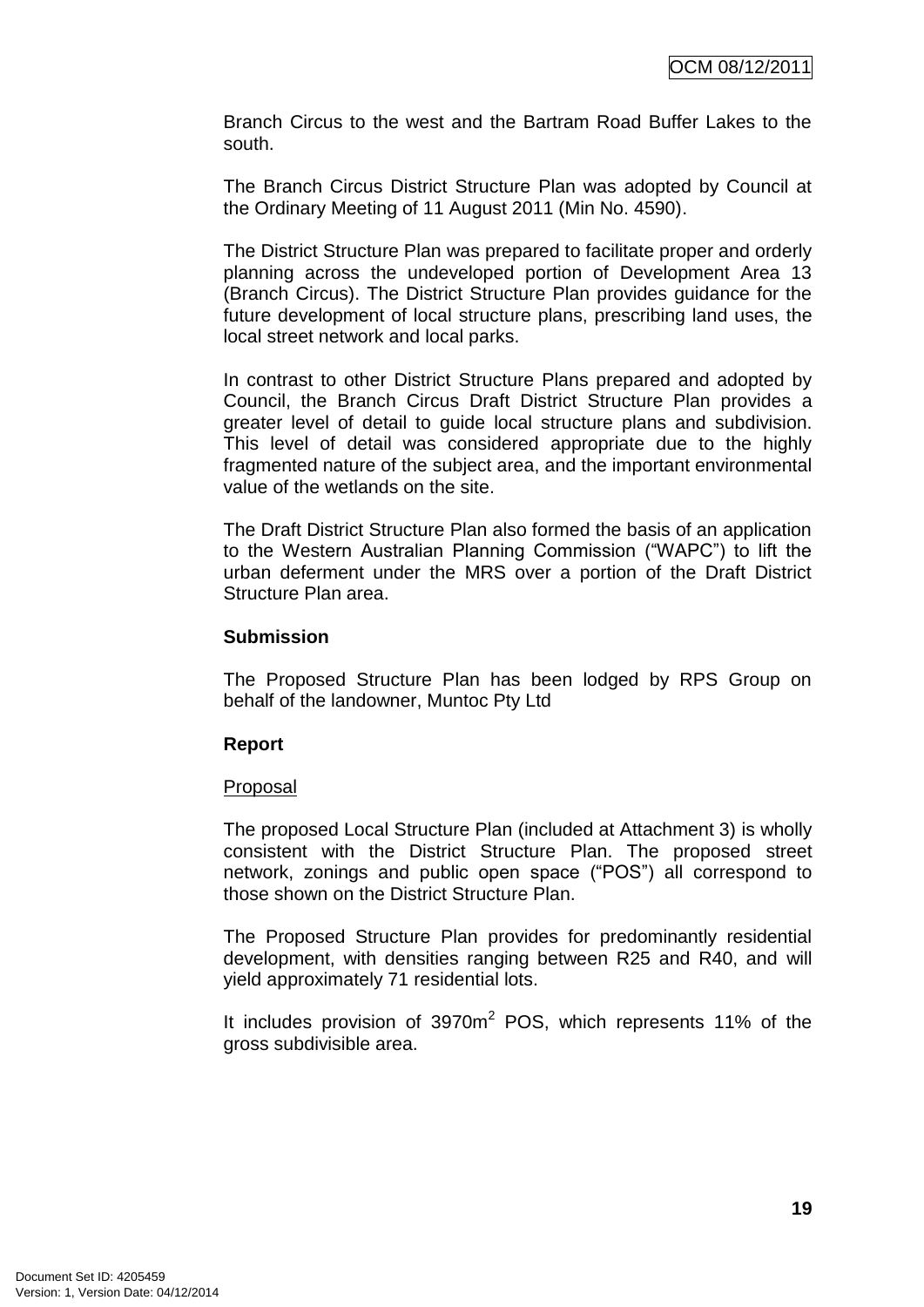#### Lot 125 Hammond Road, Success

Lot 125 Hammond Road is identified as 'Special Use' zone for swimming school facility, which is currently under construction on the site. 'Special Use' zones are used to provide for uses which have unique development requirements that cannot be easily accommodated by the objectives of any other zones included in the Scheme.

While the Proposed Structure Plan annotates this site as 'Special Use' it does not specify the range of permissible uses in the manner that ‗Special Uses' are ordinarily set out in Schedule 4 of the Scheme. ‗Swimming pool facility' is not a land use defined in the Scheme; rather it fits within the land use definition for 'Recreation  $-$  Private'. It is therefore recommended that the 'Special Use' be renamed 'Recreation – Private'.

This would potentially allow for a wider range of uses on the site than just a swimming pool facility. Therefore it is recommended that 'Recreation – Private' be allocated as an 'A' use, which means that planning approval will be required prior to development, and the proposal will need to be advertised for public comment prior to a decision being made.

It is therefore recommended that the Proposed Structure Plan include a table reflecting the format of Schedule 4 of the Scheme, setting out the Special Use and the conditions which are applicable. This will ensure there is no ambiguity regarding the permissibility of land uses on Lot 125 Hammond Road.

#### *Local Water Management Strategy*

The Proposed Local Structure Plan has not been accompanied by an approved Local Water Management Strategy ("LWMS"). This is normally a requirement of the Department of Planning's *Better Urban Water Management* document, the policy measures outlined in State Planning Policy 2.9 - Water Resources, and Planning Bulletin 92 - Urban Water Management.

However, given the small size of the Proposed Local Structure Plan area, the sites higher location in the localised catchment (as per the approved DA13 – Branch Circus District Water Management Strategy) and the presence of adequate POS for drainage retention/infiltration, the Department of Water have advised that they are satisfied for the Local Structure Plan to proceed in the absence of an LWMS.

This means that water management issues will need to be addressed in the future Urban Water Management Plan ("UWMP") as a condition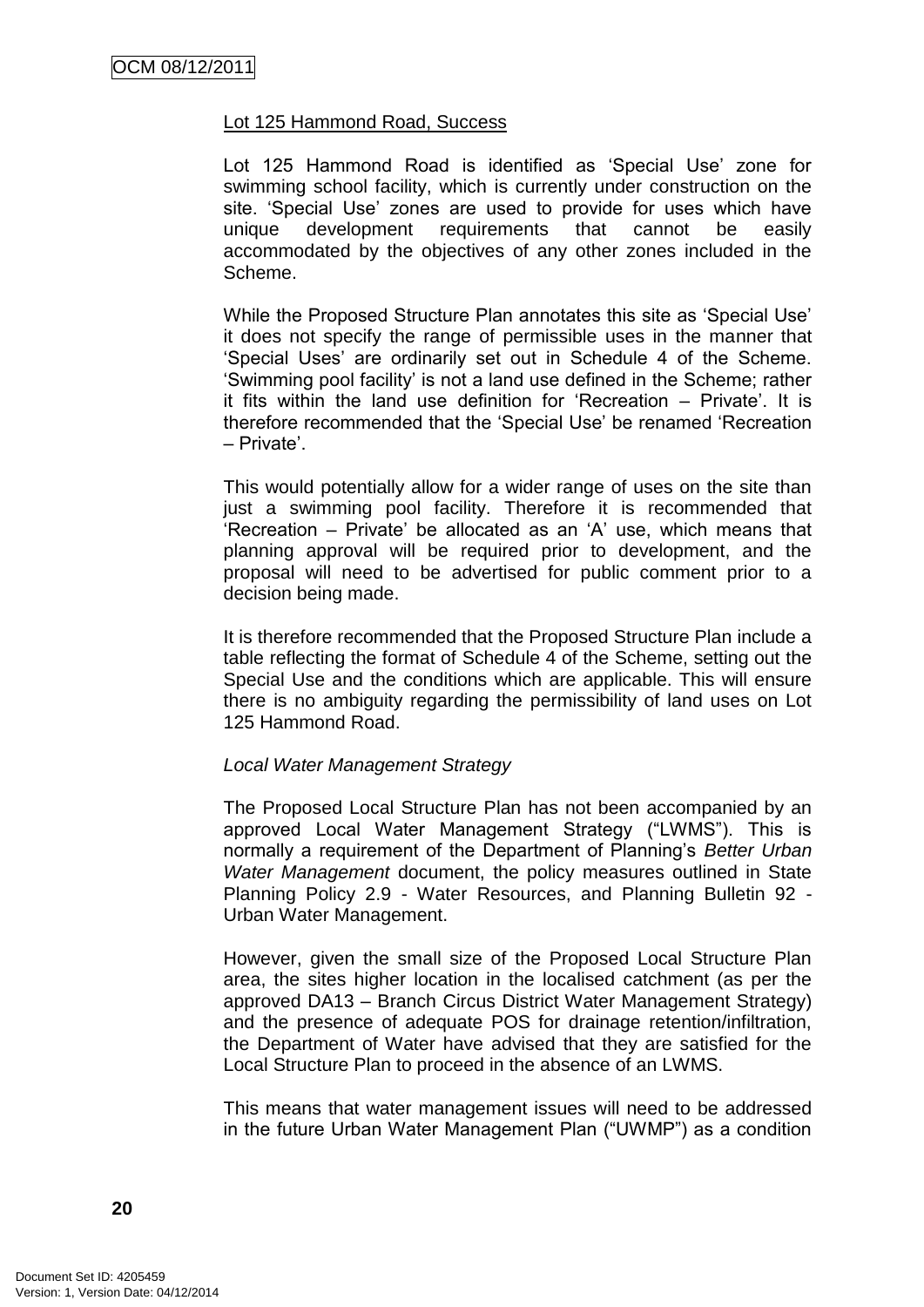of subdivision. The approved DWMS will provide high level guidance for the future UWMP.

#### **Consultation**

Community consultation was undertaken in accordance with the requirements of the Scheme for a period of 21 days from 1 November 2011 until 21 November 2011.

All submissions are outlined and addressed in detail in the Schedule of Submissions (refer Attachment 4).

The Water Corporation have objected to the number of proposed road crossings over Lot 801 Darlot Avenue, which contains a section of the Armadale to Thomson's Lake transfer main. However, this objection is inconsistent with their previous advice received in relation to the District Structure Plan, where they did not state any objection to the proposed road crossings. The proposed road crossings are consistent with the District Structure Plan, and retention of both road crossings is consistent with achieving a permeable road network. This is an important objective of Liveable Neighbourhoods.

However, it is noted that the developer will need to enter into negations with the Water Corporation to acquire the land for the road crossings. This will include negotiations regarding detailed design and location of the road. If these road connections cannot be achieved this will require redesign of the Structure Plan. It is therefore recommended that an annotation be included on the Proposed Structure Plan as follows:

*"The road connections across Lot 801 Darlot Avenue are subject to agreement with the Water Corporation. Such agreement is to adequately address issues of final road location, detailed crossing design, pavement location and land acquisition. Should agreement not be reached the Structure Plan will need to be redesigned and assessed in accordance with the requirements of City of Cockburn Town Planning Scheme. Agreement must be reached prior to subdivision or development taking place in accordance with the Structure Plan."*

#### **Conclusion**

The Proposed Local Structure Plan is consistent with the Branch Circus District Structure Plan, and it is therefore recommended that Council adopts the Local Structure Plan for final approval, subject to modifications.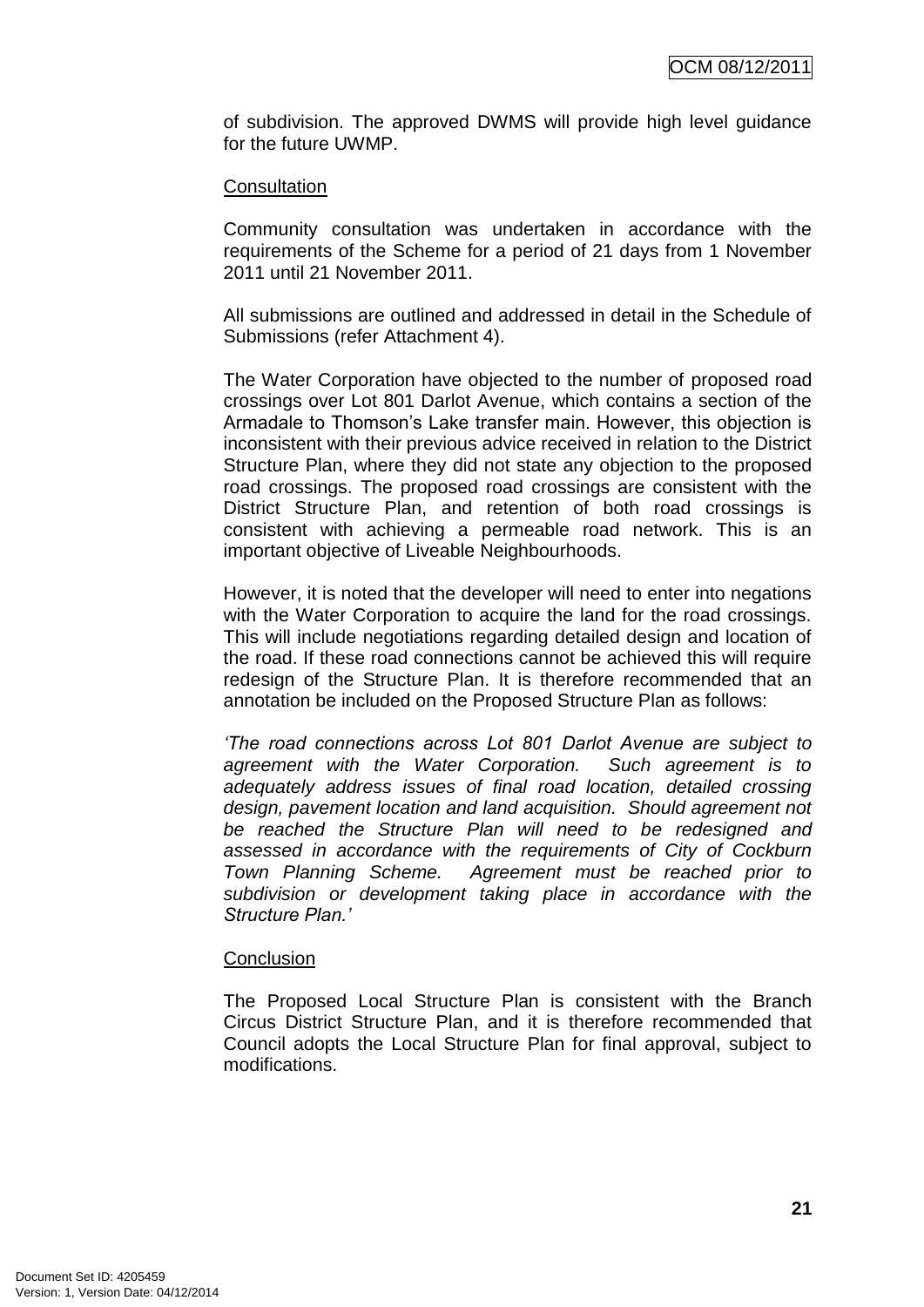### **Strategic Plan/Policy Implications**

#### **Demographic Planning**

• To ensure development will enhance the levels of amenity currently enjoyed by the community.

#### **Infrastructure Development**

- To construct and maintain community facilities that meet community needs.
- To construct and maintain parks and bushland reserves that are convenient and safe for public use, and do not compromise environmental management.
- To provide an appropriate range of recreation areas that meets the needs of all age groups within the community.

#### **Lifestyle and Aspiration Achievement**

- To foster a sense of community spirit within the district generally and neighbourhoods in particular.
- To conserve the character and historic value of the human and built environment.
- To identify community needs, aspirations, expectations and priorities for services that are required to meet the changing demographics of the district.

#### **Budget/Financial Implications**

The Structure Plan fees for this proposal have been calculated in accordance with the *Planning and Development Regulations 2009*, including the cost of advertising and have been paid by the applicant

#### **Legal Implications**

Clause 6.2.9.1 of the Scheme requires Council to make a decision on a local structure plan within 60 days from the end of the advertising period or such longer period as may be agreed by the applicants. The advertising period concluded on 21 November 2011

#### **Community Consultation**

Community consultation was carried out for a period of 21 days, from 1 November 2011 until 21 November 2011.

Analysis of the submissions has been undertaken within the 'Report' section above, as well as the Schedule of Submissions (Attachment 4).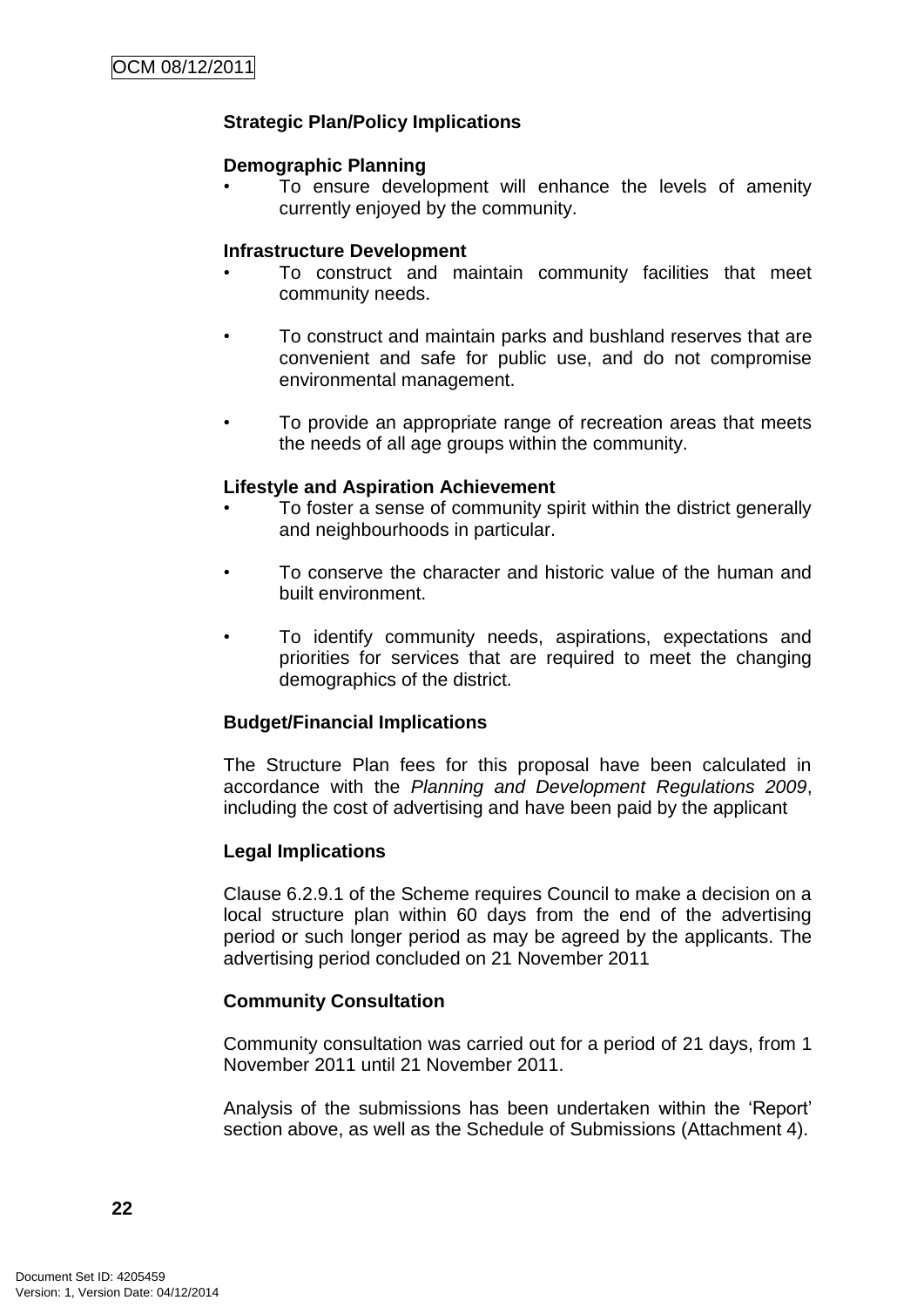# **Attachment(s)**

- 1. Location Plan
- 2. Branch Circus District Structure Plan
- 3. Proposed Local Structure Plan
- 4. Schedule of Submissions

### **Advice to Proponent(s)/Submissioners**

The Proponent(s) and those who lodged a submission on the proposal have been advised that this matter is to be considered at the 8 December 2011 Council Meeting.

### **Implications of Section 3.18(3) Local Government Act, 1995**

Nil.

**14.4 (OCM 8/12/2011) - PROPOSED METROPOLITAN REGION SCHEME AMENDMENT NO. 1221/41 - LOCATION: LOT 9002 JANDAKOT ROAD, LOTS 9004 AND 1 ARMADALE ROAD AND LOT 132 FRASER ROAD, BANJUP - OWNER: STOCKLAND WA DEVELOPMENT PTY LTD - APPLICANT: DEVELOPMENT PLANNING STRATEGIES (5513086) (M CARBONE) (ATTACH)**

# **RECOMMENDATION**

That Council:

- (1) receive the Metropolitan Region Scheme Amendment No. 1221/41;
- (2) make a submission to the Western Australian Planning Commission supporting the Metropolitan Region Scheme Amendment 1211/41;
- (3) request the WAPC investigate rezoning the adjoining land from 'Industrial' to 'Urban' under the Metropolitan Region Scheme; and
- (4) advise the WAPC that the City does not support a concurrent amendment to its local Town Planning Scheme as permitted under section 126(3) of the *Planning and Development Act 2005*. A subsequent local Town Planning Scheme amendment in this case should be initiated by Council as comprehensive Development Area and Development Contribution Area provisions will be required to support a Development Zone.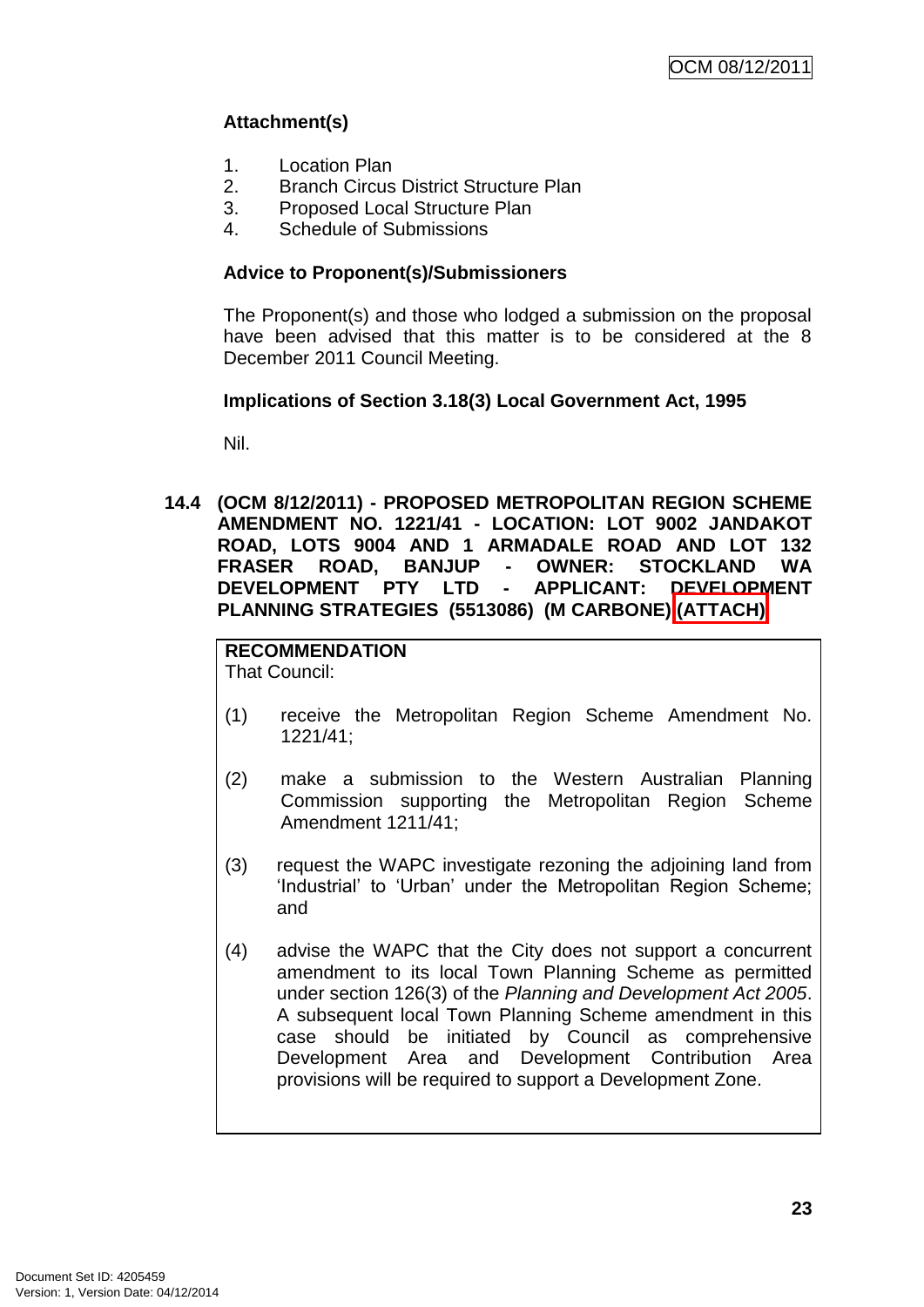### **COUNCIL DECISION**

### **Background**

The Western Australian Planning Commission ("WAPC") has resolved to amend the Metropolitan Region Scheme ("MRS") in accordance with the provisions of the *Planning and Development Act 2005*. The purpose of the amendment is to rezone approximately 151.75ha of land in Banjup from 'Rural – Water Protection' to 'Urban' under the MRS. The amendment also seeks to reserve 1.13 ha as Primary Regional Roads. The urban zoning will allow for residential development of the land following a local scheme amendment, detailed structure planning and subdivision approval.

The WAPC has recently commenced advertising of the proposed MRS amendment. Submissions are due by 3 February 2012, and as a directly affected agency it is necessary for the City of Cockburn to make a submission on the amendment.

It is noted that the WAPC sought preliminary comments from the City of Cockburn and other government agencies last year on the proposal, prior to formally initiating the MRS amendment. Council at its meeting held on the 9 December 2010 resolved to write to the WAPC indicating its support to the proposed MRS amendment.

It is recommended that Council remains in support of this proposal as it is beneficial in achieving the strategic objectives of the City. It is considered to represent a strategically important addition of urban development to the Cockburn Regional Centre, which is a fundamental objective for future development within the City.

#### **Submission**

N/A

#### **Report**

#### Proposal

The proposal constitutes rezoning of the following land parcels from ‗Rural - Water Protection' to ‗Urban' under the MRS:

Lot 9002 Jandakot Road - 62.91ha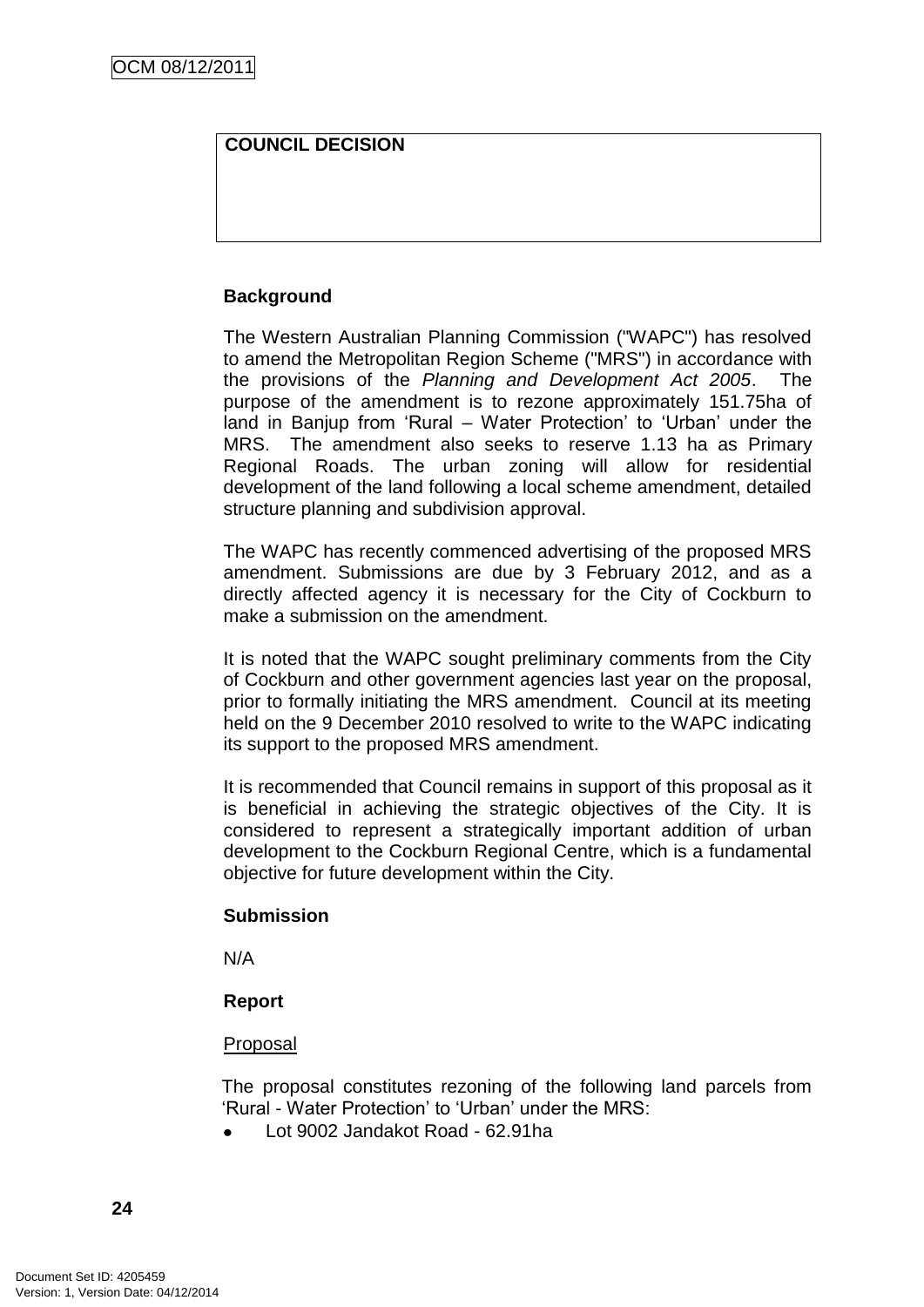- Lot 9004 Armadale Road 36.52ha
- Lot 132 Fraser Road 45.32ha
- Lot 1 Armadale Road 8.08ha

The total land area represents approximately 153ha. The area is illustrated below.



The MRS Amendment report was produced by the WAPC and the following provides details of the key issues and justification:

#### **Strategic and State Planning Policy Implications**

In addressing the strategic framework (and the ultimate merit of the MRS amendment proposal), it is important that consideration be given to the five key themes embodied in Directions 2031. These themes - a liveable city, a prosperous city, an accessible city, a sustainable city and responsible city - provide a key test to whether the MRS amendment proposal reflects the strategic planning context which is being used to support it.

In this respect the following comments against the five key themes are relevant of this proposal:

#### A Liveable City

- 1. The proposal represents an example for urban expansion in an appropriate location which is considered rational on a regional scale.
- 2. The proposal will enhance the activity and diversity of the Cockburn Activity Centre.
- 3. The urban community will be an accessible, well-connected and sustainable community that supports and enables effective participation and inclusion in the community for all residents.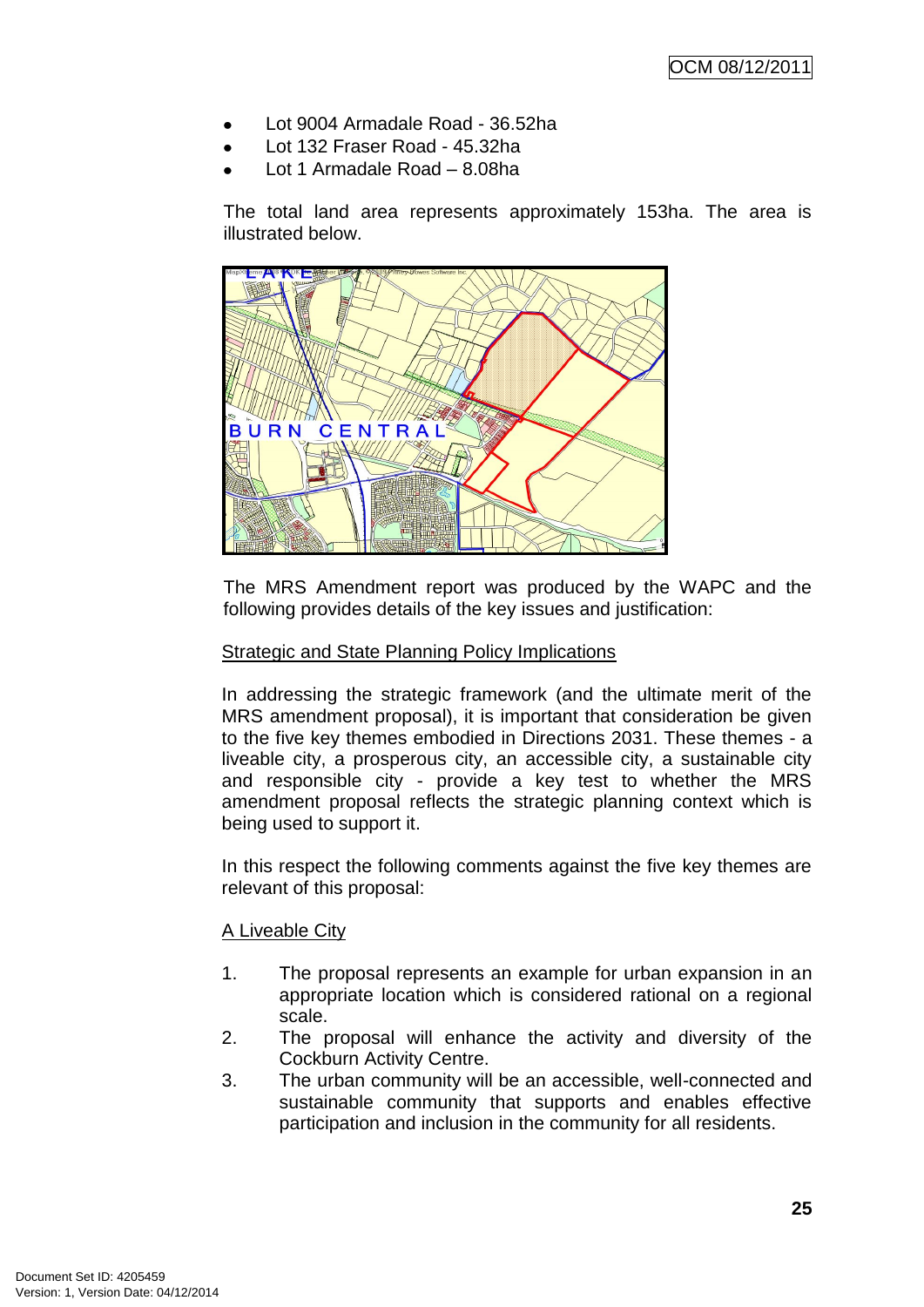- 4. The proposal provides for urban growth and residential living opportunities in close proximity to activity and employment centres and public transport corridors.
- 5. The proposal has the ability and the potential to contribute to the supply of strategically located affordable housing within the existing urban fabric.

### A Prosperous City

- 1. The proposal will enhance the economic activity of the Cockburn Activity Centre, and other lower order activity centres in the district, by providing a greater residential catchment to support these centres.
- 2. The proposal will increase the catchment for the Cockburn Train Station and enhance the economic efficiency of the public transport system.
- 3. An increase in the workforce servicing nearby industrial, light industrial, service commercial, retail and other economic activities can be expected as a result of the proposal.
- 4. The proposal will provide an economic use for a degraded exsand quarry site.
- 5. The proposal will create a diverse mix of housing types, services and amenities that facilitate economic development and employment.

#### An Accessible City

- 1. The future community will be highly connected to employment, education, recreation and community services given the immediate proximity to the Cockburn Activity Centre, Cockburn Train Station, Kwinana Freeway and other regional roads.
- 2. Community members will have ready access to the nearby Perth to Mandurah railway line via the Cockburn Train Station and other public transport networks operating on the surrounding regional road system.
- 3. Due to the proximity of Cockburn Train Station, the proposal will contribute towards increased usage of the railway as an alternative transport mode and will contribute to managing and reducing road congestion through reduced use of private cars.
- 4. The proposal will contribute to maximising the efficiency of road infrastructure given the immediate proximity to a number of regional roads, including the Kwinana Freeway.
- 5. Based on proximity, the proposal will support and sustain public transport use and will achieve integration of land use and public transport infrastructure.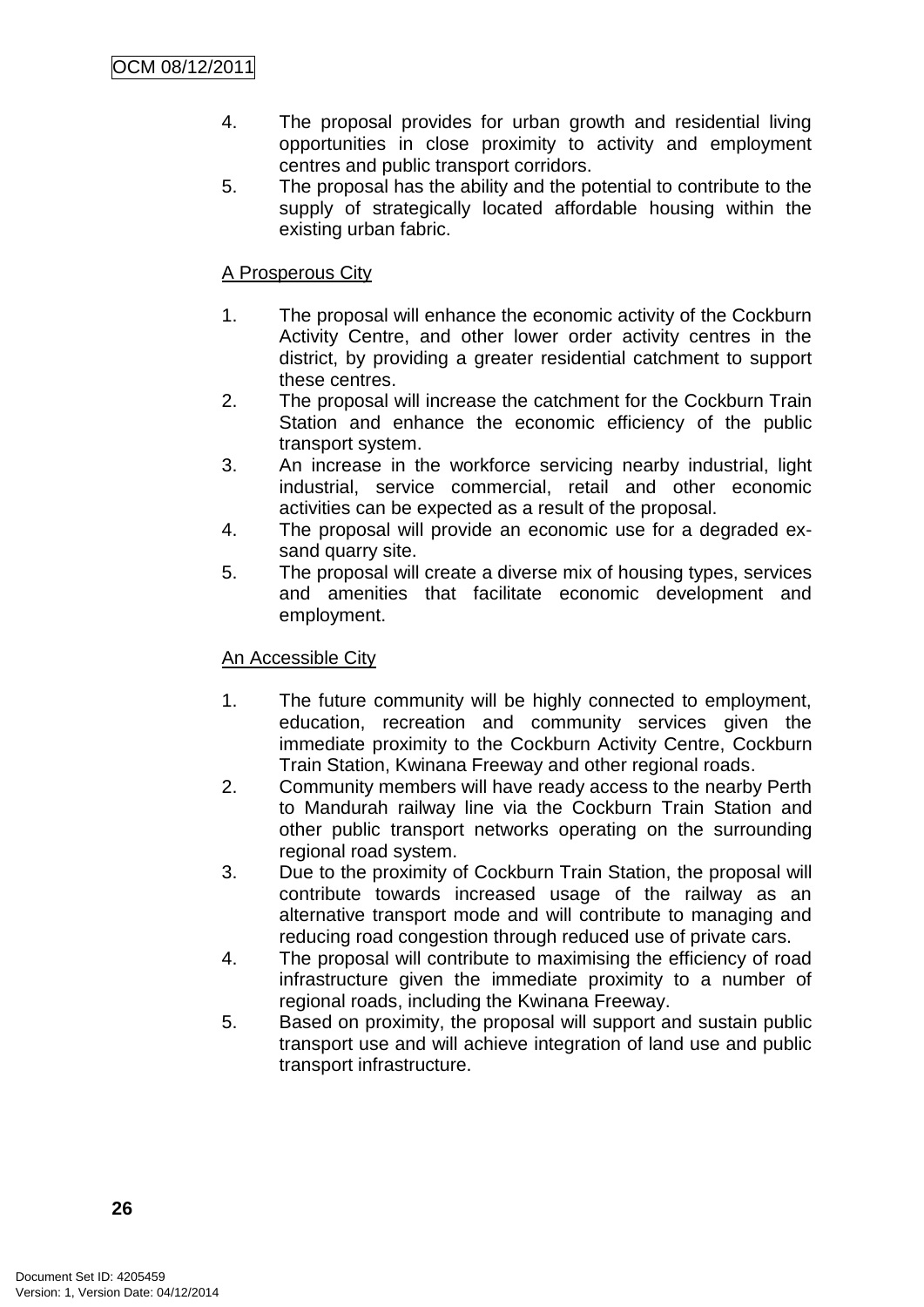# A Sustainable City

- 1. The proposal will protect the groundwater resource as a key consideration through adapting beyond best practice water sensitive urban design principles to the land, ensuring this resource is able to keep being drawn upon as a public drinking water supply into the future.
- 2. The proposal provides for the creation of a diverse range of housing types on land that has been totally degraded through previous land use activities.
- 3. The proposal will ensure that areas of biodiversity value are protected and managed.
- 4. The proximity to the railway line and a Cockburn Activity Centre provides significant opportunity to reduce car dependency and therefore reduce greenhouse gas emissions and other air quality concerns.
- 5. The proposal assists with the optimisation of the economic utilisation of existing and proposed urban infrastructure.

### A Responsible City

- 1. The proposal is contiguous with the existing physical and social infrastructure network surrounding the site.
- 2. The proposal represents a true infill development opportunity through the use of degraded land and the surrounding physical and social infrastructure.
- 3. The proposal assists in optimising and supporting increased and effective utilisation of existing urban infrastructure.

In terms of infrastructure, current road based infrastructure within the Activity Centre is recognised to have reached its capacity, and accordingly development of the Banjup precinct will place additional demands on already utilised infrastructure. It is therefore important to consider regional infrastructure (and upgrading) requirements associated with the Banjup proposal.

So while the proposal represents the utilisation of existing infrastructure, there will need to be a specific focus on upgrading infrastructure as part of future zoning, structure planning and subdivision processes.

The recurrent points within the five key themes above are succinctly that the proposal:

- 1. Increases economic and social support for the Cockburn Activity Centre.
- 2. Increases connection between people, jobs and services.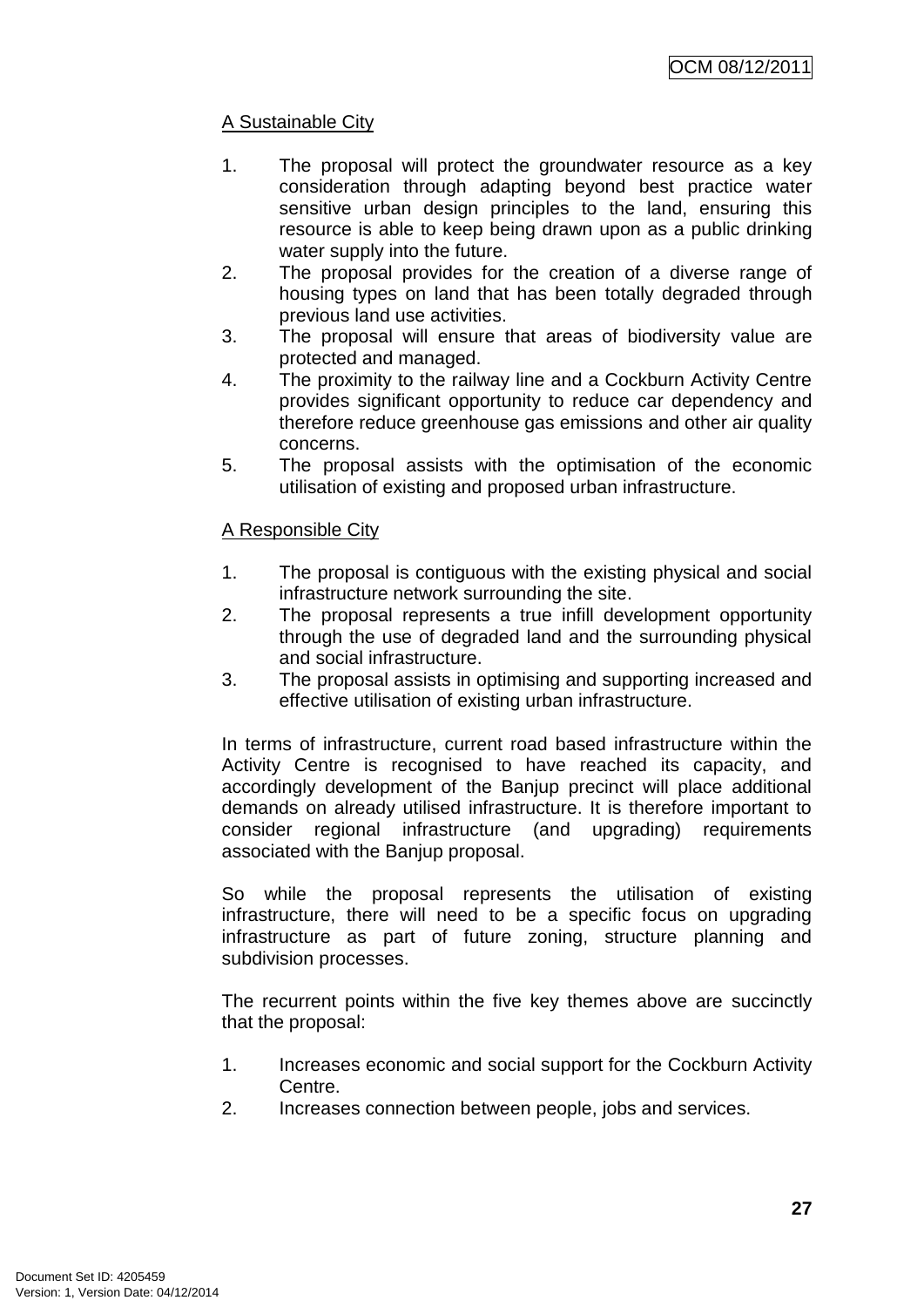- 3. Increases efficiency, effectiveness and economic utilisation of the Perth to Mandurah railway.
- 4. Increases efficiency of the surrounding road infrastructure.
- 5. Protects the groundwater and surface water resources as a P3 area and recognises the wellhead protection zones.
- 6. Contributes to the reduction in greenhouse gas emissions and improvement in air quality through reduced car dependency.
- 7. Resents the effective utilisation of degraded land located within 20km of the Perth City Centre.
- 8. Provides strong potential for housing diversity adding to the housing supply needed to accommodate Perth's predicted growth.
- 9. Represents a key opportunity for urban infill, considering its potential to supply more than 2,000 new dwellings and a population of more than 6,000 people within 20km of the Perth City Centre and within 1km of the Cockburn Activity Centre and Train Station. Sustainability gains associated with this form of development (compared with fringe urban development which is now more than 50km away from the CBD) are compelling. Such fringe development is isolated from public transportation infrastructure, and imposes significant travel demands on residents given the dislocation between jobs and where people live. The Banjup proposal is a key shift to creating more sustainable urban development within Perth.

It is on this basis that the proposal is considered to demonstrate key strategic merit.

#### State Planning Policy Implications

Given the strategic implications mentioned above, it is also important to consider the proposal in the context of the prevailing relevant State Planning Policies ("SPP's"). These are specifically:

- SPP 1 State Planning Framework
- SPP 3 Urban Growth and Settlement
- SPP 2.3 Jandakot Groundwater Protection Policy
- SPP 2.7 Public Drinking Water Source Policy
- SPP 5.3 Jandakot Airport Vicinity

Key points of these are analysed following:

### *SPP 1 State Planning Framework*

The proposal is consistent with the five guiding principles of the State Planning Framework and State Planning Strategy:

1. Environmental: Contains measures to protect the groundwater resource (as a P3 area) and to protect and enhance the limited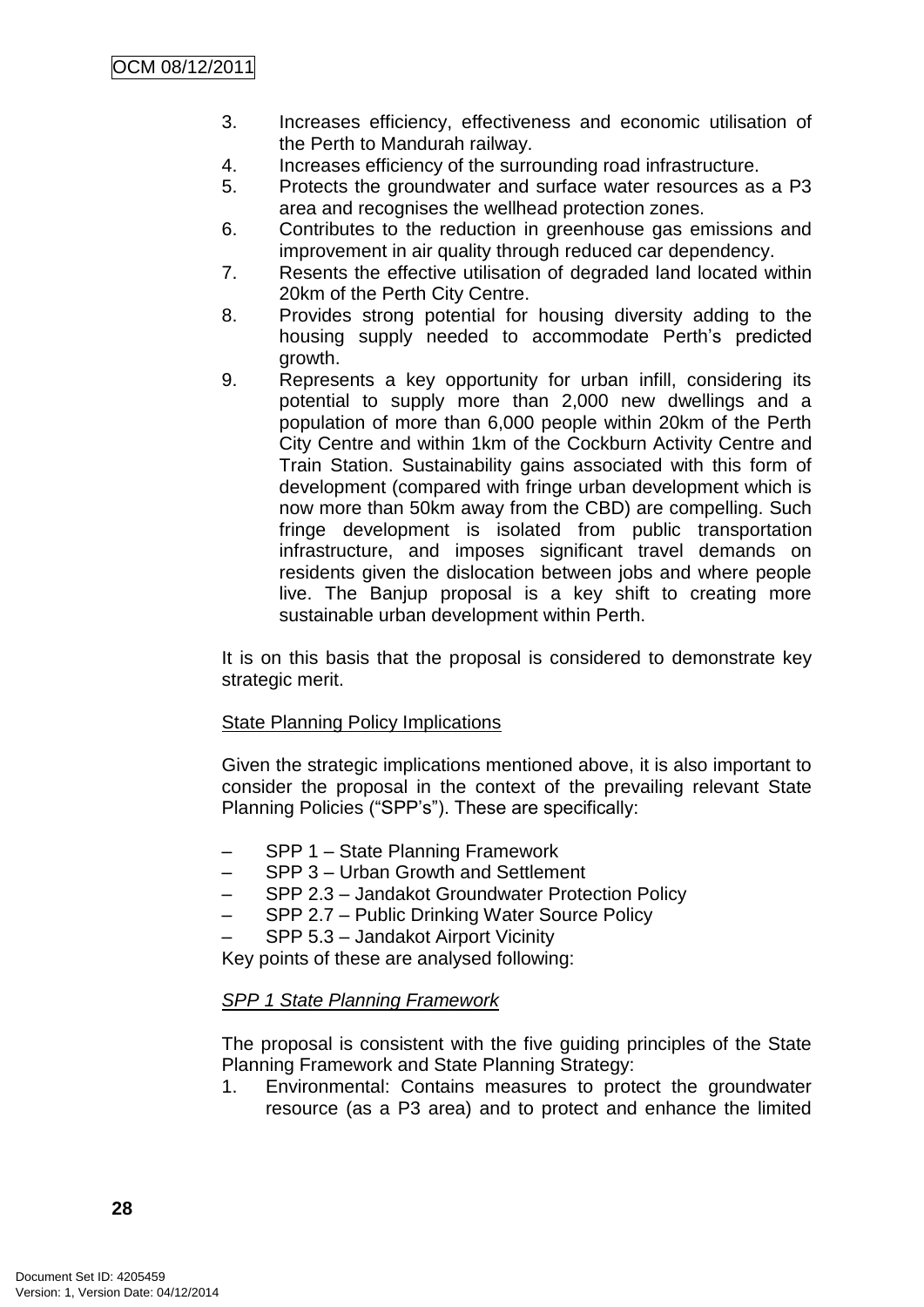remaining natural assets of the subject site and deliver development based on environmentally sustainable principles.

- 2. Community: Aims to create a vibrant, accessible, safe and selfreliant community.
- 3. Economic: Aims to maximise the potential of the area and opportunities for economic activity, while also protecting the groundwater resource as a P3 area.
- 4. Infrastructure: Can be economically provided with all the necessary infrastructure and services and makes efficient use of existing infrastructure and services.
- 5. Regional: Proposes residential development taking advantage of its strategic location within the Perth Metropolitan Region, immediate vicinity to Cockburn Activity Centre and Train Station and major private and public transport routes.

### *SPP 3 Urban Growth and Settlement*

The proposal is consistent with the key requirements for sustainable communities set out in SPP 3, in particular:

- Making efficient use of land within the existing urban area.
- Supporting residential development in a highly accessible  $\bullet$ location.
- Giving proper consideration to the environment by recognising the need to protect the groundwater.

The site is located almost adjacent to the Perth to Mandurah railway providing immediate access for residents to employment opportunities in the Cockburn Activity Centre, Perth Central Area and elsewhere in the metropolitan region.

### *SPP 2.3 Jandakot Groundwater Protection Policy*

The proposal is consistent with the objectives of SPP 2.3 being:

- 1. The proposed change of land use will be demonstrated to be compatible with the protection of groundwater for public supply and maintenance of associated ecosystems.
- 2. The proposal will be delivered to mitigate the risk of contamination of groundwater through nutrient or contaminant export (as a P3 area).
- 3. The proposal represents an appropriate balance between environmental and water resource protection and economic viability of the existing land uses.
- 4. The proposal can maintain the limited remaining natural vegetation cover of importance on the subject land.
- 5. The proposal will protect groundwater quality and quantity in the Jandakot Underground Water Pollution Control area ("UWPCA") in order to maintain the ecological integrity of important wetlands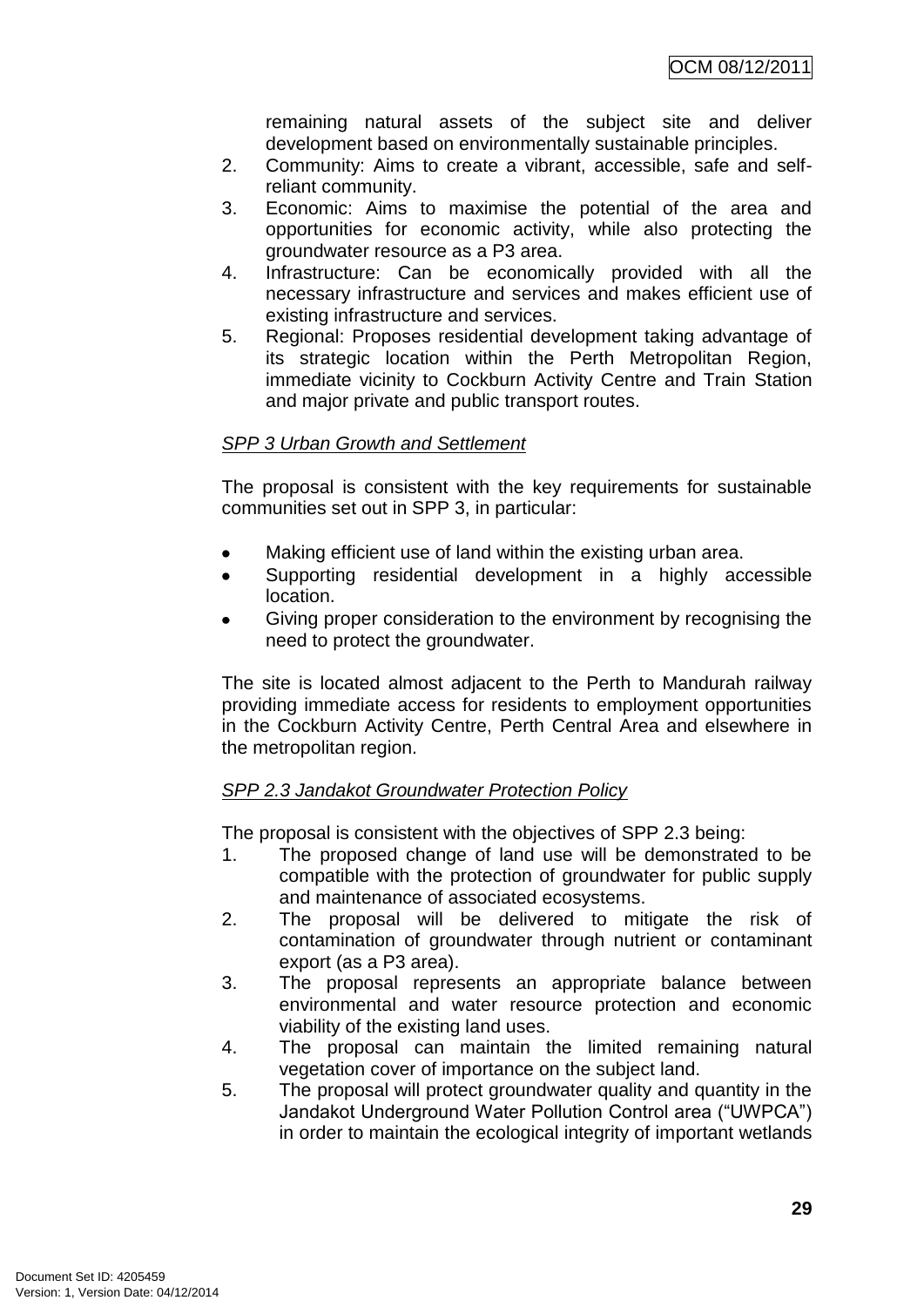hydraulically connected to that groundwater, including wetlands outside the UWPCA.

### *SPP 2.7 Public Drinking Water Source Policy*

The proposal is consistent with the objective of SPP 2.7 being that the proposed land use will be demonstrated as being compatible in a P3 area with the protection of water resources for public water supply.

### *SPP 5.3 Jandakot Airport Vicinity*

- 1. The whole of the subject land is located within the "Frame Area" (not the "Core Area") of the Jandakot Airport. The "Frame Area" includes land located between the 20 Australian Noise Exposure Forecast ("ANEF"), as mapped in 2006, and Roe Highway, Warton Road, Armadale Road and the Kwinana Freeway;
- 2. Land within the 20 ANEF is considered to be significantly affected by aircraft noise and residential development is not acceptable.
- 3. Land within the Frame Area but outside the 20 ANEF can be rezoned to allow residential development if the proposal complies with certain criteria - demonstrated strategic need for more intensive development, and development of the land represents a logical infill which will complete, rather than extend, an established pattern of development.

The proposal is considered to fulfil these strategic criteria on the basis that:

- 1. It represents urban infill targeted around the Cockburn Activity Centre, creating strategic synergies between investment, infrastructure, employment and activity which are required as a component to achieving more sustainable urban development.
- 2. Increases economic and social support for the Cockburn Activity Centre.
- 3. Creates a clear connection between people, jobs and services.
- 4. Increases efficiency, effectiveness and economic utilisation of the Perth to Mandurah railway.
- 5. Increases efficiency of the surrounding road infrastructure.
- 6. Provides strong potential for housing diversity adding to the housing supply needed to accommodate Perth's predicted growth.

It is noted that the adopted 2009 Jandakot Airport Masterplan includes new aircraft noise forecasts for the years 2029/30. The 2029/30 ANEF shows a very small portion of the subject land within the extremities of the predicted 20 ANEF. As outlined above, residential development is not acceptable within the 20 ANEF. This matter has been discussed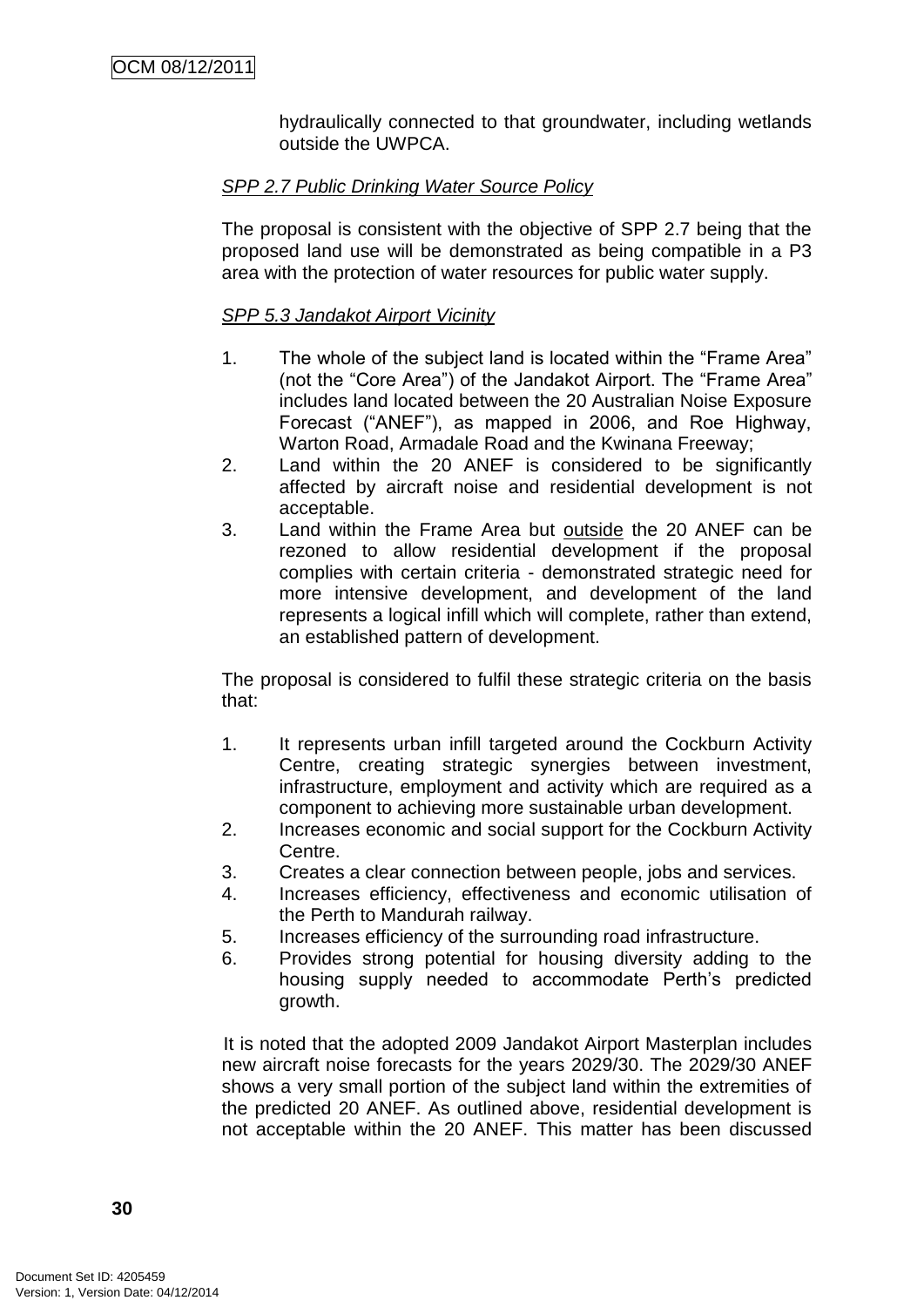between the City and the proponent, as well as the proponent having discussion with Jandakot Airport. This will be an important matter to be addressed during subsequent structure planning phases if the proposal is supported by the WAPC.

On the basis of the above analysis the proposal is considered to reflect the prevailing State Planning Policy context.

#### Statutory Implications

According to the Commission's report, the Environmental Protection Authority (EPA) raised no objections to the amendment and no significant environmental issues that cannot be dealt with during the detailed planning process and in consultation with the Department of Water (DoW). The DoW requested a District Water Management Strategy for this site, which has since been produced and approved by the DoW on 1 July 2011.

Both Main Roads Western Australia (MRWA) and the Department of Transport (DoT) do not support the proposed MRS amendment until the long-term planning for the realignment of North Lake Road is finalised. MRWA does not support the proposed realignment of Fraser Road requesting that the intersection remains in its current location. The amendment report recommends that the amendment is initiated and advertised but not finalised, until the alignment and impact of North Lake Road has been determined. This approach is considered acceptable to the City.

The Register of Aboriginal Sites shows two Aboriginal sites overlapping the subject land. Both sites are artefact scatters and both have insufficient information to confirm their status. An archaeological field assessment will be undertaken in areas of the site considered to have archaeological potential. This amendment has been referred to the South West Aboriginal Land and Sea Council and consideration of any protection that may be required can be addressed more specifically at the detailed planning stage, such as during the local structure plan process.

#### Local Town Planning Scheme amendment and detailed planning

Where land is rezoned to urban under the MRS there is the opportunity, pursuant to section 126(3) of the *Planning and Development Act 2005*, for Council to request that the WAPC concurrently amend the City's local Town Planning Scheme so that it is consistent with the new MRS zoning. However, in this case the City's preference if for a separate Local Town Planning Scheme amendment be initiated by Council as a number of specific issues and Development Area text provisions will need to be considered. This will deal with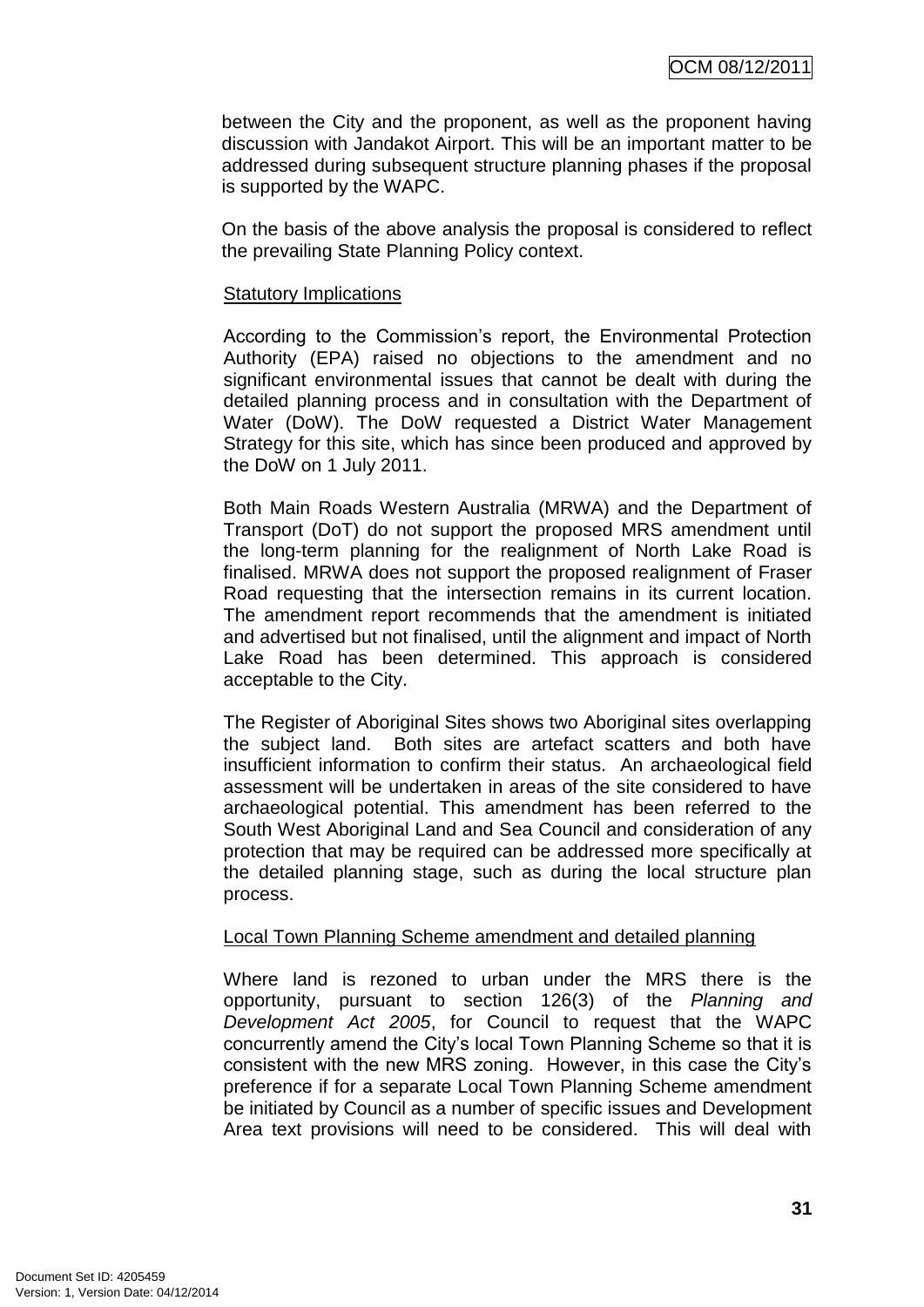detailed design provisions as well as the full suite of developer contribution requirements. It is therefore recommended that the WAPC be reminded of the City's preference.

Following the approval of the MRS amendment by the WAPC, the site will be subject to comprehensive planning to ensure suitable outcomes are achieved through the Local Structure Plan and local Town Planning Scheme amendment process. This will include studies on traffic/transport, noise, environmental assessment including flora and fauna, local water management strategies etc.

#### **Conclusion**

The proposal is considered to fulfil the various strategic objectives embodied within Directions 2031, the Draft Outer Metropolitan Perth and Peel Sub-regional Strategy and related State Planning Policies. It represents significant urban infill targeted around the Cockburn Activity Centre, creating strategic synergies between investment, infrastructure, employment and activity which are required as a component to achieving more sustainable urban development. It is on this basis that it is recommended that Council make a submission to the WAPC indicating its support for the proposal.

As part of this, it is also recommended that Council, consistent with its previous comments made on the Draft Strategy, request the WAPC to investigate a MRS amendment to rezone the portion of the Cockburn Activity Centre on the east side of the Kwinana Freeway/Cockburn Train Station from 'Industrial' to 'Urban' under the MRS. The 'Industrial' zoning under the MRS is considered to be a relic of previous planning approaches for the area, and considering the higher order mixed business and warehousing uses now taking place it is considered that this land precinct should be zoned 'Urban' under the MRS.

This is especially important to the overall objective of being able to see some residential development achieved immediately adjacent to the Cockburn Train Station, and also to ensure that the development of the Banjup land precinct actively integrates through the Cockburn Activity Centre.

#### **Strategic Plan/Policy Implications**

### **Demographic Planning**

• To ensure the planning of the City is based on an approach that has the potential to achieve high levels of convenience and prosperity for its citizens.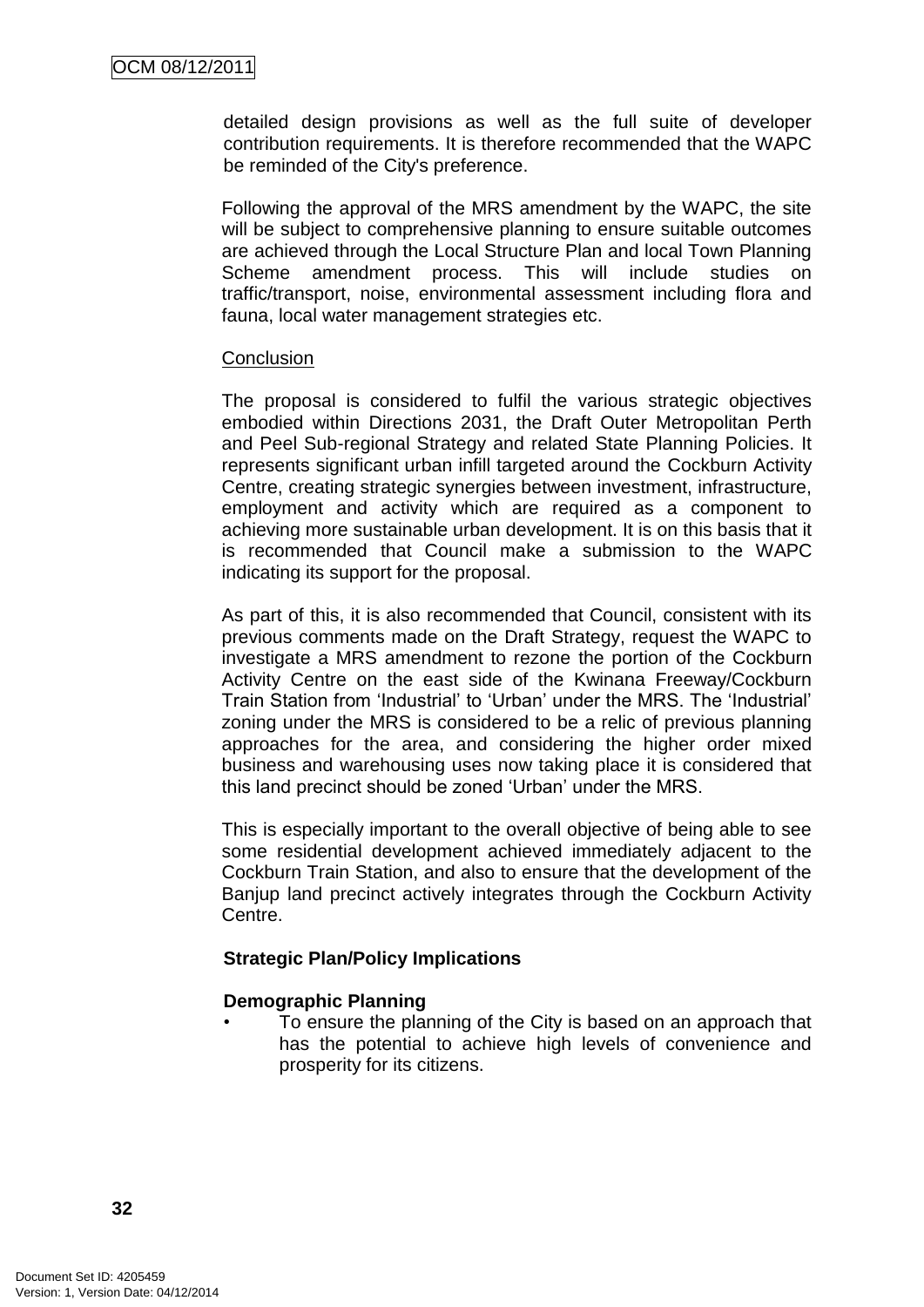# **Lifestyle and Aspiration Achievement**

• To identify community needs, aspirations, expectations and priorities for services that are required to meet the changing demographics of the district.

#### **Natural Environmental Management**

• To manage the City's waste stream to achieve sustainable resource management, in an environmentally acceptable manner.

#### **Transport Optimisation**

To ensure the City develops a transport network that provides maximum utility for its users, while minimizing environmental and social impacts.

#### **Budget/Financial Implications**

If the MRS amendment is approved, the City will need to undertake amendments to the TPS3 to bring it into consistency with the MRS, and preparation, advertising and progression of these amendments would be covered by appropriate fees payable under the Planning and Development Regulations 2009.

#### **Legal Implications**

N/A

# **Community Consultation**

Submissions on the MRS Amendment are due to the WAPC by 3 February 2012.

No consultation on the MRS Amendment is required by the City of Cockburn, however affected landowners have been advised by the WAPC, and copies of the MRS Amendment have been made available at the City of Cockburn administration building.

The City of Cockburn will undertake community consultation on all future amendments to the Scheme in accordance with the *Town Planning Regulations 1967.*

# **Attachment(s)**

Advertised MRS amendment plan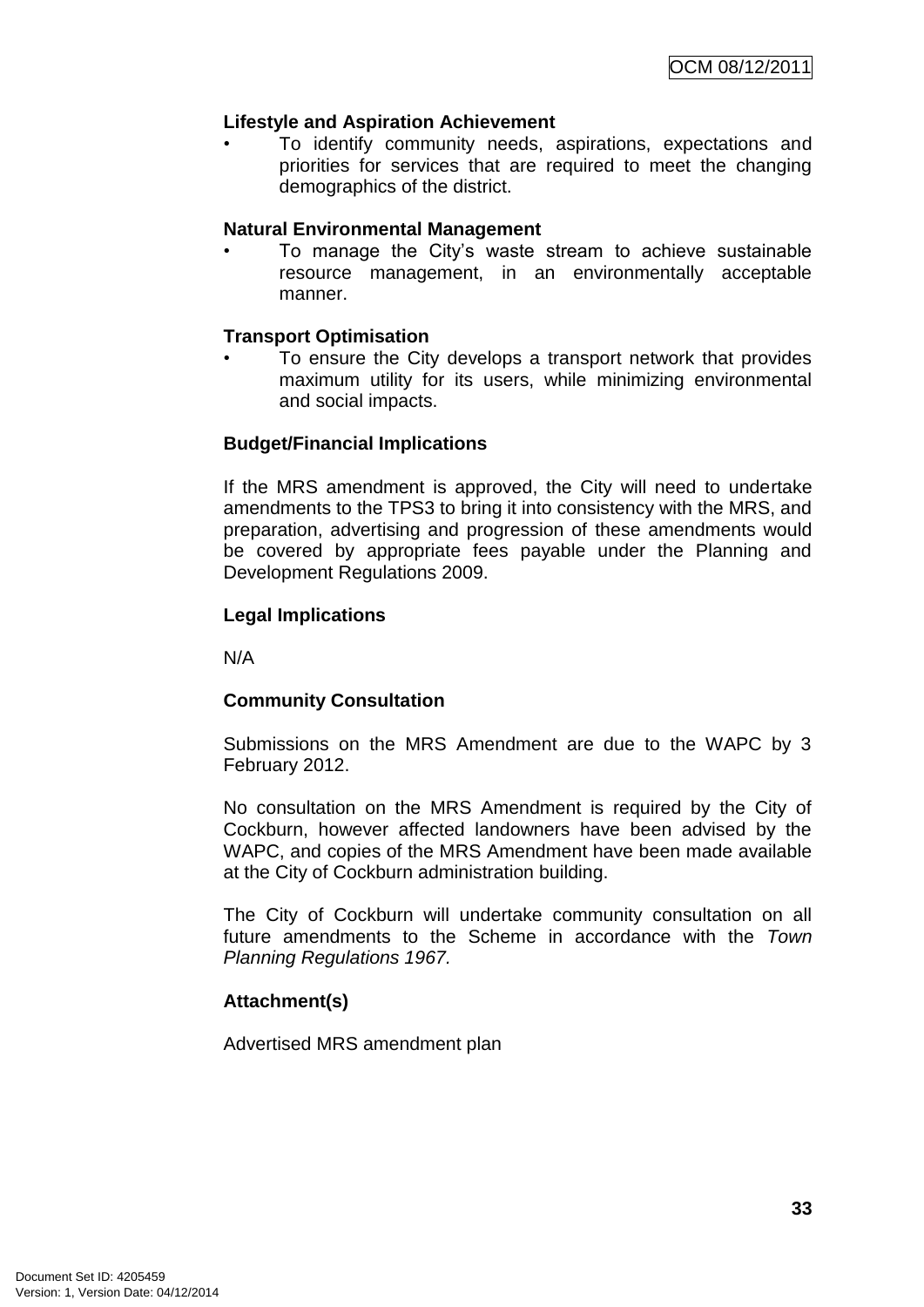## **Advice to Proponent(s)/Submissioners**

The WAPC will be advised of the City's comments following Council's meeting.

#### **Implications of Section 3.18(3) Local Government Act, 1995**

Nil

#### **14.5 (OCM 8/12/2011) - PROPOSED CITY OF COCKBURN (LOCAL GOVERNMENT ACT) JETTIES, WATERWAYS AND MARINA LOCAL LAW (CC/C/015) (P WESTON/D ARNDT) (ATTACH)**

#### **RECOMMENDATION**

That Council pursuant to Sec. 31.2(4) of the Local Government Act, 1995, proceed to make the City of Cockburn (Local Government Act) Jetties, Waterways and Marina Local Law 2011.

**TO BE CARRIED BY AN ABSOLUTE MAJORITY OF COUNCIL**

#### **COUNCIL DECISION**

#### **Background**

In accordance with Section 3.12 (3) of the *Local Government Act 1995* and Council resolution of 9 April 2009 (Minute No.3929) Statewide public notice was given in the 'West Australian' newspaper on 16 September 2011 stating that:

- *1. The City of Cockburn proposed to make the Jetties, Waterways and Marina Local Law.*
- 2. *A copy of the proposed local law may be inspected or obtained from places specified in the Statewide notice.*

#### **Submission**

N/A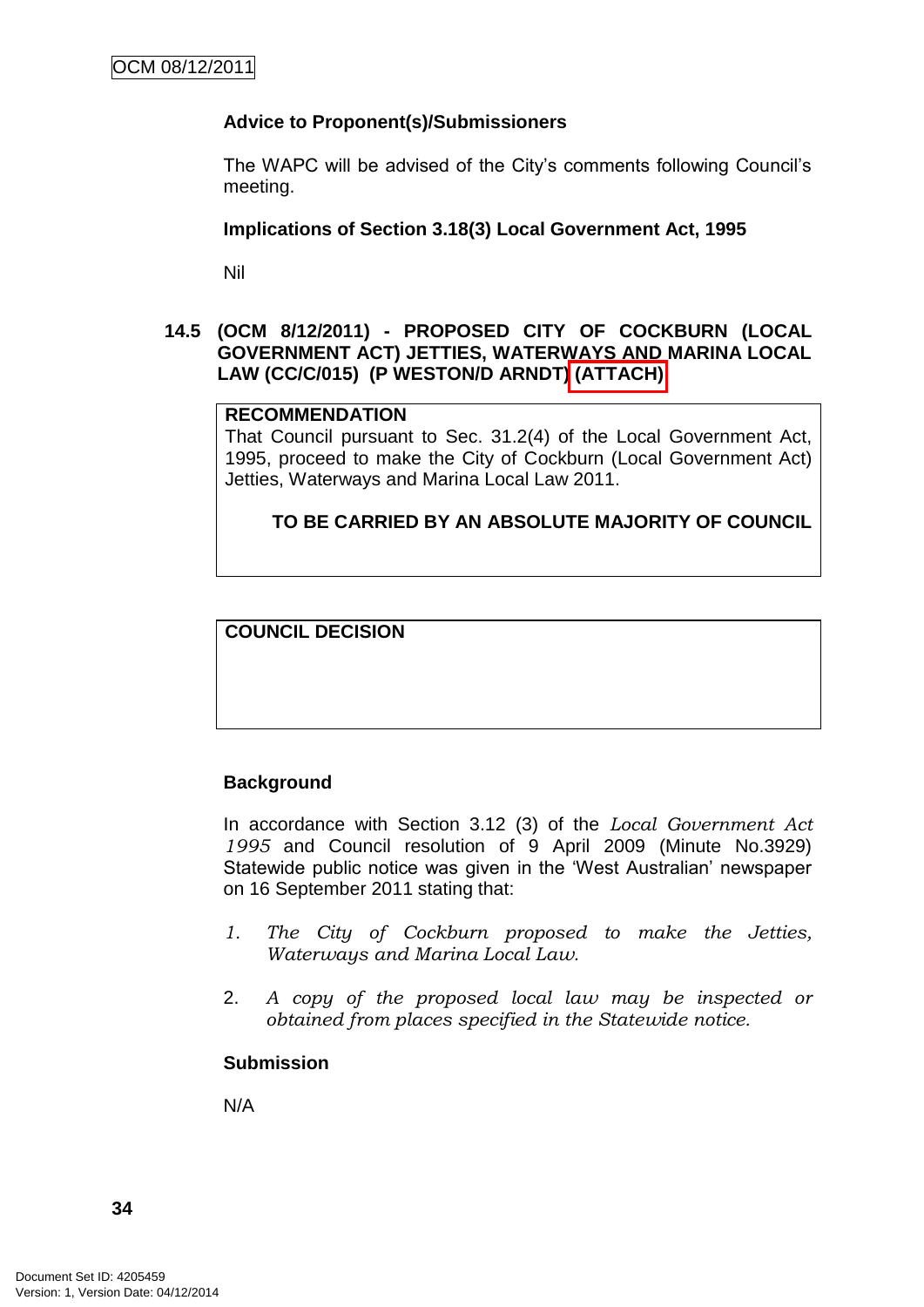## **Report**

The Port Coogee Marina is the first Marina to be developed within the City of Cockburn. The need to have the Jetties, Waterways and Marina Local Law and prescribed offences is an integral part of the control of behaviour of individuals on jetties, the waterways (control of movement of boats and other vessels) and the marina through the control of potential pollution, mooring of boats, the maintenance of waterway edge walls and any other activity associated with the marina, it's jetties and waterways.

The Statewide notice appeared in the *West Australian* newspaper on 16 September 2011 giving notice of Council's intention to make the City of Cockburn's (Local Government Act) Jetties, Waterways and Marina Local Laws 2011 with inspection or copies obtainable from the City of Cockburn Administration Office and at the Spearwood, Coolbellup, and Success Public Libraries during office hours.

Submissions were to be made by 28 October 2011.

No submissions were received.

As no submissions were received it is now proposed that Council resolve to make the proposed *City of Cockburn (Local Government Act) Jetties, Waterways and Marina Local Laws 2011,* as attached to this Agenda.

#### **Strategic Plan/Policy Implications**

#### **Governance Excellence**

- To conduct Council business in open public forums and to manage Council affairs by employing publicly accountable practices.
- To provide effective monitoring and regulatory services that administer relevant legislation and local laws in a fair and impartial way.

#### **Budget/Financial Implications**

Costs associated with the establishment of the Jetties, Waterways and Marina Local Law will be met within current budget allocations.

# **Legal Implications**

Section 3.12 of the Local Government Act, refers.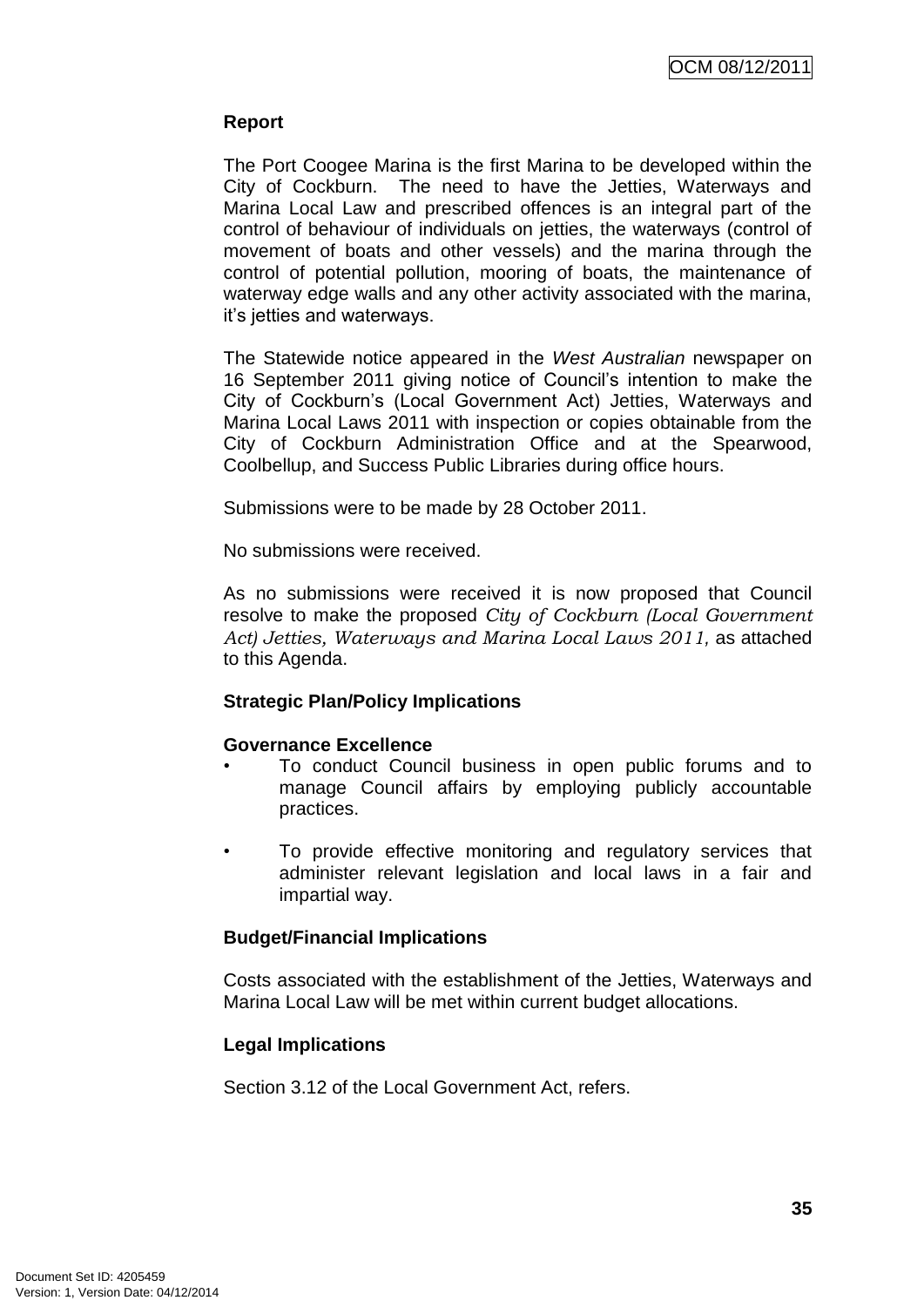# **Community Consultation**

A copy of the Draft City of Cockburn Jetties, Waterways and Marina Local Law document is being provided to each prospective Marina Lease Holder.

# **Attachment(s)**

Proposed City of Cockburn Jetties, Waterways and Marina Local Law 2011.

# **Advice to Proponent(s)/Submissioners**

N/A

# **Implications of Section 3.18(3) Local Government Act, 1995**

Nil.

# **14.6 (OCM 8/12/2011) - DRAFT CITY OF COCKBURN LOCAL COMMERCIAL AND ACTIVITY CENTRES STRATEGY - LOCATION: CITY OF COCKBURN (SM/M/045) (R SERVENTY) (ATTACH)**

#### **RECOMMENDATION** That Council:

- (1) in accordance with Regulation 12A of the *Town Planning Regulations 1967*, resolve to prepare a draft Local Planning Strategy in response to State Planning Policy 4.2 'Activity Centres for Perth and Peel' to guide the long term distribution of retail and commercial floorspace and housing supply via a network of centres;
- (2) adopt the draft Local Commercial and Activity Centres Strategy for the purposes of advertising, subject to the approval of the Western Australian Planning Commission ("WAPC") being received;
- (3) refer the draft Local Commercial and Activity Centres Strategy to the WAPC for approval to advertise in accordance with Regulation 12B(1) of the Town Planning Regulations 1967;
- (4) advertise the Local Commercial and Activity Centres Strategy in accordance with Regulation 12A of the *Town Planning Regulations 1967* subsequent to the Western Australian Planning Commission providing its consent; and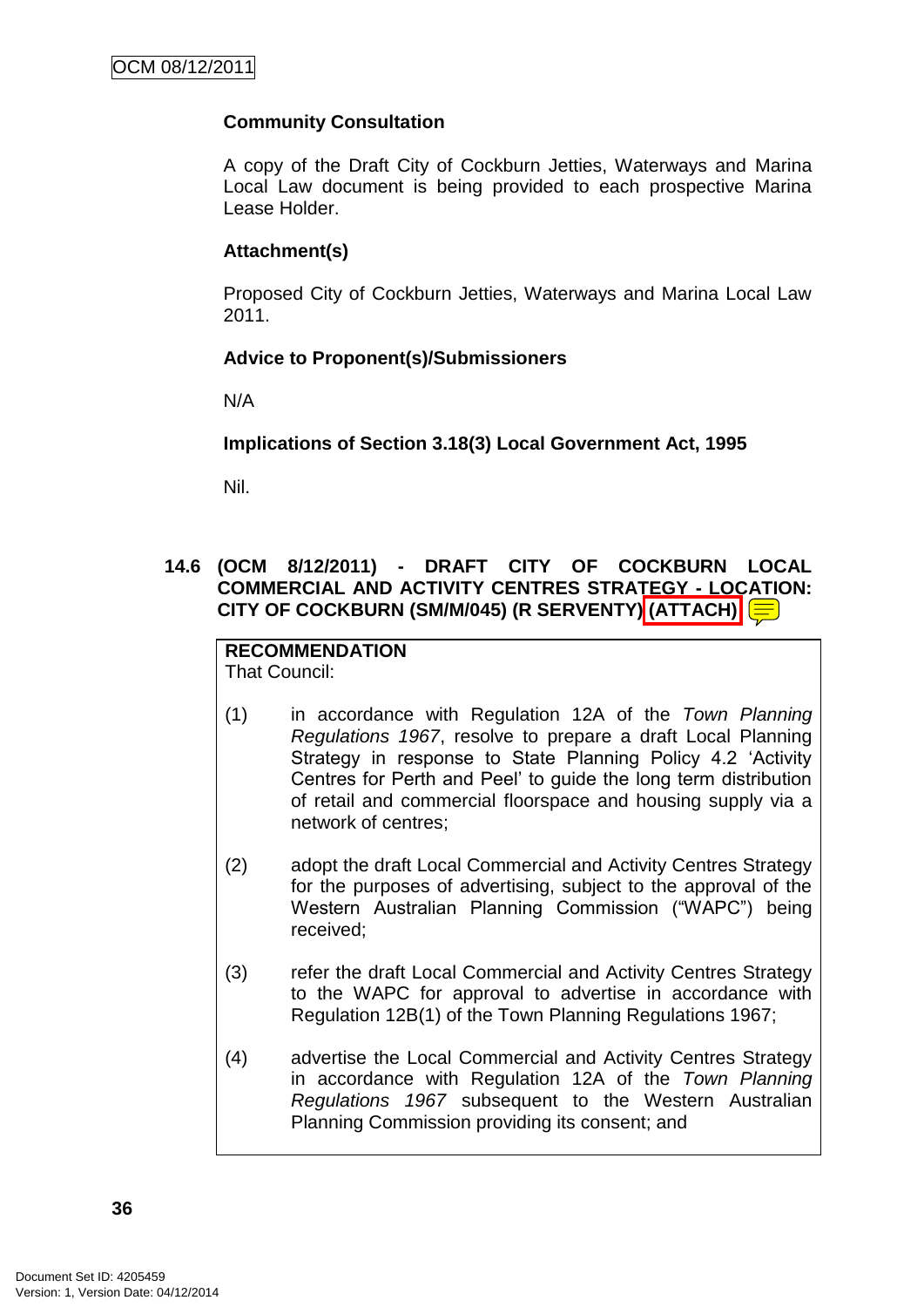(5) as part of the advertising of the Local Commercial and Activity Centres Strategy, consult with major stakeholders in planning and development of activity centres in Perth.

# **COUNCIL DECISION**

# **Background**

The City of Cockburn's Local Commercial Strategy ("LCS") was approved by Council in November 2002 and by the WAPC in 2006.

The draft Local Commercial and Activity Centres Strategy ("LCACS") represents a new strategic direction for the planning and development of activity centres within the City, and should LCACS receive the approval of both Council and the WAPC, it is intended to replace the 2006 Local Commercial Strategy.

The City of Cockburn's LCACS is an important planning document for implementing the new direction for the planning of activity centres in Perth and Peel set by the refreshed policy context outlined in Directions 2031 and beyond: Metropolitan planning beyond the horizon, and State Planning Policy No. 4.2 – Activity Centres for Perth and Peel. These two documents reflect a growing recognition within the State Government and the planning profession of the complex issues relating to sustainability and planning for the urban environment.

#### **Submission**

N/A

#### **Report**

#### An overview of the draft Local Commercial and Activity Centres **Strategy**

Reflecting the revised policy context in which it has been produced, the LCACS is not a traditional local commercial strategy. The previous focus of local commercial strategies upon commercial development and the application of floorspace caps have been completely reinvented through the new State planning framework.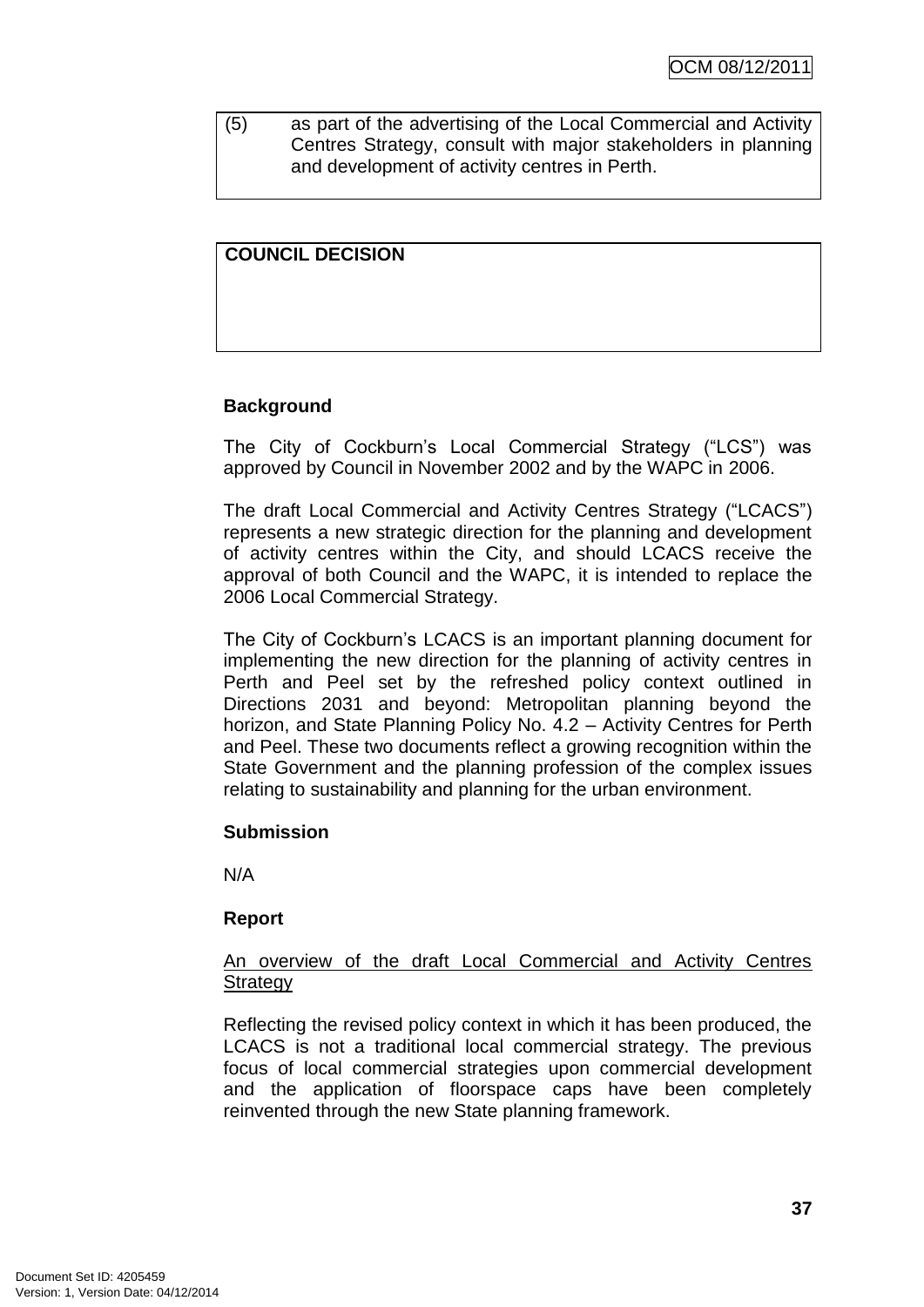There are a number of key differences to the approach taken by the LCACS, which include:

- the activity centre networks incorporating commercial, industrial  $\bullet$ and specialised centres;
- a shift towards evidence based planning;
- the avoidance of floorspace caps or triggers to control the  $\bullet$ planning and development of activity centres;
- centre planning is to be focused on the centre's user rather than subjective population catchments; and
- a focus on delivery of quality employment options within the City.

There are nine principles which form the core of the LCACS and will be used to guide all planning, decision making and investment undertaken by the City relating to its activity centres. These principles include:

Principle 1 – Efficient, Intense and Compact Centres

Principle 2 – Optimise Frequency, Concentration and Quality of **Transactions** 

- Principle 3 Support Maturation of Centres
- Principle 4 Support Integrity of the Network of Activity Centres
- Principle 5 Optimise Access To and Within Centres
- Principle 6 Match Use with Purpose of Place
- Principle 7 Place Identity, Amenity and Integrity
- Principle 8 Place Equity
- Principle 9 Coherent, Logical and Legible Places

Many strategies spend a great deal of time and energy focused on the definition of scope, vision and goals with little or no detail on how these may be practically implemented. The LCACS aims to provide a comprehensive roadmap for translating the nine principles into a decision making framework.

Key to this approach is a strong link between the nine principles and a broad performance assessment framework that can be utilised in the City's various decision making responsibilities. This performance assessment framework aims to be:

- robust, defendable and evidence based; and
- able to be implemented within the context of the City's available resources and competencies.

The LCACS's assessment framework responds to both the scale of the proposal and the importance of the particular centre. The LCACS outlines the minimum reporting requirements of a proposal and seeks to provide both the City and proponents for development within the City's activity centres with a clear shared understanding of the expectations flowing from LCACS.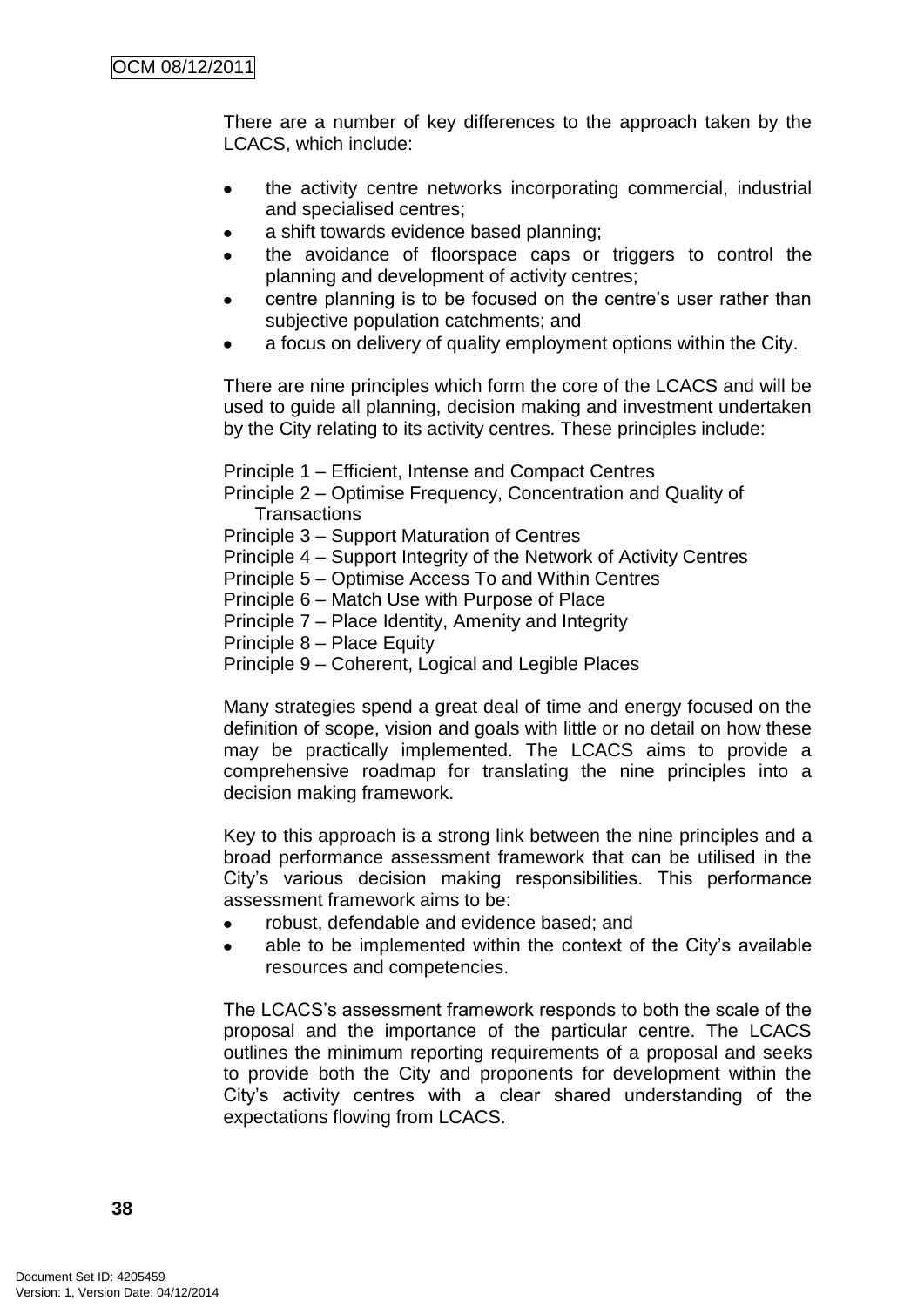The LCACS is structured to include 8 key sections:

Section 2 – Introduction to LCACS Section 3 – LCACS Background Studies Section 4 – LCACS Principles Section 5, 6, 7 and 8 – Outline the framework and actions required to implemented the LCACS Section 9 – Definitions

Appendices 1-8 also provide important contextual information to aid the reading and interpretation of the LCACS.

#### Process to date

Drafting of the strategy has involved liaison with the Department of Planning as well as interviews with key providers of Strategic Employment (i.e. employment that results from the creation and transfer of goods and services to an external market, as opposed to a centre's local market). A presentation was also given to the Melville Cockburn Chamber of Commerce seeking their early input.

Briefings to the Executive and Council have also been undertaken to build an appreciation of the scope and intent of the draft strategy.

#### Process from here

With the background studies and the draft strategy now prepared it is appropriate to seek permission from the WAPC to advertise LCACS formally (as required under Regulation 12B of the Town Planning Regulations 1967).

#### Summary

The LCACS provides a comprehensive and practical interpretation of the State's revised policy context for centres of employment activity. It is recommended that Council resolve to prepare such a strategy, adopt the draft LCACS for advertising (subject to WAPC approval) and request the approval of the WAPC to commence advertising.

#### **Strategic Plan/Policy Implications**

#### **Demographic Planning**

- To ensure the planning of the City is based on an approach that has the potential to achieve high levels of convenience and prosperity for its citizens.
- To ensure development will enhance the levels of amenity currently enjoyed by the community.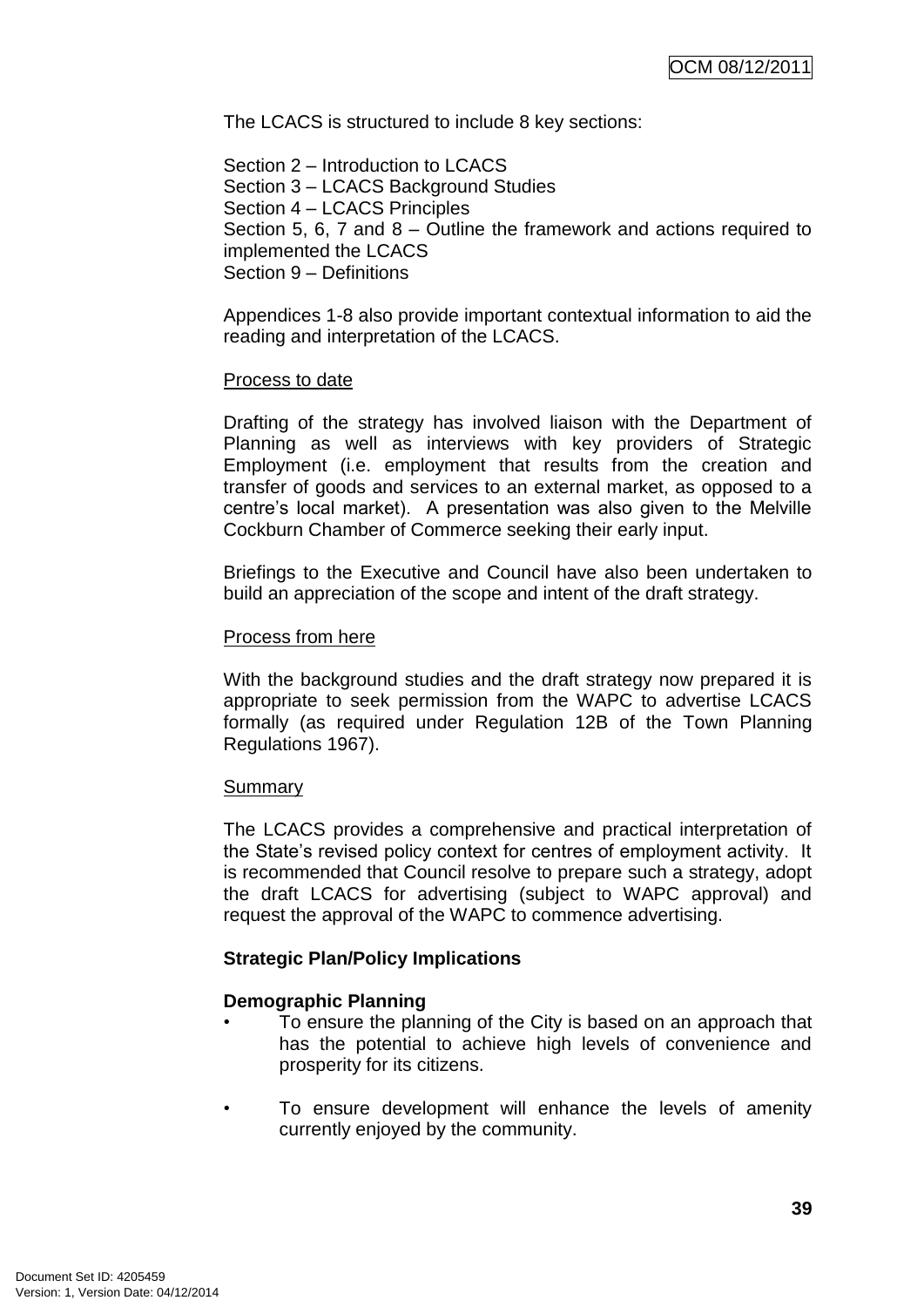# **Employment and Economic Development**

- To plan and promote economic development that encourages business opportunities within the City.
- To pursue high value employment opportunities for our residents.

#### **Budget/Financial Implications**

Preparation of the draft strategy has been undertaken using the funds allocated in the current 2011/12 budget. There will be minor costs incurred in advertising of the draft strategy; stationary (for notification letters), cost to place a minimum of two notifications in the local newspaper and staff time to respond to enquiries.

# **Legal Implications**

*Planning and Development Act 2005* City of Cockburn Town Planning Scheme No. 3 *Town Planning Regulations 1967*

#### **Community Consultation**

Consultation for the draft Local Commercial and Activity Centres Strategy will take place in accordance with the requirements of the *Town Planning Regulations 1967*. Approval of the WAPC is first required prior to an advertising period of not less than twenty one days. This period must include notification in a newspaper circulating in the area once a week, for 2 consecutive weeks.

Letters to persons or authorities with a direct interest in the draft strategy will also be required.

#### **Attachment(s)**

Draft Local Commercial and Activity Centres Strategy (Available electronically and at the City's Admin Building and Libraries)

#### **Advice to Proponent(s)/Submissioners**

N/A

# **Implications of Section 3.18(3) Local Government Act, 1995**

Nil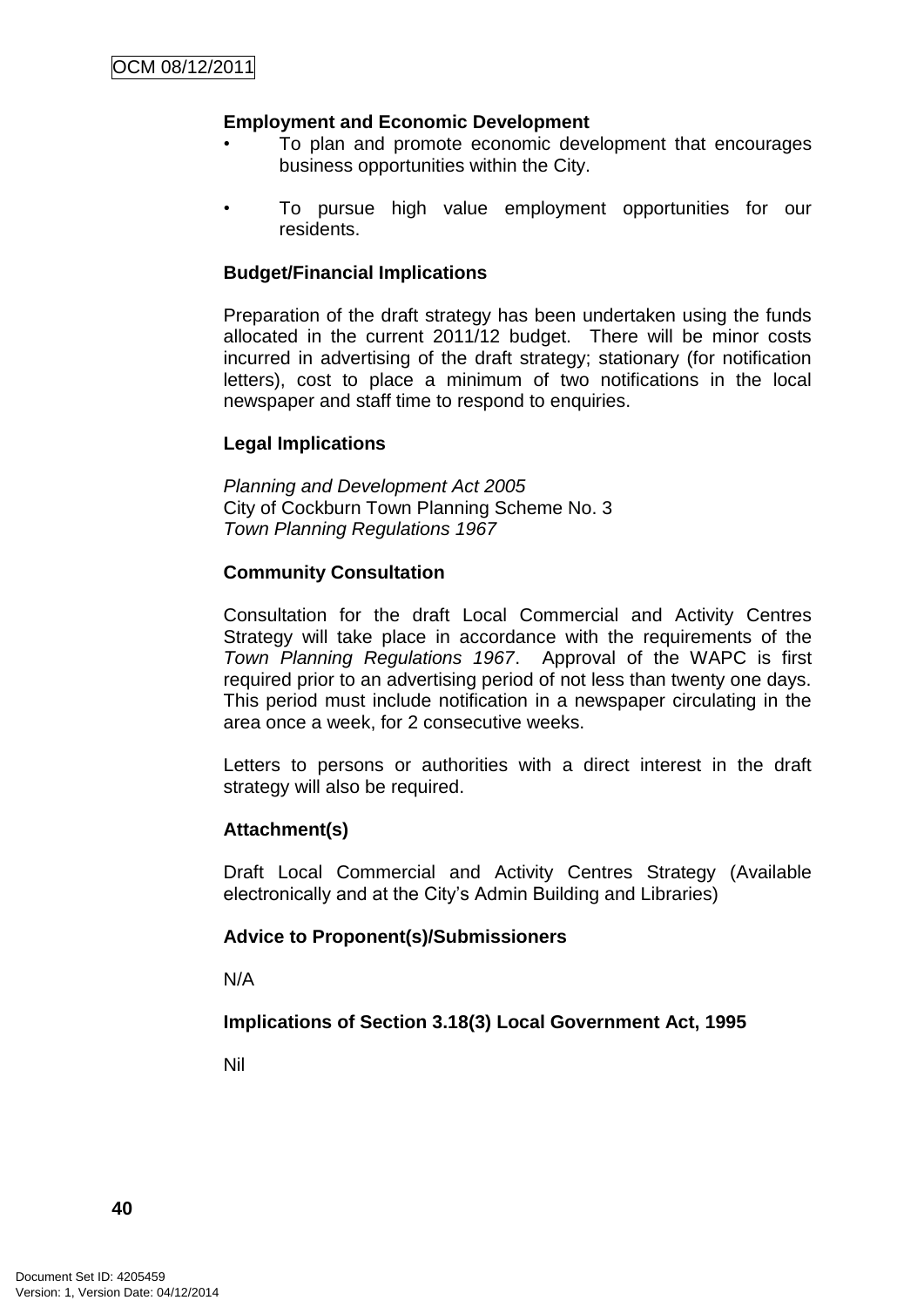#### **15. FINANCE AND CORPORATE SERVICES DIVISION ISSUES**

#### **15.1 (OCM 8/12/2011) - LIST OF CREDITORS PAID - OCTOBER 2011 (FS/L/001) (N MAURICIO) (ATTACH)**

#### **RECOMMENDATION**

That Council receive the List of Creditors Paid for October 2011, as attached to the Agenda.

#### **COUNCIL DECISION**

#### **Background**

It is a requirement of the Local Government (Financial Management) Regulations 1996, that a List of Creditors be compiled each month and provided to Council.

#### **Submission**

N/A

#### **Report**

The list of accounts for October 2011 is attached to the Agenda for consideration. The list contains details of payments made by the City in relation to goods and services received by the City.

#### **Strategic Plan/Policy Implications**

#### **Governance Excellence**

• To conduct Council business in open public forums and to manage Council affairs by employing publicly accountable practices.

#### **Budget/Financial Implications**

N/A

# **Legal Implications**

N/A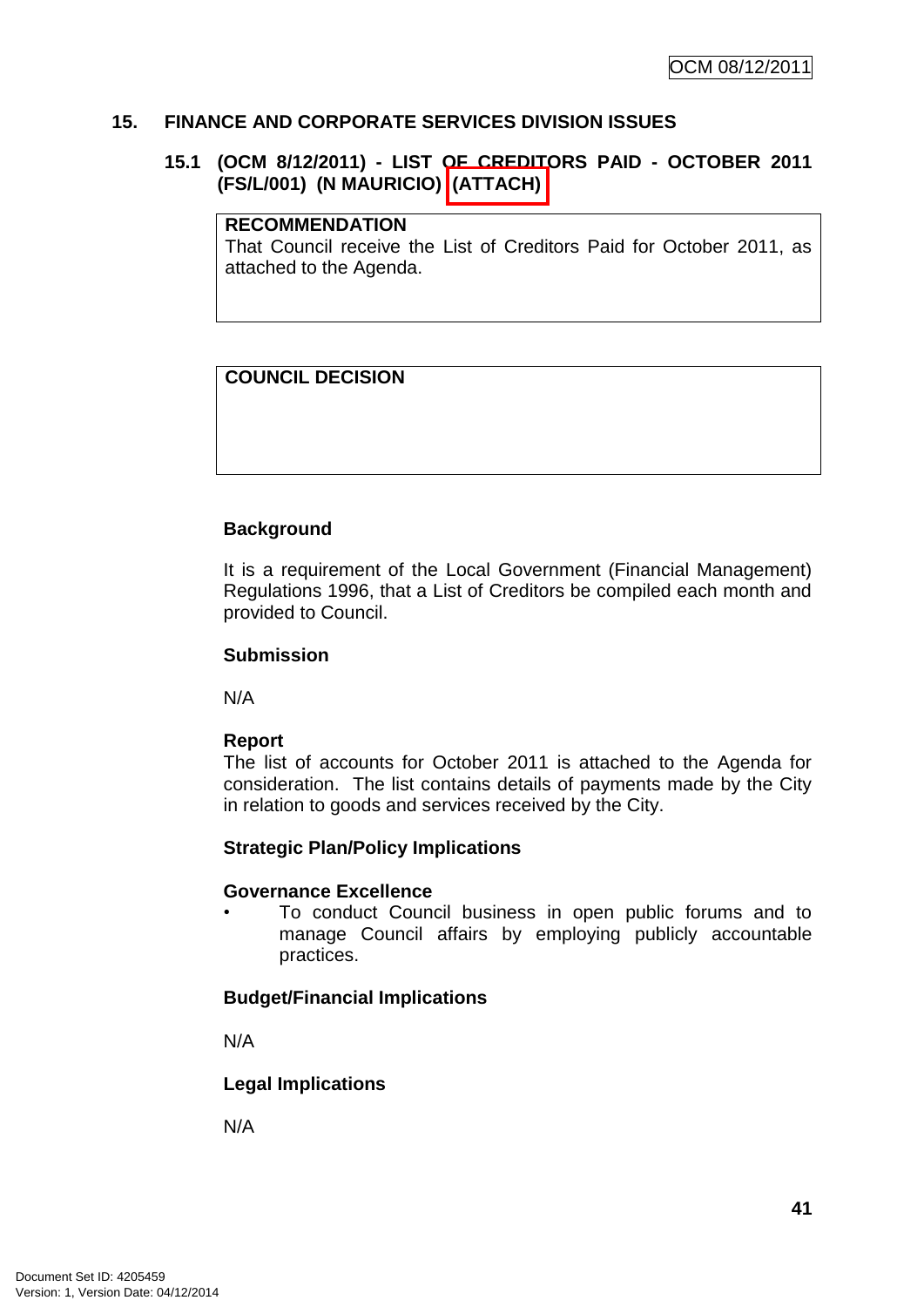# **Community Consultation**

N/A

# **Attachment(s)**

List of Creditors Paid – October 2011.

# **Advice to Proponent(s)/Submissioners**

N/A

# **Implications of Section 3.18(3) Local Government Act, 1995**

Nil.

# **15.2 (OCM 8/12/2011) - STATEMENT OF FINANCIAL ACTIVITY AND ASSOCIATED REPORTS - OCTOBER 2011 (FS/S/001) (N MAURICIO) (ATTACH)**

# **RECOMMENDATION**

That Council receive the Statement of Financial Activity and associated reports for October 2011, as attached to the Agenda.

## **COUNCIL DECISION**

# **Background**

Regulations 1996 prescribes that a local government is to prepare each month a Statement of Financial Activity.

Regulation 34(2) requires the Statement of Financial Activity to be accompanied by documents containing:–

- (a) details of the composition of the closing net current assets (less restricted and committed assets);
- (b) explanations for each material variance identified between YTD budgets and actuals; and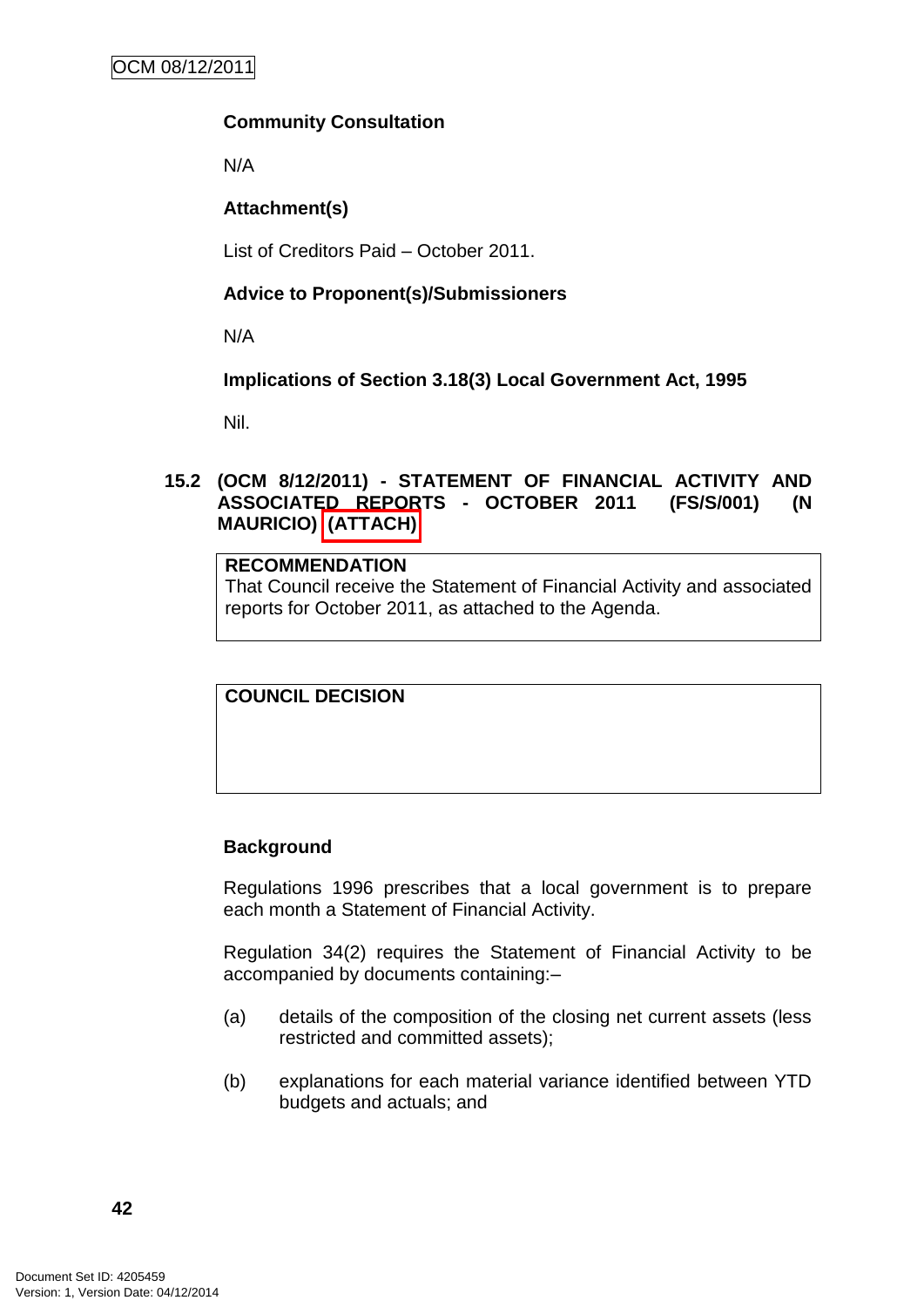(c) any other supporting information considered relevant by the local government.

Regulation 34(4)(a) prescribes that the Statement of Financial Activity and accompanying documents be presented to Council within 2 months after the end of the month to which the statement relates.

The regulations require the information reported in the statement to be shown either by nature and type, statutory program or business unit. The City chooses to report the information according to its organisational business structure, as well as by nature and type.

Financial Management Regulation 34(5) requires Council to annually set a materiality threshold for the purpose of disclosing budget variance details. To this end, Council has adopted a materiality threshold variance of \$100,000 for the 2011/12 financial year.

#### **Submission**

N/A

# **Report**

# Closing Funds

The City's closing funds of \$65.4M are \$6.4M higher than the YTD revised budget target. This is broadly representative of favourable operating revenue and expenditure numbers.

The full year revised budget is showing a closing surplus position of \$133k, up on the \$30k adopted in the annual budget. This increase is primarily due to the final declared amount of Financial Assistance Grants (FAGS) payable to the City being slightly more than budgeted.

The revised closing budget position can fluctuate moderately throughout the year, as the City's budget is dynamic in nature. However, all new significant funding requirements are brought to Council for approval. Those budget adjustments made throughout the year impacting the closing budget position are outlined in Note 3 to the financial report.

#### Operating Revenue

Overall, operating revenue is tracking ahead of budget by \$2.4M, an increase of \$0.9M from last month. This continues to be due to several main items. Interest earnings on investments were \$0.39M ahead of budget due to the strong cash flow position. Revenue from the Henderson Waste Recovery Park was \$1.23M ahead of budget due to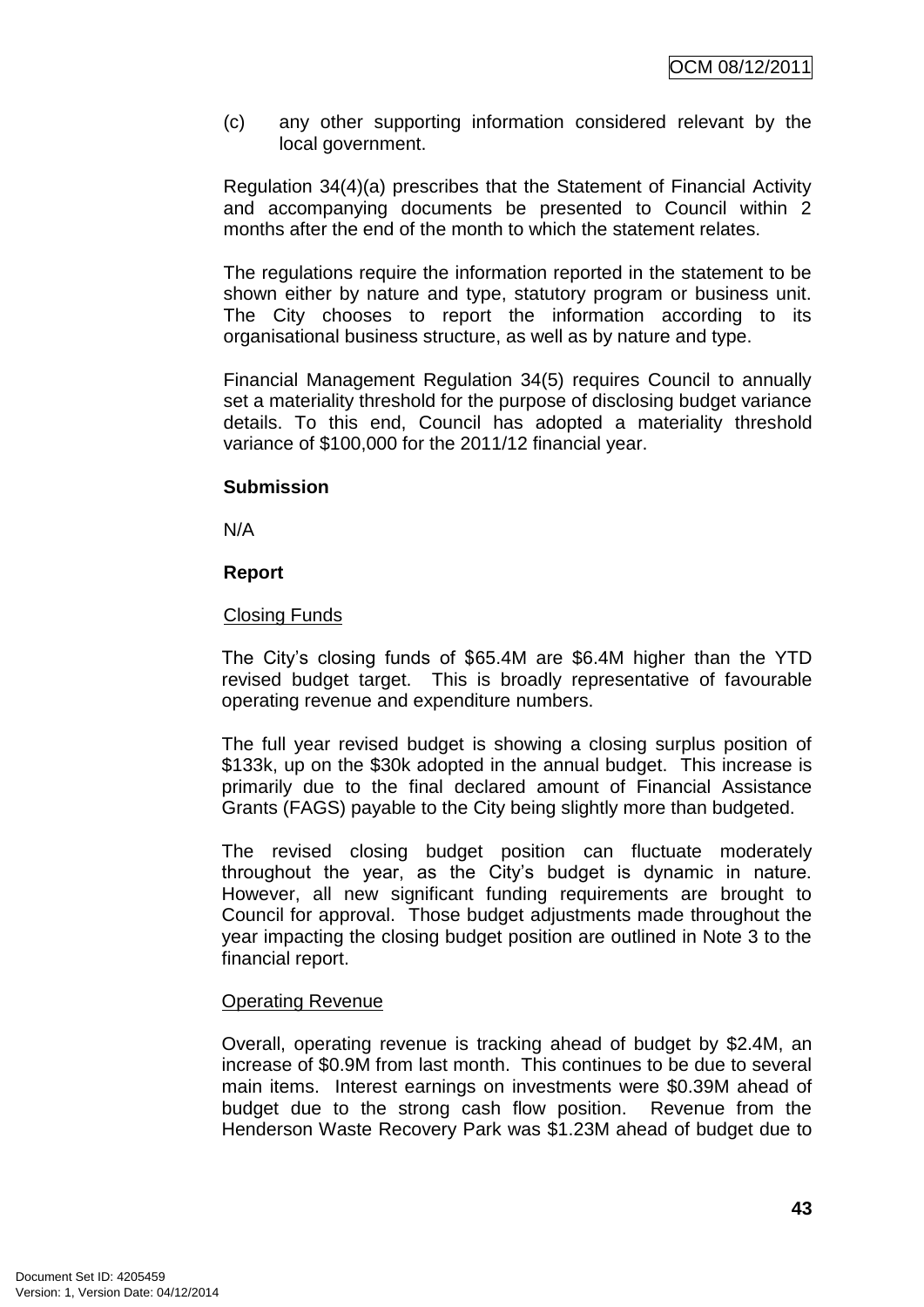consistently strong business activity. Operating grants for HACC Aged Services added \$0.29M to the budget variance and family day care and in-home care subsidies added \$0.23M.

#### Operating Expenditure

Operating expenditure is showing an overall underspend of \$2.68M (or 9%) of the budget, which has little changed from last month. Key contributors to this result include:

- a YTD under spend of the Council grants program of \$0.54M,
- general budget under spend in Parks and Environmental Services of \$0.34M (vs \$0.65M last month),
- general budget under spend in Roads Maintenance and Construction Services of \$0.46M, including an allocation of \$0.22M for underground power.
- increased tonnage through Henderson Waste Park has led to an unfavourable variance of \$0.5M in the cost of the landfill levy.

Most of the above mentioned budget variances are due to timing issues (other than the landfill levy). The operational expenditure budget is anticipated to closely approximate budget settings as the year progresses.

The following table shows the budgetary performance from a nature or type perspective:

| <b>Nature or Type</b><br><b>Classification</b> | <b>Actual</b> | Amended<br><b>YTD Budget</b> | <b>Variance to</b><br><b>YTD Budget</b> |  |
|------------------------------------------------|---------------|------------------------------|-----------------------------------------|--|
| <b>Employee Costs</b>                          | 11.14M        | 11.94M                       | 7%                                      |  |
| <b>Materials and Contracts</b>                 | 9.42M         | 10.57M                       | 11%                                     |  |
| Utilities                                      | 1.01M         | 1.38M                        | 22%                                     |  |
| Insurances                                     | 1.70M         | 1.66M                        | $-2%$                                   |  |
| <b>Other Expenses</b>                          | 0.86M         | 2.54M                        | አሜራ                                     |  |
| Totals                                         | 24.13M        | 28.09M                       |                                         |  |

#### Capital Program

The City's capital budget is showing an overall under spend of \$9.7M against a YTD budget of \$17.9M. It should however be noted that \$21.5M of the capital budget has been committed against supplier contracts (as evidenced by Note 1 to the financial statement).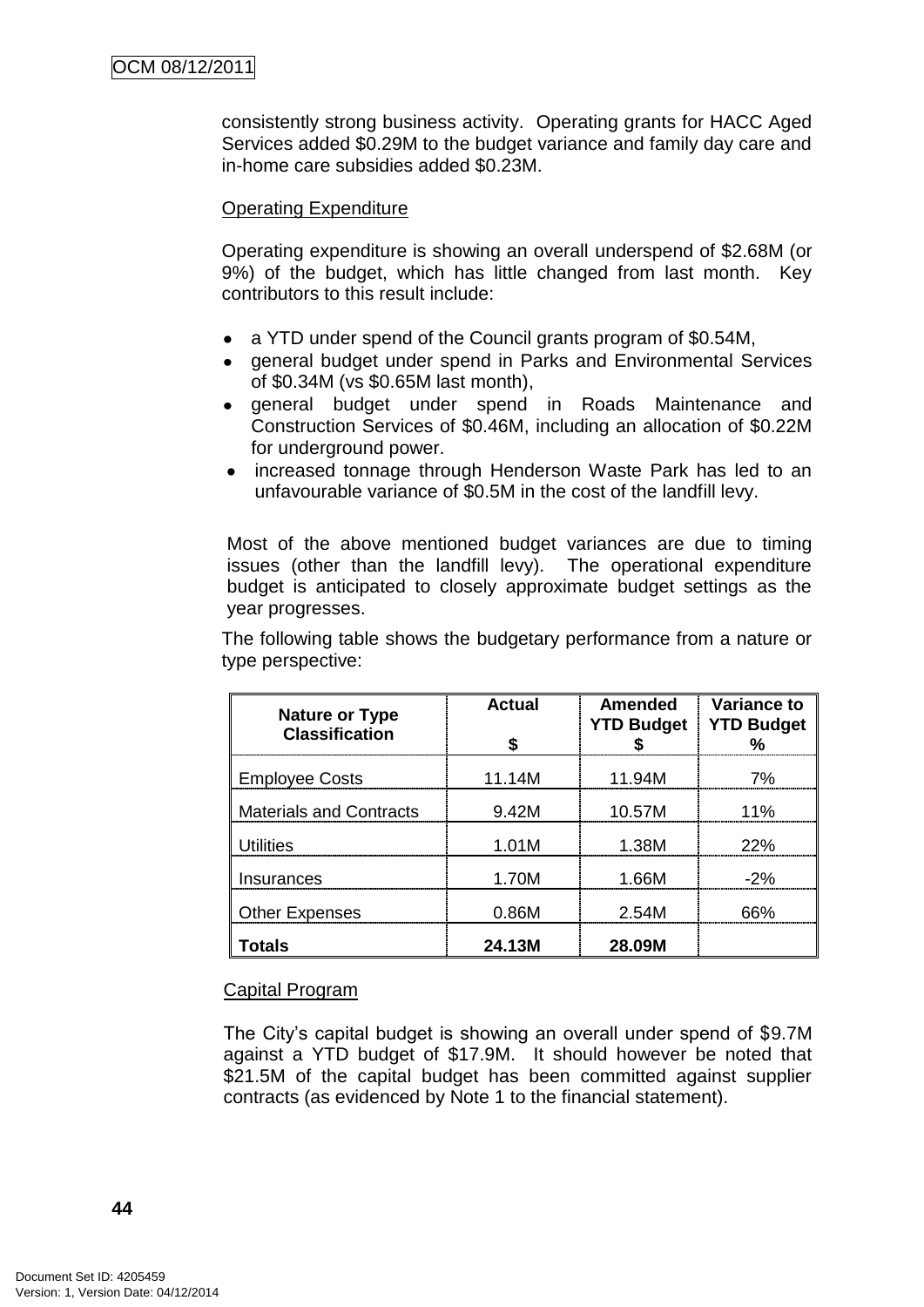OCM 08/12/2011

Capital related funding is conversely down \$8.0M against the YTD budget target as a result of the under spend. The main source is Council's cash reserves. Loan funds of \$1.95M have not yet been raised as originally budgeted, and the need for these is being reviewed as a consequence of the better than expected closing funds position for the 2010/11 year.

The more significant project spending variances are disclosed in the attached CW Variance analysis report.

#### Cash & Investments

Council's cash and current/non-current investment holdings increased to \$112.3M (from \$110.7.4M last month). This is \$21.8M ahead of YTD budget estimates due to the impact of the capital budget variances, as well as the favourable position of the operating budget. This position will continue to boost the City's interest earnings and is timely given interest rates have fallen across the board following the recent RBA decision to ease monetary policy. This response to a weakening world economy is unlikely to be reversed any time soon and interest yields are expected to continue falling.

Of this total cash and investment holding, \$51.6M represents the City's cash reserves, whilst another \$5.8M is held for other restricted purposes such as bonds and capital contributions. The balance of \$54.9M represents the cash and investment component of the City's working capital, available to fund operations and the municipal funded portion of the capital program.

The City's investment portfolio made an annualised return of 5.97% for the month, versus the BBSW benchmark performance of 4.76%.

The majority of investments held continue to be in term deposit products placed with highly rated APRA (Australian Prudential Regulation Authority) regulated Australian banks. These mainly range in terms of up to six months, as this is where the value has been recently.

#### Description of Graphs and Charts

There is a bar graph tracking Business Unit operating expenditure against budget. This provides a very quick view of how the different units are tracking and the comparative size of their budgets.

The Capital Expenditure graph tracks the YTD capital spend against the budget. It also includes an additional trend line for the total of YTD actual expenditure and committed orders. This gives a better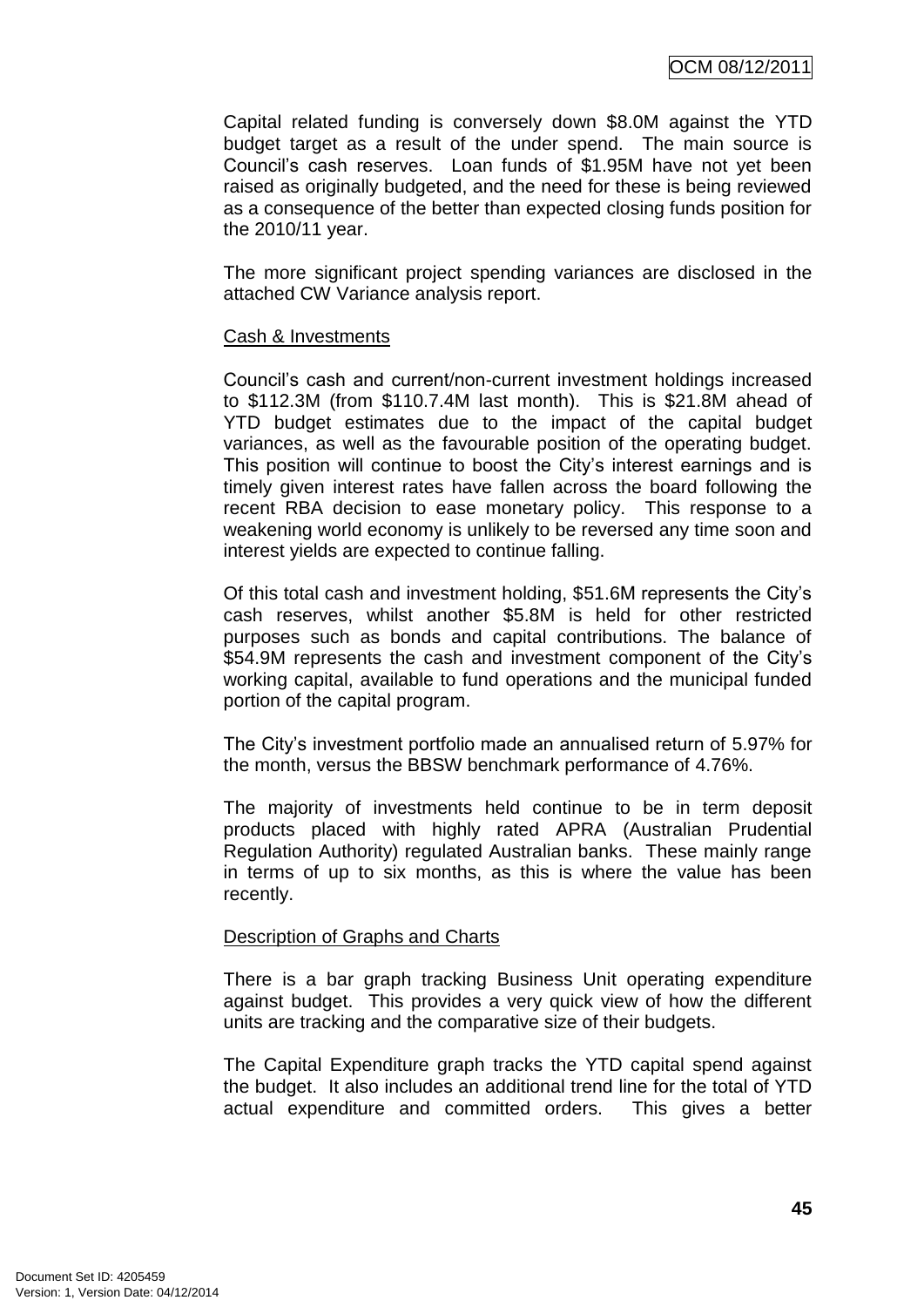indication of how the capital budget is being exhausted, rather than just purely actual cost alone.

A liquidity graph shows the level of Council's net current position (adjusted for restricted assets) and trends this against previous years. This gives a good indication of Council's capacity to meet its financial commitments over the course of the year.

Council's overall cash and investments position is provided in a line graph with a comparison against the YTD budget and the previous year's position at the same time.

Pie charts included show the break-up of actual operating income and expenditure by nature and type and the make-up of Council's current assets and liabilities (comprising the net current position).

#### **Strategic Plan/Policy Implications**

#### **Governance Excellence**

• To conduct Council business in open public forums and to manage Council affairs by employing publicly accountable practices.

#### **Budget/Financial Implications**

Material variances identified of a permanent nature (ie. not due to timing issues) may impact on Council's final budget position (depending upon the nature of the item). These will be assessed and considered for inclusion in the mid-year budget review at the appropriate time.

#### **Legal Implications**

N/A

#### **Community Consultation**

N/A

#### **Attachment(s)**

Statement of Financial Activity and associated reports – October 2011.

# **Advice to Proponent(s)/Submissioners**

N/A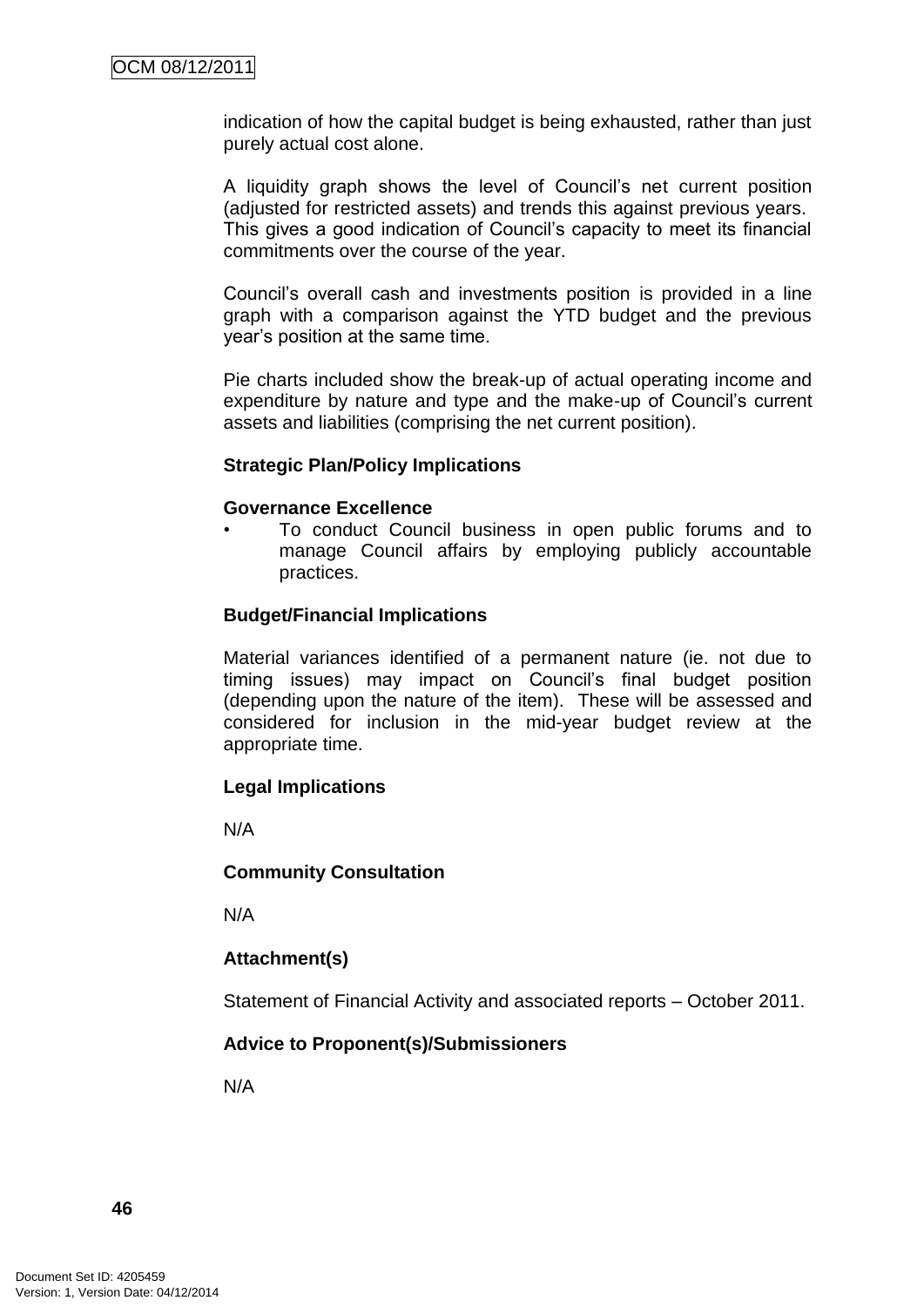# **Implications of Section 3.18(3) Local Government Act, 1995**

Nil.

# **15.3 (OCM 8/12/2011) - REVIEW OF LEVIES - UNDERGROUND POWER - COOLBELLUP (ES/M/008) (S DOWNING) (ATTACH)**

| <b>RECOMMENDATION</b> |  |
|-----------------------|--|
| <b>That Council:</b>  |  |

(1) impose the following underground power fee for 2011/12 effective immediately:

| Fee                                                                                                          | Total | PА  |
|--------------------------------------------------------------------------------------------------------------|-------|-----|
| Infrastructure Charge                                                                                        | 2,550 | 510 |
| <b>Connection Charge</b>                                                                                     | 500   | 100 |
| Discount – 50% of the infrastructure charge for registered pensioners                                        |       |     |
| Discount – 50% of the infrastructure charge for a property where a high<br>voltage transmission line remains |       |     |
| No connection fee for properties that already have the underground<br>power 'green' dome installed           |       |     |
| Discount – 50% of the infrastructure charge for a property where all<br>transmission line have been removed  |       |     |

(2) advertise the fee in accordance with Sec.6.19 of the Local Government Act, 1995.

**TO BE CARRIED BY AN ABSOLUTE MAJORITY OF COUNCIL**

**COUNCIL DECISION**

#### **Background**

The City received advice from the Department of Local Government in relation to an error in the adoption of rates for the 2011/12 Budget. The City acted on the advice and submitted a report to Council seeking a Governor's Order as per Section 9.64 of the Local Government Act.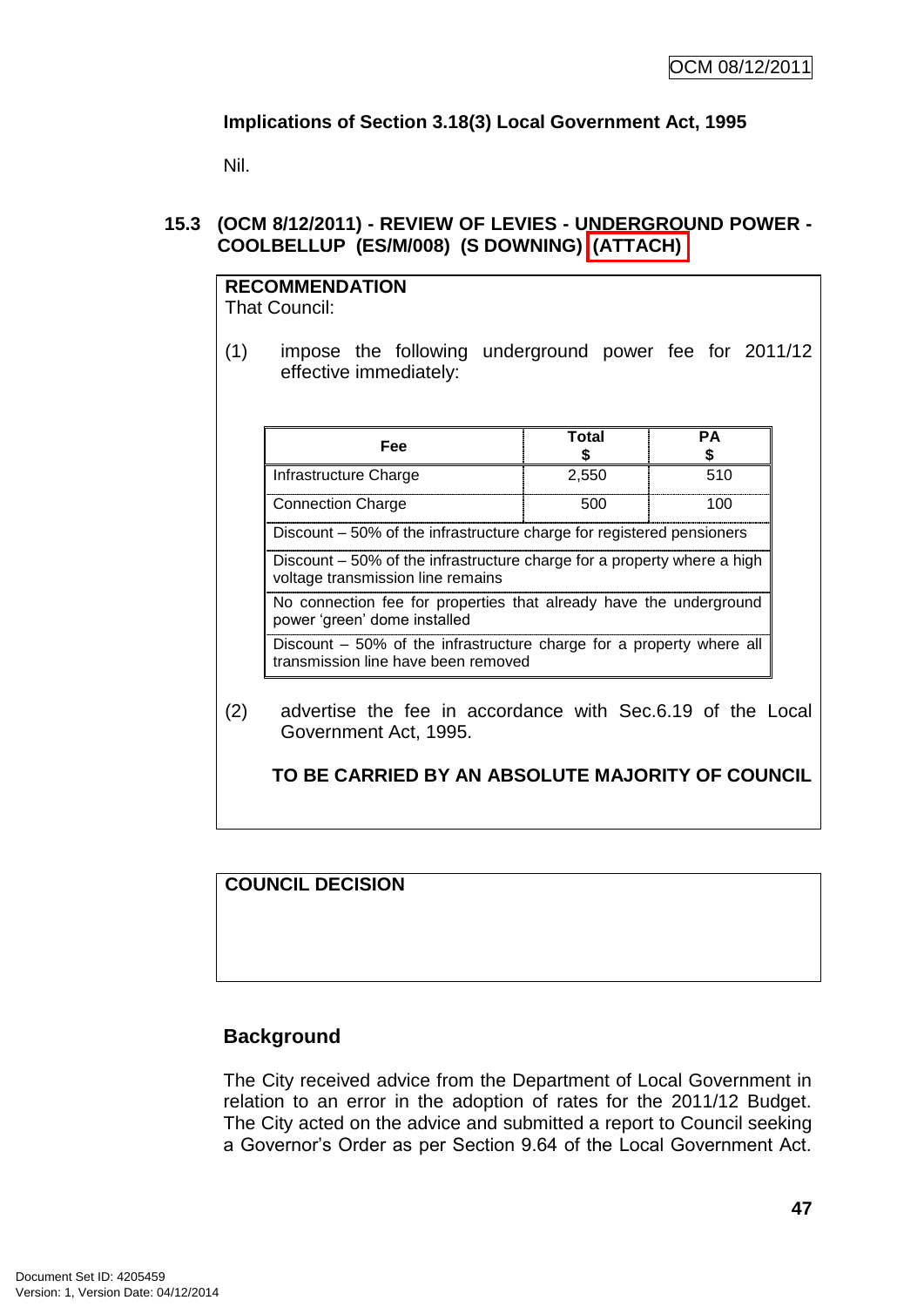The Department of Local Government has now advised that the advice was incorrect as is relied on advice obtained from the Solicitor General's Office in 2000. New advice has now been received from the Department based on updated advice from the Solicitor General's Office which is detailed below.

#### **Submission**

N/A

#### **Report**

The underground power – infrastructure charge for Coolbellup was imposed as a minimum payment specified area rate so as to enable all affected ratepayers to receive the same charge that is \$2,550 payable over five years at \$510 p.a. The Department of Local Government has advised that the City should have used the rate in the dollar method and not the minimum payment method as in their opinion it did not comply with the Act. The issue with the rate in the dollar method would be that one neighbour may pay \$3,000 whilst another may pay \$2,300 for the same service.

In the mean time, the government has advised that they will amend the relevant legislation so as to entitle pensioners to receive the discount noted above when the Levy method is used from 2012 onwards.

So to ensure that the funds collected comply with the Act, the City will need to implement an underground power fee using Section 6.16 (2) of the Act. The table below are the fees applicable for the 2011/12 financial year:

| Fee                                                                                                             | Total | PΔ  |
|-----------------------------------------------------------------------------------------------------------------|-------|-----|
| Infrastructure Charge                                                                                           | 2,550 | 510 |
| <b>Connection Charge</b>                                                                                        | 500   | 100 |
| Discount – 50% of the infrastructure charge for registered pensioners                                           |       |     |
| Discount – 50% of the infrastructure charge for a property where a high<br>voltage transmission line remains    |       |     |
| No connection fee for properties that already have the underground<br>power 'green' dome installed              |       |     |
| Discount – 50% of the infrastructure charge for a property where all<br>transmission line have not been removed |       |     |

In accordance with the Section 6.19 of the Local Government Act public notice is to be provided.

Revenue raised from the imposition of this fee will be the same as the existing minimum rate.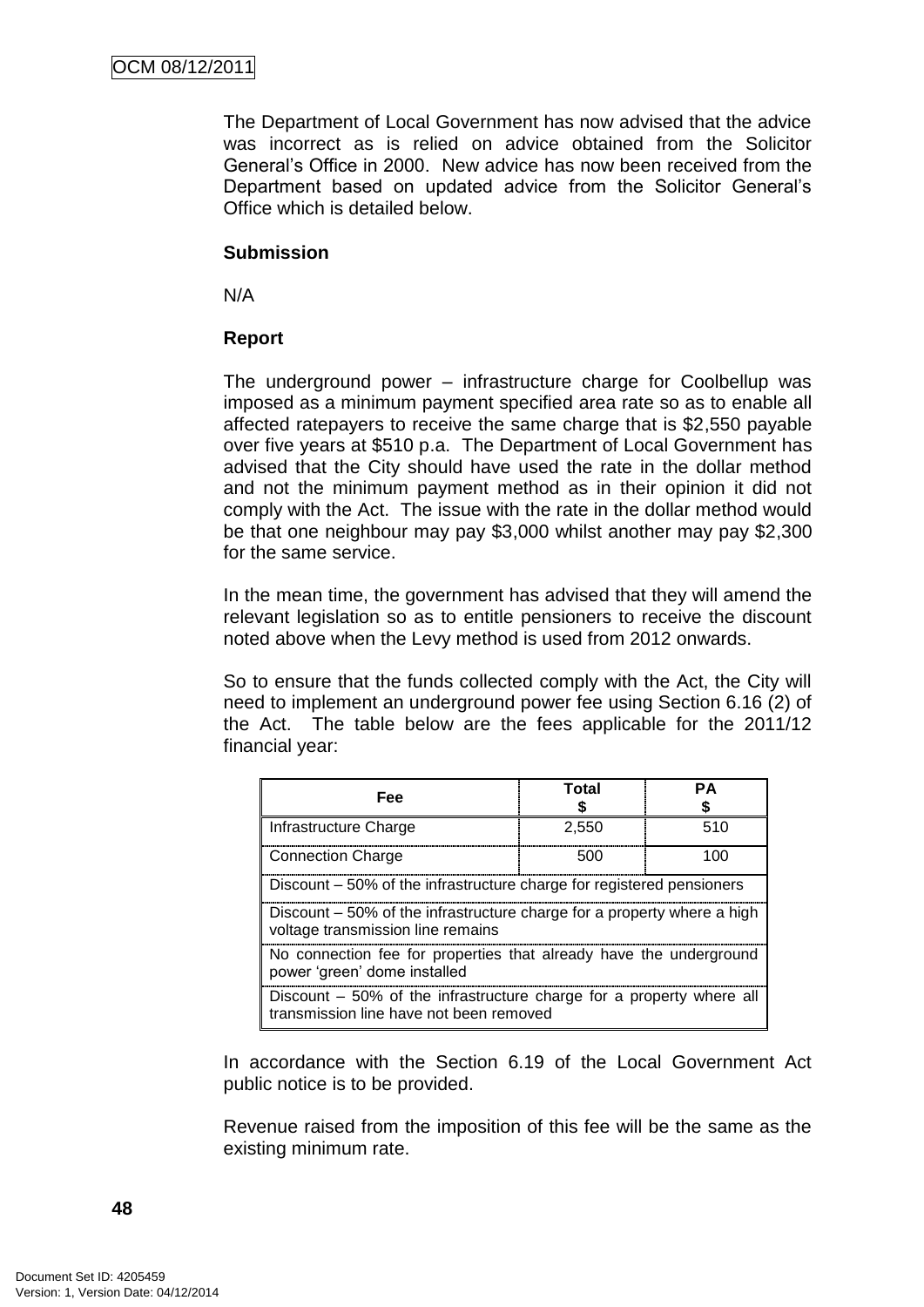# **Strategic Plan/Policy Implications**

#### **Governance Excellence**

• To conduct Council business in open public forums and to manage Council affairs by employing publicly accountable practices.

#### **Budget/Financial Implications**

There should be no budget implications from adoption of this report.

#### **Legal Implications**

Section 6.19 of the Local Government Act states, "if a local government wishes to impose any fees or charges under this Subdivision after the annual budget has been adopted it must, before introducing the fees or charges, give local public notice of —

- (a) its intention to do so; and
- (b) the date from which it is proposed the fees or charges will be imposed".

#### **Community Consultation**

As there is no direct impact to any ratepayer, no further consultation is recommended at this stage.

#### **Attachment(s)**

- 1. WALGA Infopage Local Government Amendment Bill 2011.
- 2. WALGA Comment Summary Page Local Government Amendment Bill 2011 – Summary Page.

#### **Advice to Proponent(s)/Submissioners**

N/A

#### **Implications of Section 3.18(3) Local Government Act, 1995**

Nil.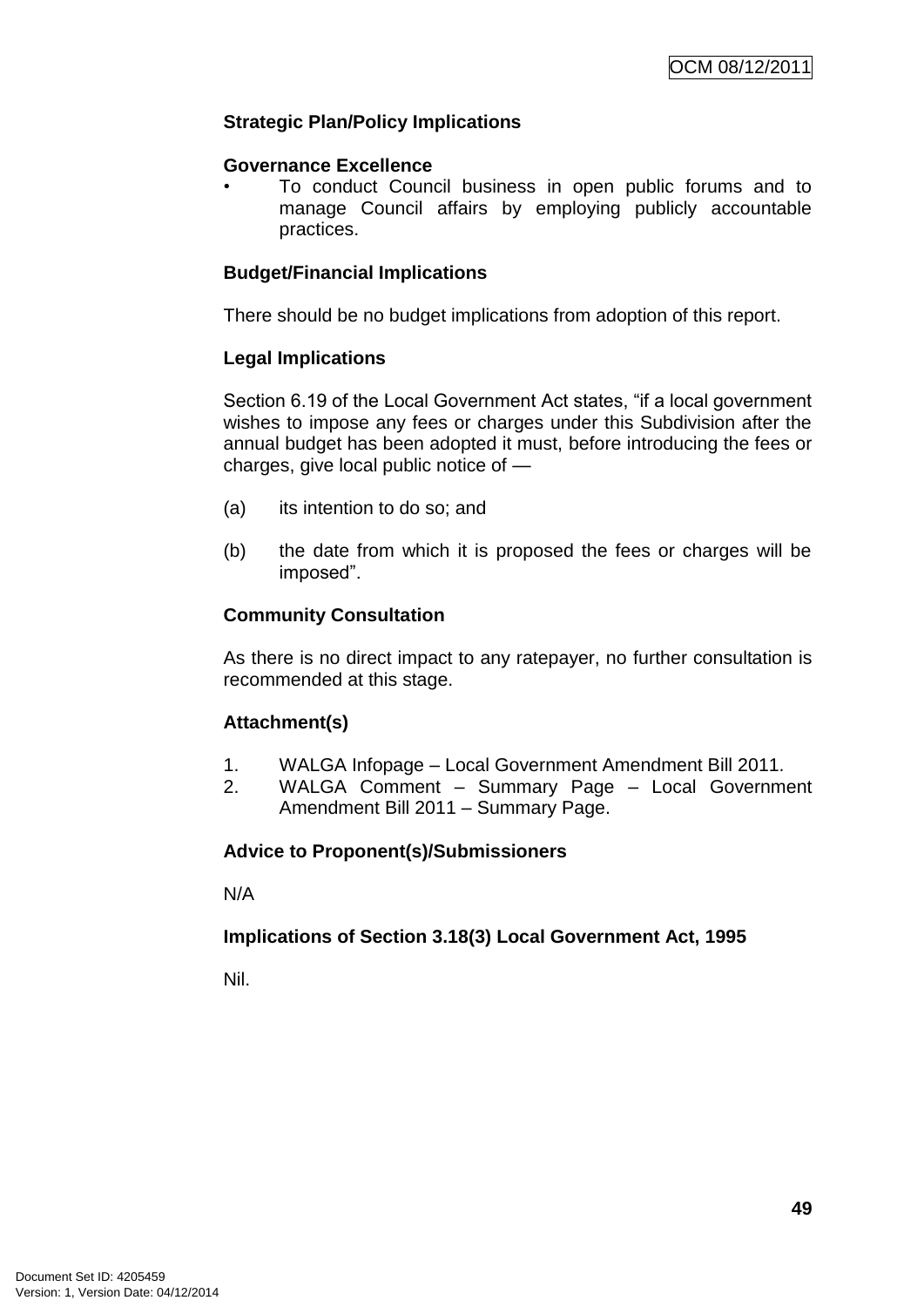#### **16. ENGINEERING AND WORKS DIVISION ISSUES**

#### **16.1 (OCM 8/12/2011) - PROPOSED 'NEW STATE OF SUSTAINABILITY REPORT' (HS/P/001) (V CUSACK) (ATTACH)**

#### **RECOMMENDATION**

That Council adopt the proposed new State of Sustainability Report, as shown in the attachment to the agenda.

# **COUNCIL DECISION**

#### **Background**

In June 2006 Council first adopted Sustainability Policy SC37. The policy provided a context for the City to ensure that its activities and operations consider sustainability issues.

In December 2006 Council adopted its Sustainability Strategy. The strategy outlined objectives under a set of Sustainability Principles and it also committed to sustainability reporting.

The City has developed a Sustainability Framework which is a management tool for developing actions, and setting timeframes, to meet the objectives under the Sustainability Principles and Policy SC37.

The proposed State of Sustainability (SoS) Report details some of the key objectives and measurable outcomes from the Sustainability Framework through a set of Key Performance Indicators (KPI's).

The City has in the past produced a State of Environment Report (SoE) every four years. It is intended that the proposed SoS Report will replace the SoE as it reports on social, economic and governance objectives in addition to the environment objectives. The SoS will be updated annually.

The proposed SoS Report provides a snapshot of the City's current sustainability achievements, and needs to be viewed as a first step in realising a comprehensive sustainability report going forward.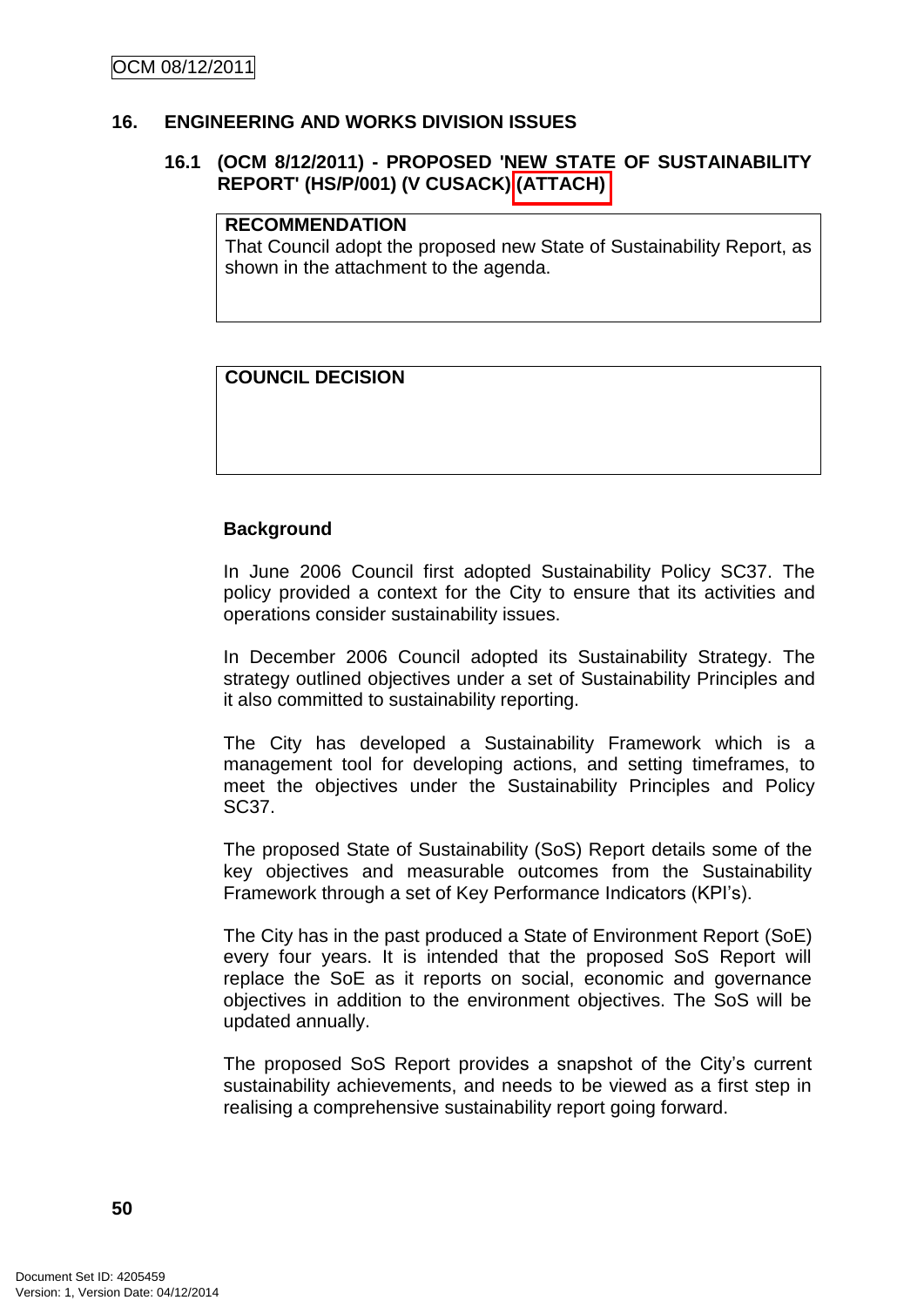# **Submission**

N/A

#### **Report**

The SoS Report aligns with section 1.3 (3) of the *Local Government Act 1995* and the City's corporate approach to strategic planning and reporting.

The SoS Report is in line with the City's amended Policy SC37 and its definition of sustainability as adopted by Council at its meeting on 13 October 2011. The City's definition of sustainability is:

*Pursuing governance excellence to meet the needs of current and future generations through an integration of the environment, society and economy.*

The SoS Report is structured along the four sustainability themes of Environment, Social and Economic plus Governance, which reflects a modern triple bottom line plus one (TBL+1) approach to sustainable development.

The KPI's in the SoS Report were developed in conjunction with the Strategic Business Managers and directly relate to the sustainability principles contained in the Sustainability Strategy.

The next step is to review and update the Sustainability Strategy based on the TBL+1 sustainability objectives. It is envisaged that the review will strengthen the sustainability principles and will provide a more integrated sustainability framework.

Once updated, the Sustainability Strategy will help ensure that the City continues to embed relevant sustainability objectives into its core business activities.

It is intended to progressively strengthen the SoS Report in line with Policy SC37 and the pending Sustainability Strategy.

The review of the sustainability strategy is a precursor to the next iteration of the City's Strategic Plan.

The SoS Report uses the State – Pressure – Response – Indicator framework of reporting, which is an international model originally developed to analyse the interactions between environmental pressures, the state of the environment and environmental responses.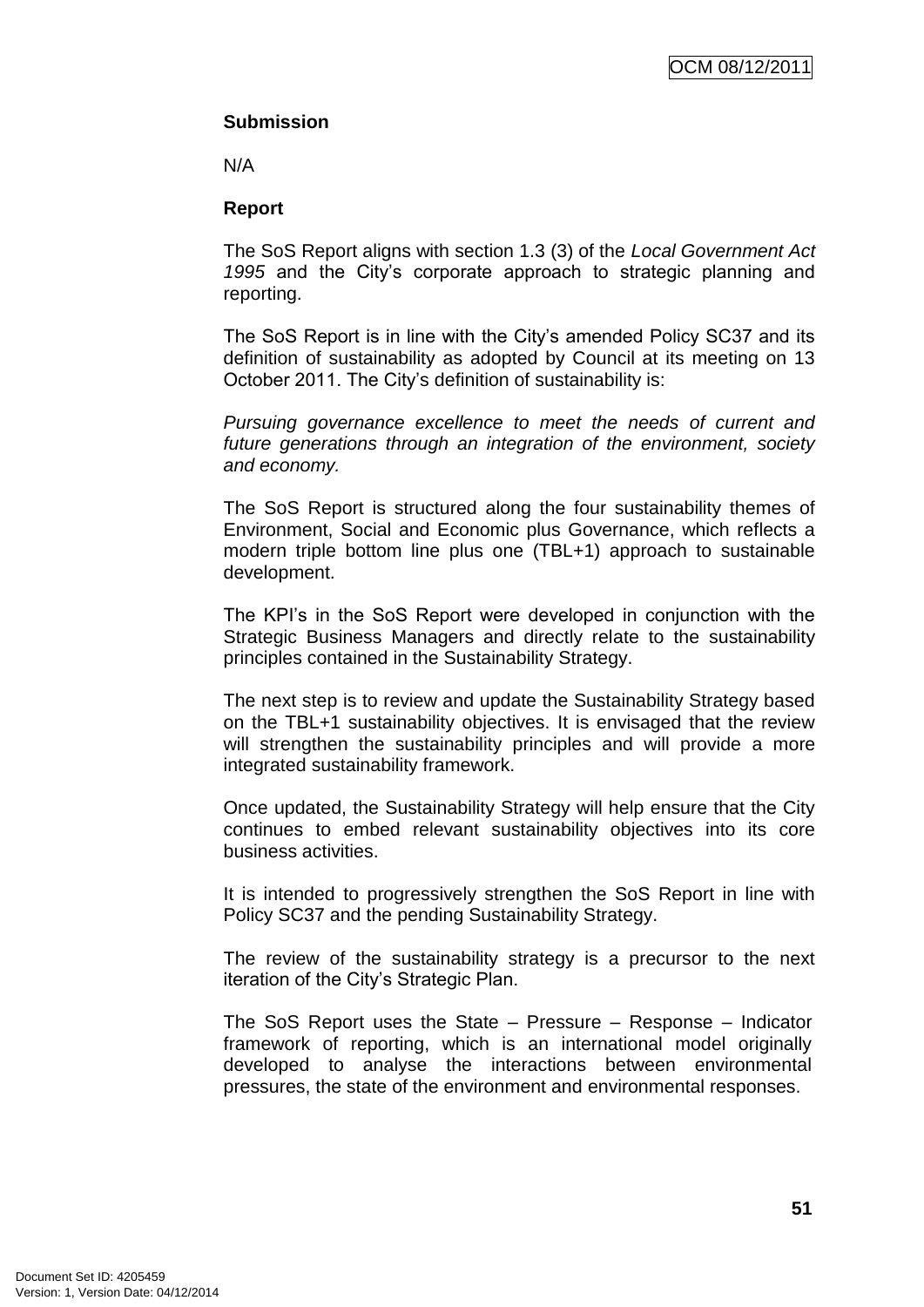The report also uses the traffic light symbols to provide a visual snapshot of progress towards achieving a particular KPI.

- Green indicates that the City is on track in achieving its stated  $\bullet$ KPI;
- Amber indicates that while the City is making progress, more work is needed; and
- Red indicates that the City is yet to make progress in achieving a particular KPI.

A summary of the KPIs under the four TBL+1 headings and main achievements are provided below.

**Governance:** The SoS reports on 11 KPI's that measure the City's current progress towards achieving Governance Excellence. Some of the main achievements include:

- the City's Sustainability Policy has been updated in 2011;
- visits to the sustainability website pages were over 500 a month;
- 61 per cent of residents were satisfied with information on sustainable living;
- the City has partnered with Yangebup and Mater Christi primary schools to deliver the TravelSmart to schools program;
- the City incorporates Crime Prevention through Environmental Design (CPtED) principles in its structure plans; and
- the City's CoSafe services attended to an average of 800 call outs per month.

**Environment:** The SoS reports on 11 KPI's that measure the City's current progress towards achieving best practice in Environmental Management. Some of the main achievements include:

- 62 per cent of the City's bushland is in good or better condition at 2010;
- 35 per cent of coastal vegetation is in good or better condition at June 2011;
- the City has 380 solar panels generating renewable energy on seven of its community facilities;
- the City met its 2010 corporate greenhouse gas emissions  $\bullet$ reduction target of 20 per cent below 1996 levels for electricity and fuel; and
- $\bullet$ the City introduced a weekly recycling service to its residents in January 2011.

**Society:** The SoS reports on 6 KPI's that measure the City's current progress towards achieving a more socially equitable, diverse and inclusive community. Some of the main achievements include: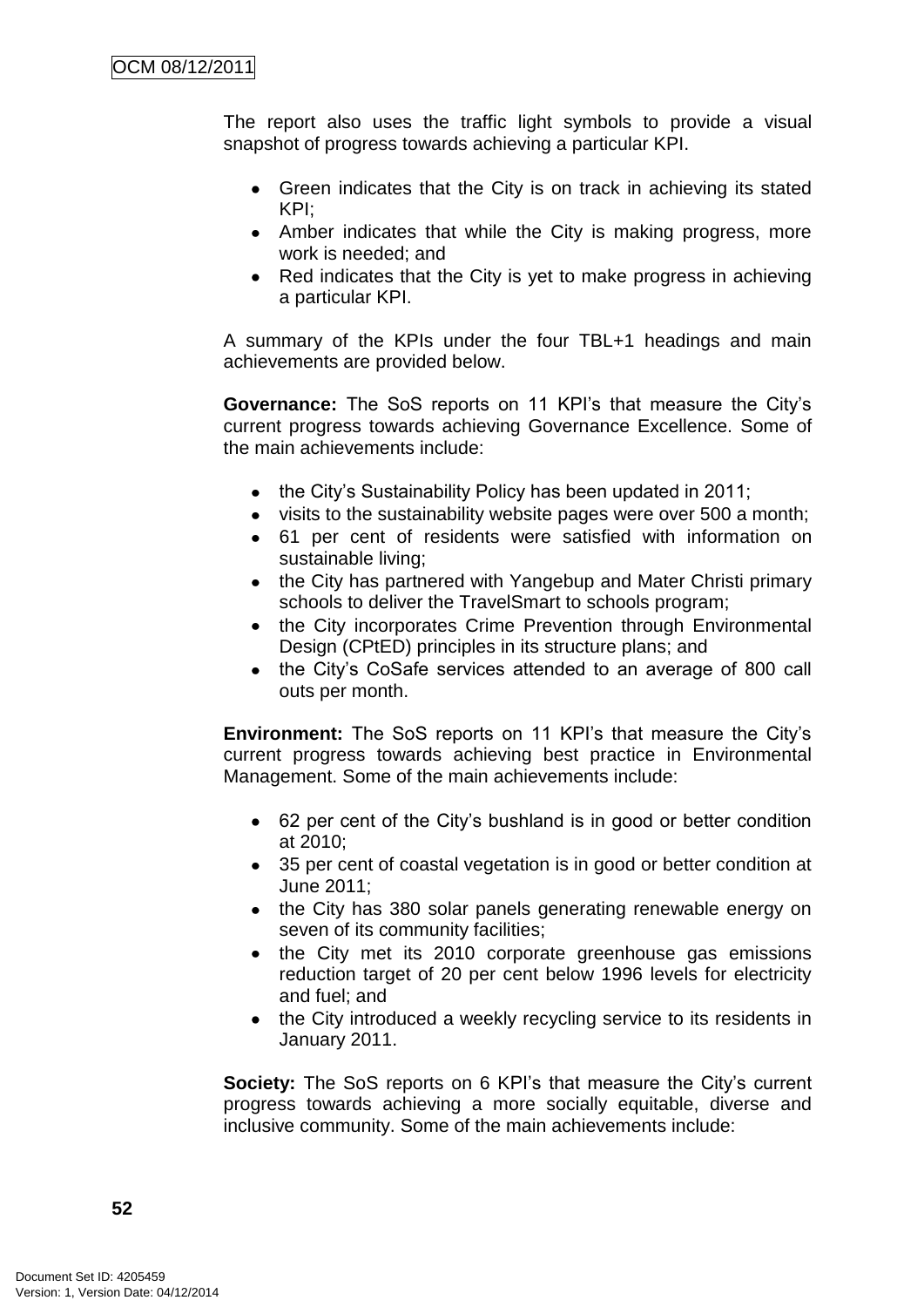- a demographic summary of residents living in Cockburn;
- membership to the City's Seniors' Centre reached 760 people, averaging 820 patrons per month;
- 90 per cent of Disability, Access and Inclusion Plan actions completed;
- the City adopted its Reconciliation Action Plan in 2010; and
- the City has committed to the completion of artworks along Friendship Way and to reviewing the Trails Master Plan.

**Economy:** The SoS reports on 7 KPI's that measure the City's current progress towards achieving best practice in Financial Management. Some of the main achievements include:

- a summary of the City's regional economic profile;
- in the 2009/10 financial year, the City's operating revenue was \$86 million and the operating expenditure was \$82.6 million;
- 13 per cent of tenders advertised in the 2010/11 financial year contained sustainability qualitative criteria;
- the City has developed an assets register and management plan to ensure that ongoing lifecycle costs are incorporated into project planning for all new capital infrastructure and equipment; and
- the City has adequate reserve funds to cover replacement of  $\bullet$ plant and machinery.

The proposed SoS Report will be updated annually and will continue to track the City's progress in meeting its stated TBL+1 key objectives.

The SoS Report is designed for and will only be available in electronic format on the City's website.

# **Strategic Plan/Policy Implications**

#### **Lifestyle and Aspiration Achievement**

• To foster a sense of community spirit within the district generally and neighbourhoods in particular.

#### **Governance Excellence**

• To conduct Council business in open public forums and to manage Council affairs by employing publicly accountable practices.

#### **Natural Environmental Management**

To ensure development of the district is undertaken in such a way that the balance between the natural and human environment is maintained.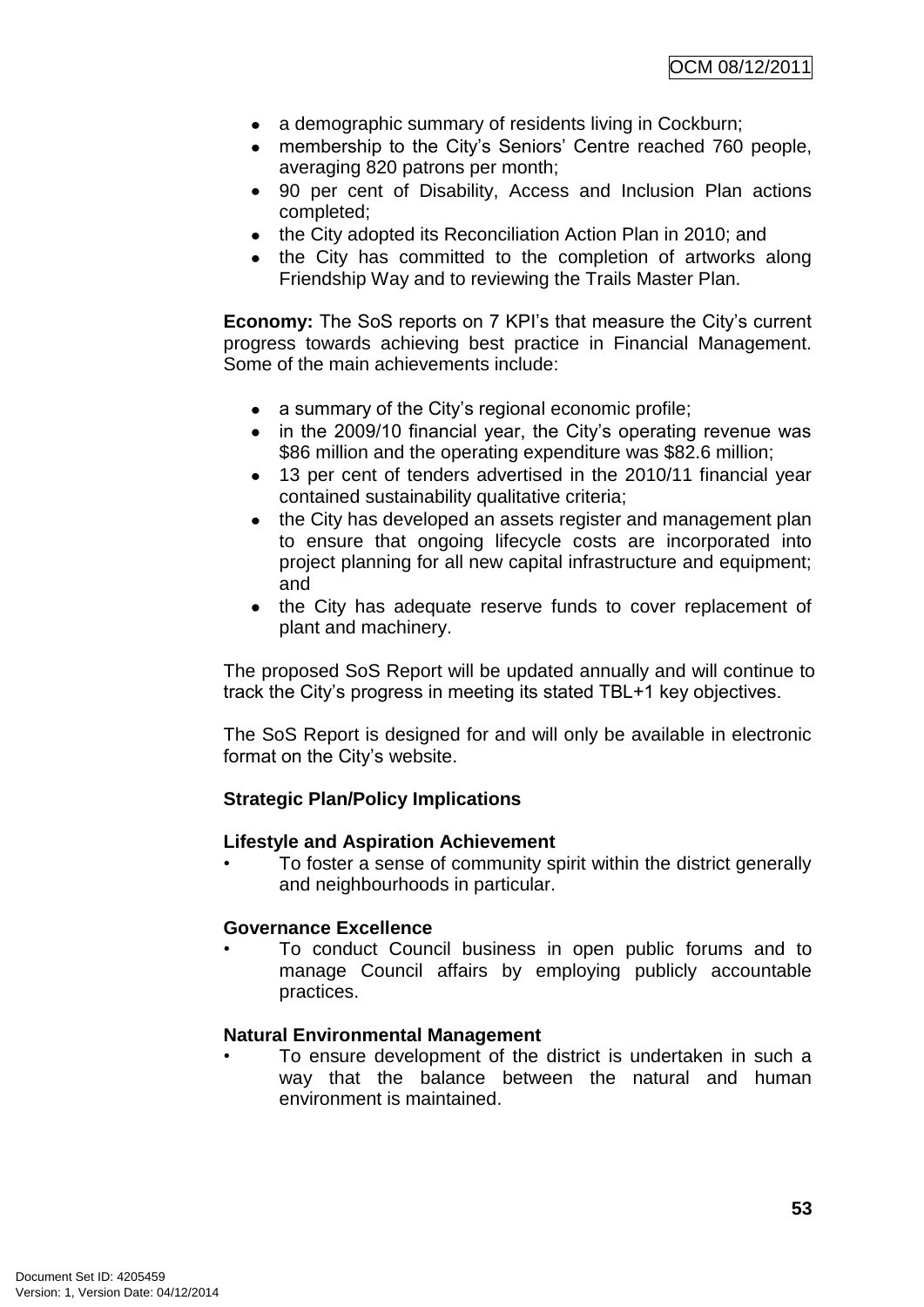# **Budget/Financial Implications**

N/A

**Legal Implications**

N/A

**Community Consultation**

N/A

# **Attachment(s)**

Proposed State of Sustainability Report 2011

# **Advice to Proponent(s)/Submissioners**

N/A

**Implications of Section 3.18(3) Local Government Act, 1995**

Nil.

# **16.2 (OCM 8/12/2011) - WASTE HANDLING SERVICE (4900) (L DAVIESON)**

| <b>RECOMMENDATION</b><br><b>That Council</b> |                                                                                      |                                                                                                                    |  |
|----------------------------------------------|--------------------------------------------------------------------------------------|--------------------------------------------------------------------------------------------------------------------|--|
| (1)                                          | amend the 2011/12 budget to fund the capital purchases of:                           |                                                                                                                    |  |
|                                              | 1.<br>2.<br>3.                                                                       | Landfill Compactor (CW 7776)<br>Landfill Crawler Loader (CW 7777)<br>8x4 Hook Lift Truck (CW 7778)                 |  |
|                                              |                                                                                      | by transferring \$1,655,000 from the Waste and Recycling<br>Reserve to fund the necessary plant purchases.         |  |
| (2)                                          | proceed to purchase the 3 plant items using the WALGA<br>preferred supplier process: |                                                                                                                    |  |
|                                              | 1.<br>2.                                                                             | Landfill Compactor to a maximum value of \$860,000.<br>Landfill Crawler Loader to a maximum value of<br>\$470,000. |  |
|                                              | 3.                                                                                   | 8x4 Hook Lift Truck to a maximum value of \$325,000<br>subject to exchange rate variations.                        |  |
|                                              |                                                                                      |                                                                                                                    |  |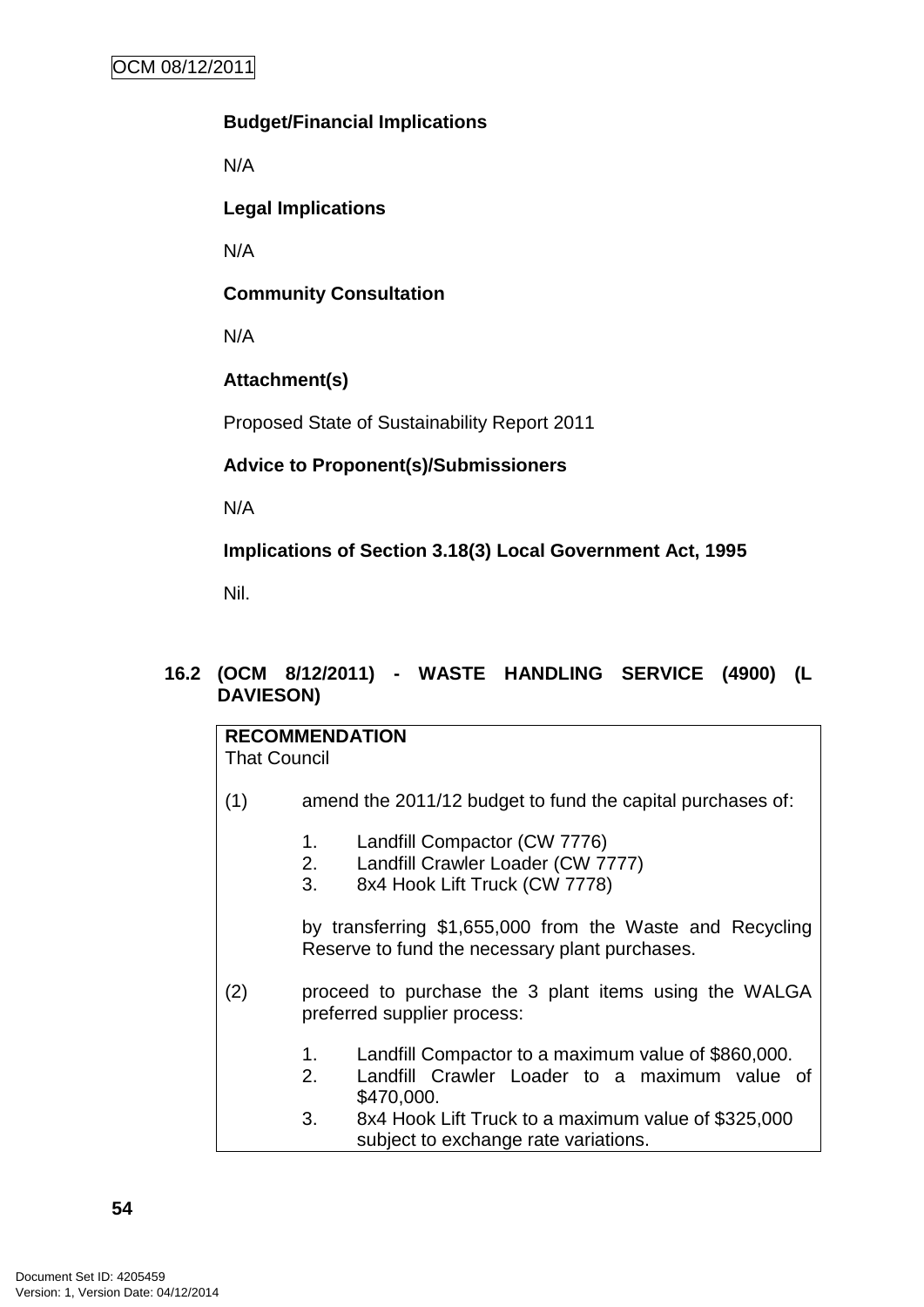# **TO BE CARRIED BY AN ABSOLUTE MAJORITY OF COUNCIL**

# **COUNCIL DECISION**

# **Background**

At the Council Meeting of 10 November 2011, Council resolved that the City undertake the waste handling service at the Henderson Waste Recovery Park using its own resources and proceed to tender for the purchase of a Landfill Compactor, Traxcavator and Hooklift Truck.

Given the risks associated with operating the Henderson Waste Recovery Park without a back up compactor and the significant lead time in the delivery of plant and machinery, officers have progressed the procurement through the WALGA Preferred Supplier process.

#### **Submission**

**N/A**

#### **Report**

Currently quotations have been sort through the WALGA Preferred Supplier process (contract No TPS 0814 and 0816 Heavy Plant and Equipment & General Plant and Utility Equipment) for the purchase of:

- 1. Landfill Compactor
- 2. Landfill Crawler Loader
- 2. 8 x 4 Hooklift Truck.

The City is able to use the Preferred Supplier List through WALGA instead of going to formal Tenders. Whilst the process requires the same level of documentation and evaluation, it does overcome the need to advertise and enter into an individual tender with a supplier.

1. Landfill Compactor – Specification in Brief.

*The City of Cockburn (The Principal) requires the supply and delivery of One (1) NEW Refuse Compactor minimum 35 Ton required for the*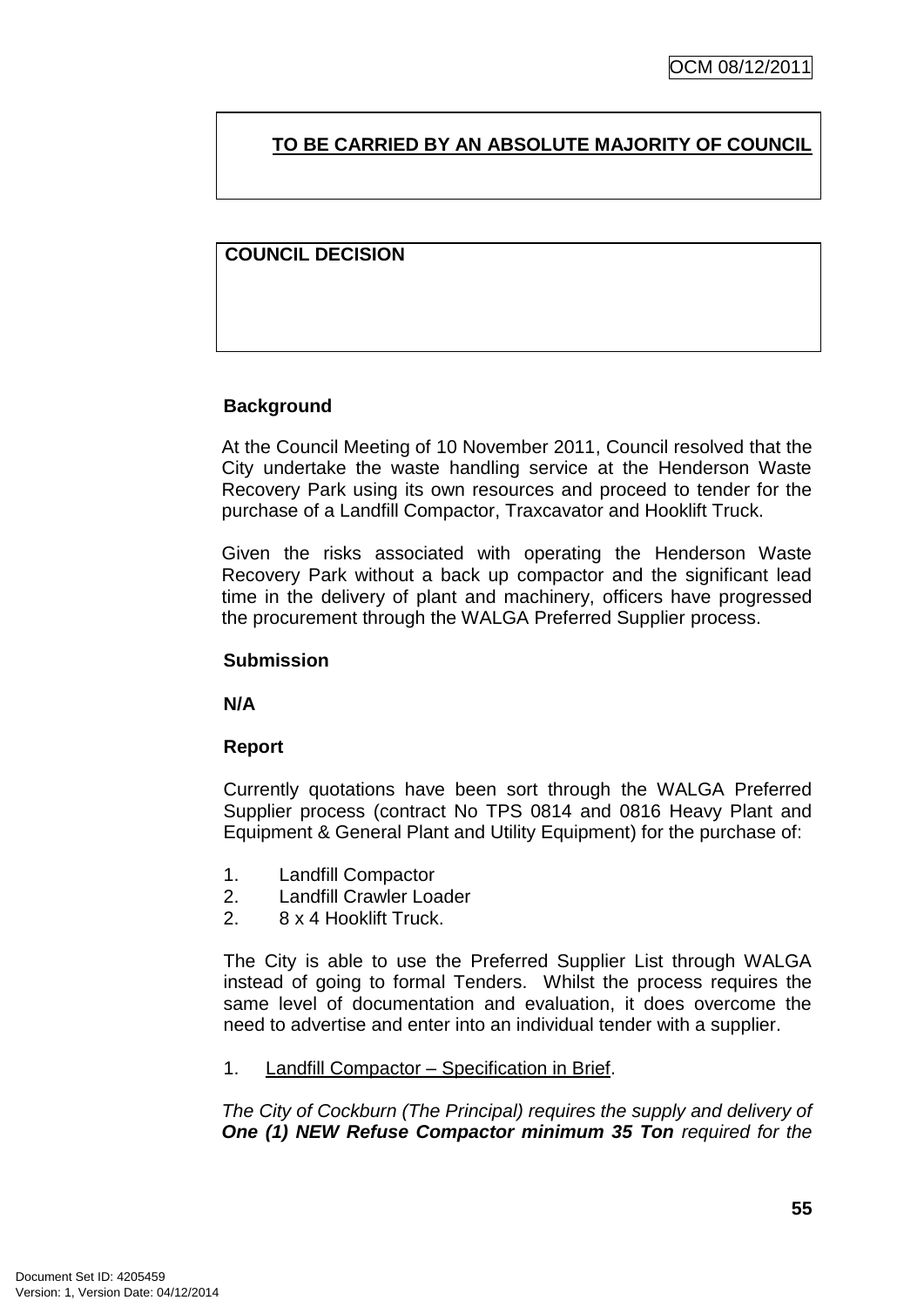*Henderson Waste Recovery Park operations. The equipment will be required to be floated down to the landfill site being in a serviceable condition for immediate operations. Complete with Council City of Cockburn decals.*

*The desired machine will have ten thousand 10,000 hour premium teeth for best compaction using vertical and horizontal pressures offering high performance on a wide range of waste materials.*

*Options to be included will be, Service agreement for a four year period, and a 60 month 10,000hr warranty.*

*One (1) spare set of pin style teeth to suit existing BC772RB-2 COMPACTOR YEAR: 2007 SERIAL NUMBER: 101570581049 will also need to be optioned.*

The City's staff will assess all submissions against the specification and upon consideration of reliability, design, performance, servicing and price will proceed to purchase a Landfill Compactor. The estimated cost of a Landfill Compactor will be \$860,000 excluding GST.

#### 2. Landfill Crawler Loader – Specification in Brief.

*The City of Cockburn (The Principal) requires the supply and delivery of One (1) NEW Crawler Loader required for the Henderson Waste Recovery Park operations. The equipment will be required to relocate and condense garbage , load , sort , break and reduce material into smaller pieces to be floated down to the landfill site for compaction Complete with Council City of Cockburn decals.*

*The desired machine will require superior flotation capabilities over landfill materials along with excellent visibility also offering high performance in manoeuvrability over waste materials.*

*Options to be included will be, Service agreement for a four year period, and a 60 month 10,000hr warranty.*

The City's staff will assess all submissions against the specification and upon consideration of reliability, design, performance, servicing and price will proceed to purchase a Landfill Crawler Loader. The estimated cost of a Landfill Crawler Loader will be \$470,000 excluding GST.

#### 3. 8x4 Hook Lift Truck – Specification in Brief.

*The City of Cockburn (The Principal) requires the supply and delivery of One (1) 8 x 4 fully enclosed Cab chassis complete with hook lift*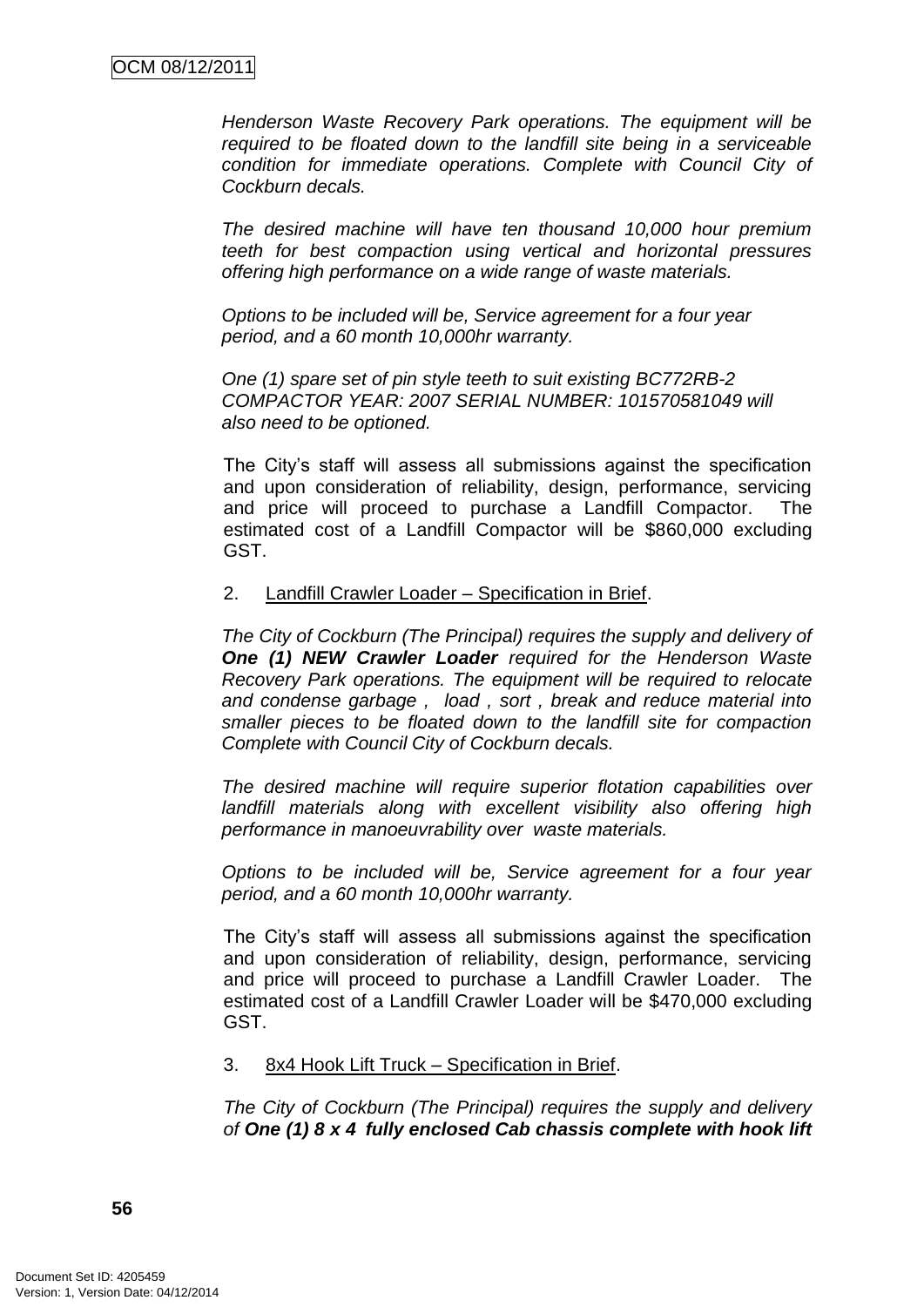*unit no less than 20 Ton required for the Henderson Waste Recovery Park operations to pick up their complete range of hook lift bins. The capacity is to take maximum advantage of the vehicle"s legal GVM and volume capacity.*

*The vehicle is to be a one person operated unit with single driver control from within the cab of the truck. The operation of the hook lift equipment will require that it can be easily operated from within the vehicle and externally and shall have single steering facilities with the appropriate instrumentation and foot controls. The parking brake control is to be easily operated.*

*The loading operation will be monitored by a camera closed circuit television (CCTV) system covering the lift operation at the rear of the vehicle for reversing, and the hook operation.* 

The City's staff will assess all submissions against the specification and upon consideration of reliability, design, performance, servicing and price will proceed to purchase an 8x4 Hook Lift Truck. The estimated cost of an 8x4 Hook Lift Truck will be \$325,000 excluding GST.

# **Strategic Plan/Policy Implications**

#### **Governance Excellence**

• To develop and maintain a financially sustainable City.

#### **Natural Environmental Management**

• To manage the City's waste stream to achieve sustainable resource management, in an environmentally acceptable manner.

#### **Budget/Financial Implications**

As at 30 June 2011, the Waste and Recycling Reserve had a balance of \$11,510,359. The purchase of all 6 plant items will cost approximately \$2.4 million. The initial purchase of the first 3 plant items (Landfill Compactor, Landfill Crawler Loader and Hooklift Truck) will cost a total of \$1,655,000 ex GST.

The cost of the 3 plant items is currently being finalised however values contained within this recommendation are consistent with the Business Case. If recommended plant exceeds the maximum identified in this report, it will be submitted to Council for approval.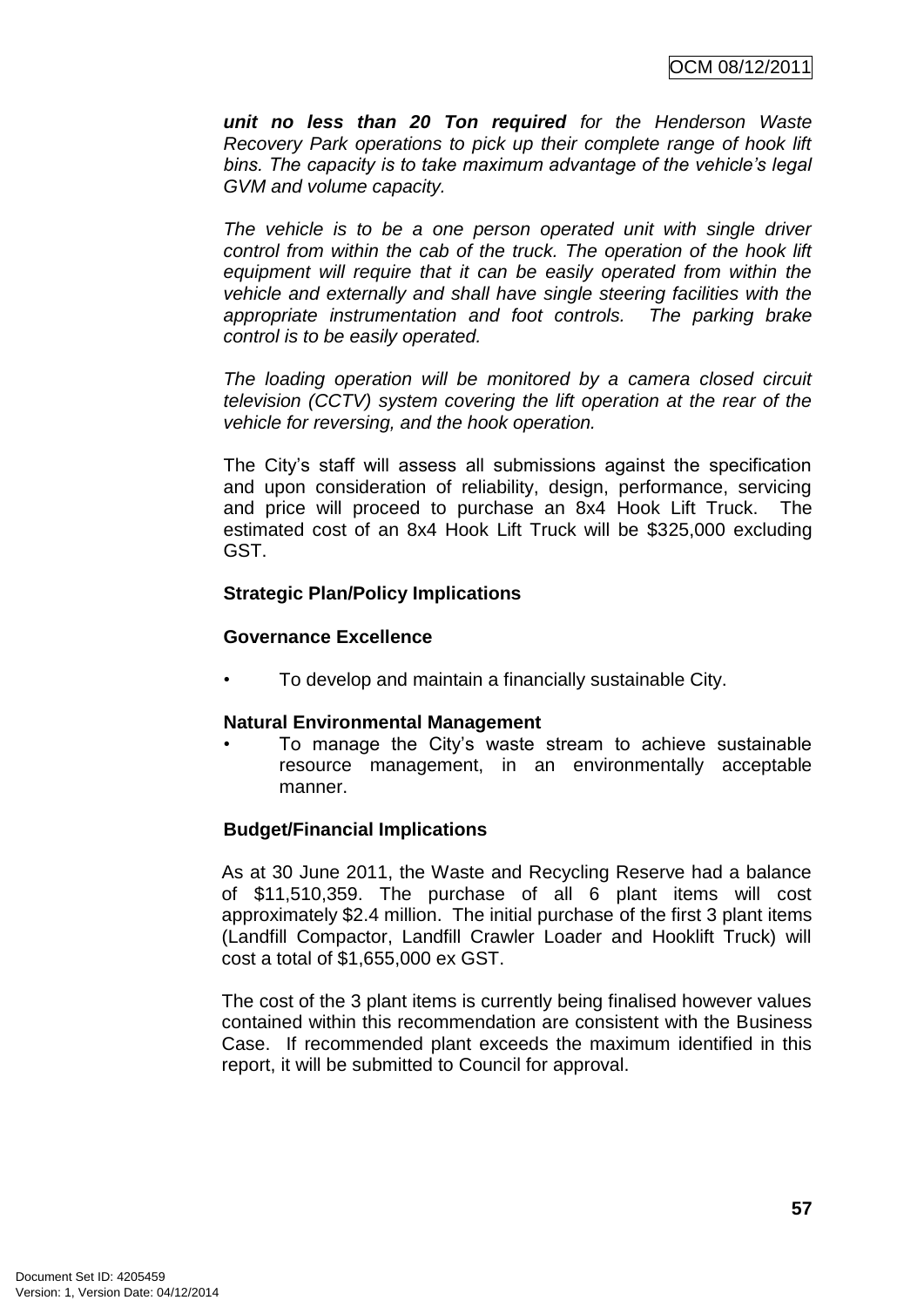We have projected and believe that the forecast income into the Waste Reserve over the next five years will be sufficient to meet the capital expenditure required to be funded out of the Waste Reserve and outlined in the current 2010-2020 Plan for the District. Net operational savings generated through this proposal will also be transferred directly into the Waste Reserve.

#### **Legal Implications**

N/A

#### **Community Consultation**

N/A

**Attachment(s)**

N/A

**Advice to Submissioners**

N/A.

**Implications of Section 3.18(3) Local Government Act, 1995**

Nil.

**16.3 (OCM 8/12/2011) - EXTENSION OF TEMPORARY CLOSURE OF NAUTICAL DVE HENDERSON TO THE PASSAGE OF VEHICLES - APPLICANT: ALLERDING & ASSOCIATES ON BEHALF OF BOSKALIS AUSTRALIA PTY LTD (ES/R/002) (S HUSSAIN) (ATTACH)**

# **RECOMMENDATION**

That Council, in accordance with section 3.50 of the Local Government Act 1995, institutes an extension of the temporary closure of a section of Nautical Dve, Henderson between two (2) crossings – at the intersection of Welding Pass to the north, and further south at the intersection of Stuart Dve for a period of up to 12 months commencing from 1<sup>st</sup> January 2012 to 31 December 2012 subject to:

- (1) there being no substantial objection received as a result of advertising in a local newspaper;
- (2) there being no substantial objection from service authorities, emergency services or adjoining owners;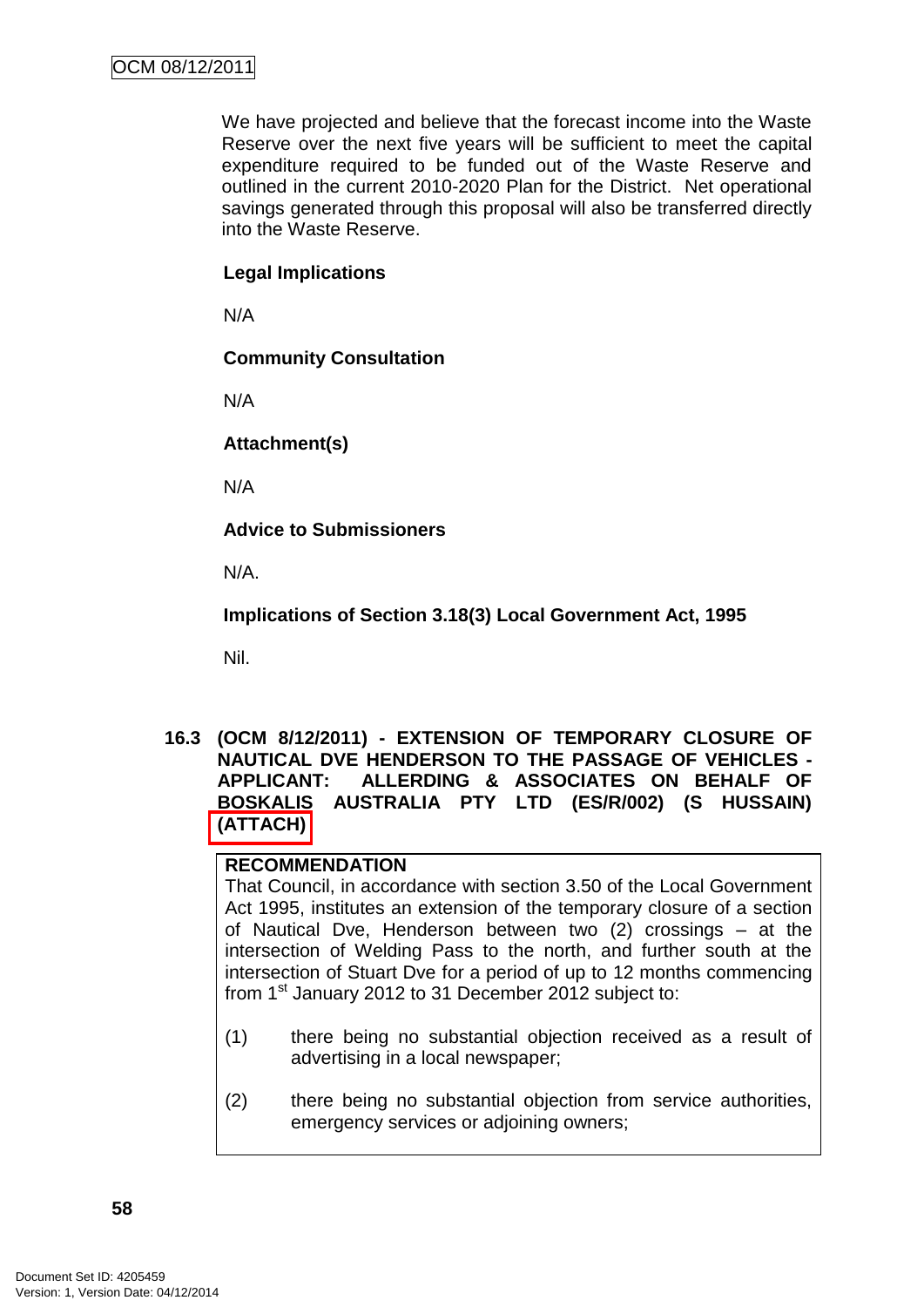- (3) the developer engaging a traffic management contractor to submit a certified traffic management plan to monitor and control traffic movements due to the closure;
- (4) all works on existing City infrastructure (roads, footpaths, drainage, parks or verges) completed and reinstated in accordance with the "Public Utilities Code of Practice 2000". ―Restoration and Reinstatement Specification for Local Government 2002" and the City of Cockburn "Excavation Reinstatement Standards 2002‖ as a minimum; and
- (5) the proponent being fully responsible for public liability and damages arising from the works.

# **COUNCIL DECISION**

# **Background**

Council had previously given a conditional approval to an application for a temporary road closure of Nautical Drive in the Henderson locality for the passage of vehicles for the purposes of rock transportation for a period of up to 12 months commencing 1 January 2011 to 31 December 2011. These rock materials are required for landing jetties and associated infrastructure as part of the Barrow Island LNG Plant, a Gorgon Gas Project currently under construction off the northwest coast of WA. The rock storage operations are carried out by WA Limestone and they advised their client that they require additional time to transport the rock to the off-shore location on Barrow Island.

This application seeks an extension to this existing approval for an additional twelve (12) months from 1 January 2012 to 31 December 2012; this extension is required to expedite the rock transportation process.

#### **Submission**

Allerding Associates on behalf of Boskalis Australia Pty Ltd has requested City's approval for the extension of temporary road closure of a portion of Nautical Dve, Henderson between two (2) crossings – at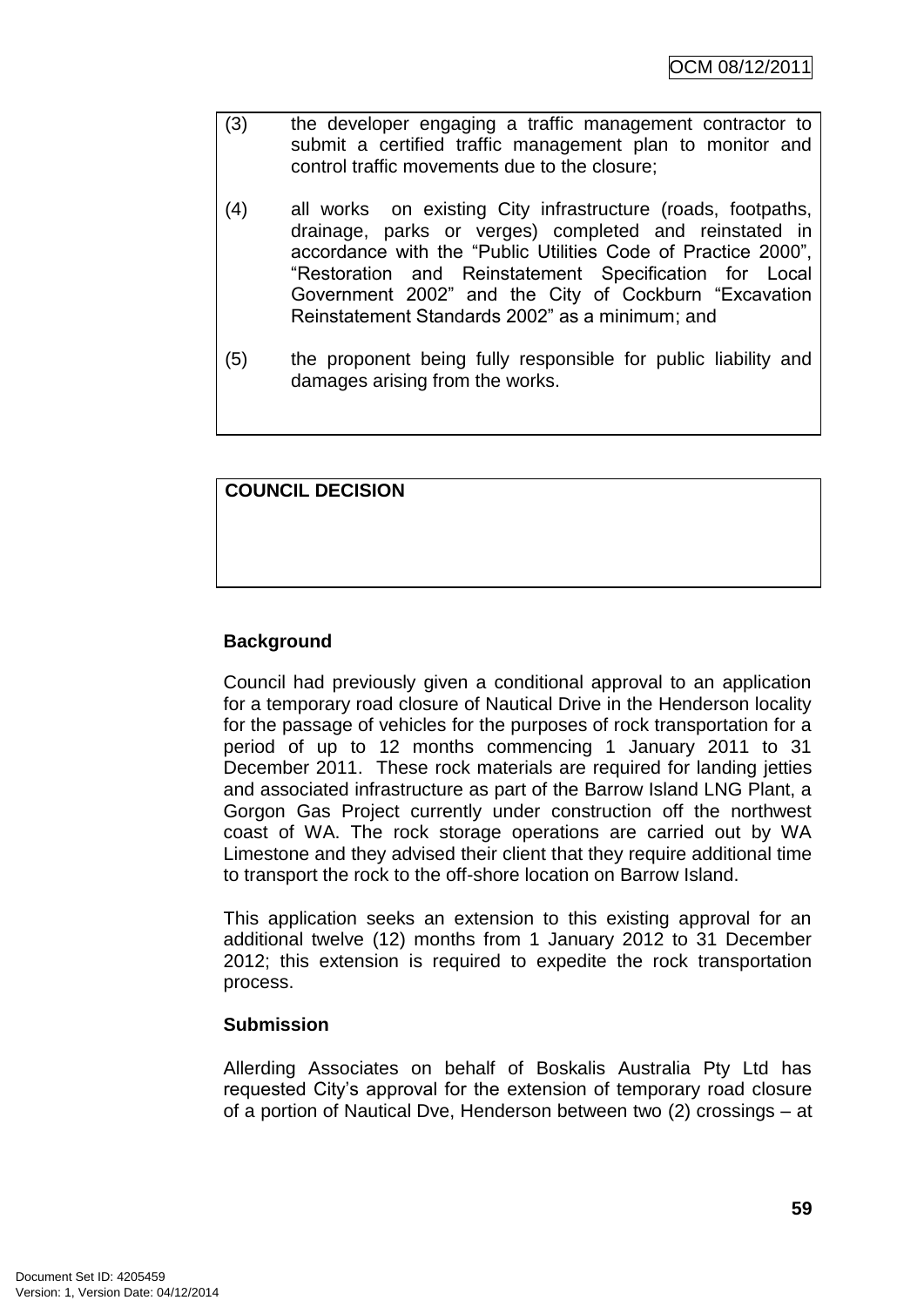the intersection of Welding Pass to the north, and further south at the intersection of Stuart Dve for a period of twelve months.

# **Report**

During the transportation activities of rock stockpiles the road closures will be required for the below reasons:

- 1) The road closure is a necessary component to assist in the overall transportation and administration of rocks required for a landing jetty associated with Barrow Island LNG Plant.
- 2) Mine site trucks with a capacity of approximately 75 tonnes will be used for the transportation of the rock materials and loading operations will be undertaken on a 24 hour per day basis. Due to frequency of truck movements and considering availability of alternative routes and public safety issues, road closure is required for the entire length of the operation.
- 3) The route through the section of Nautical Dve is the most appropriate and logical route to transport rock from Lot 101 Stuart Dve to the AMC CUF site. A 20cm crushed limestone base 10 metres wide will be placed over the road for the duration of the operation. At the completion of the operation the limestone material will be removed and the road reinstated to its original condition to the satisfaction of City of Cockburn.
- 4) The proposed detours are minor and efficient directing traffic along Nautical Dve eastward to Sparks Road where vehicles can still proceed in a north-south direction. The proposed closure will not incur an adverse impact on surrounding land uses and existing through traffic.
- 5) The proposal is for a twelve (12) months period and with appropriate traffic management controls in place, including road barriers, signage and protective surfaces covering public road, the closure will not create any undue congestion and impact on surrounding land uses. Advance warning signs will also be installed and an advice of the proposed closure will be placed in both the local newspaper and West Australian newspaper prior to the closure.

The existing closure has worked well and continued closure is in the best interest of the project. The minor detours did not appear to have any impact on traffic movements along surrounding road networks. Council did not receive any complaints from motorists using the alternate route or with the appropriate traffic management controls in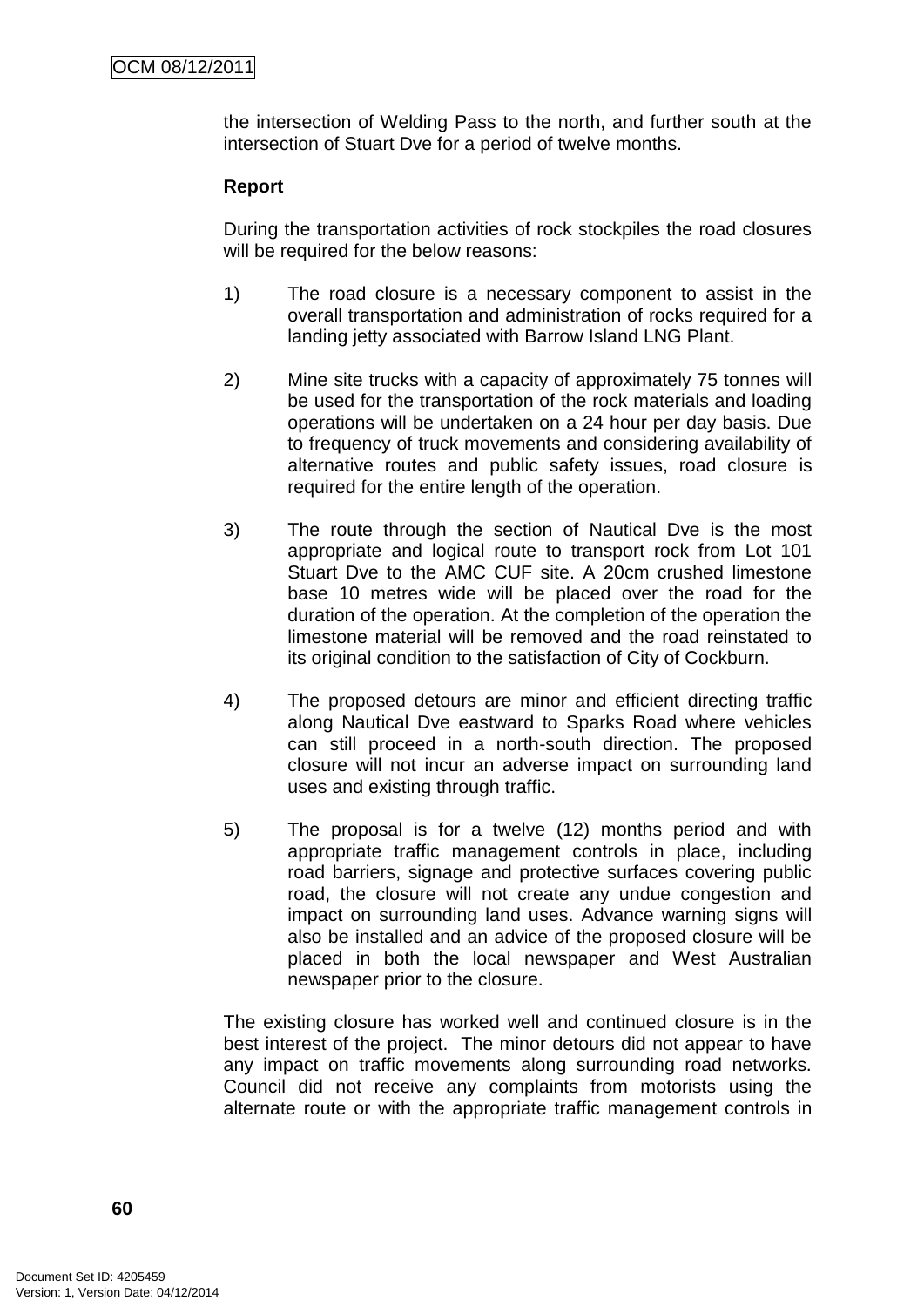place. The extension of the road closure is considered to be the most effective way to assist in the overall transportation of the rock material.

# **Strategic Plan/Policy Implications**

# **Demographic Planning**

To ensure development will enhance the levels of amenity currently enjoyed by the community.

# **Transport Optimisation**

• To construct and maintain roads which are convenient and safe for vehicles, cyclists and pedestrians.

# **Budget/Financial Implications**

All costs to the closure will be covered by the Developer

# **Legal Implications**

Section 3.50 of the Local Government Act.

# **Community Consultation**

Advice will be provided to service authorities, emergency services, adjoining owners and AMC Management.

# **Attachment(s)**

1. Application and plan of the closure

# **Advice to Proponent(s)/Applicant**

N/A

# **Implications of Section 3.18(3) Local Government Act, 1995**

Nil.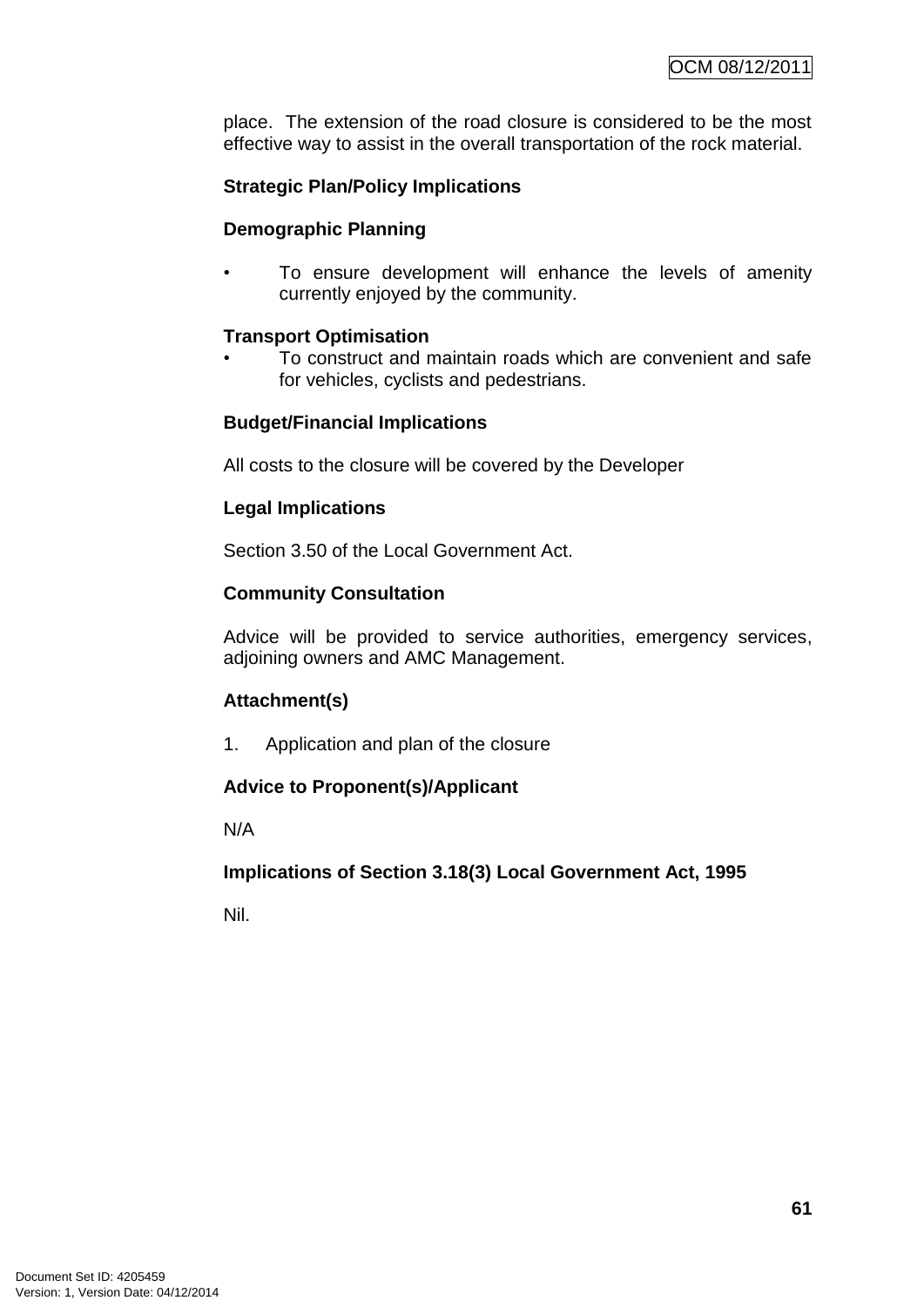#### **16.4 (OCM 8/12/2011) - WASTE TO FUEL PRODUCTION FACILITY - BIOMASS PROPOSAL - WASTE GAS RESOURCES (4900) (L DAVIESON)**

# **RECOMMENDATION**

That Council:

- (1) approve in principle the development of a Waste to Energy production Facility at the Henderson Waste Recovery Park provided:
	- 1. The pilot project receive a DEC Works approval and Licence if required and meet minimum emission standards.
	- 2. The pilot project receive Planning Approval and Building Licences if required.
	- 3. Clearing permits are issued.
- (2) develop a Memorandum of Understanding with Waste Gas Resources which would define the basis of the alliance and its goals in Phase 1 only; and
- (3) receive a report on the outcomes of the pilot plant and options to proceed to phase 2 if the outcomes of the pilot are successful.

# **COUNCIL DECISION**

#### **Background**

Waste Gas Resources (WGR) own and operate the power plant at the Henderson Waste Recovery Park (HWRP). This plant extracts landfill gas from the 6 existing waste cells and converts the methane to electricity.

In September 2009, a  $3<sup>rd</sup>$  generator was installed increasing the plant's capacity to 3.1 megawatts. WGR Manager, Barry Elliot, now wishes to increase his renewable energy production by trialling an innovative process to create fuel pellets, superior to coal, from suitable materials from the incoming waste stream at the HWRP.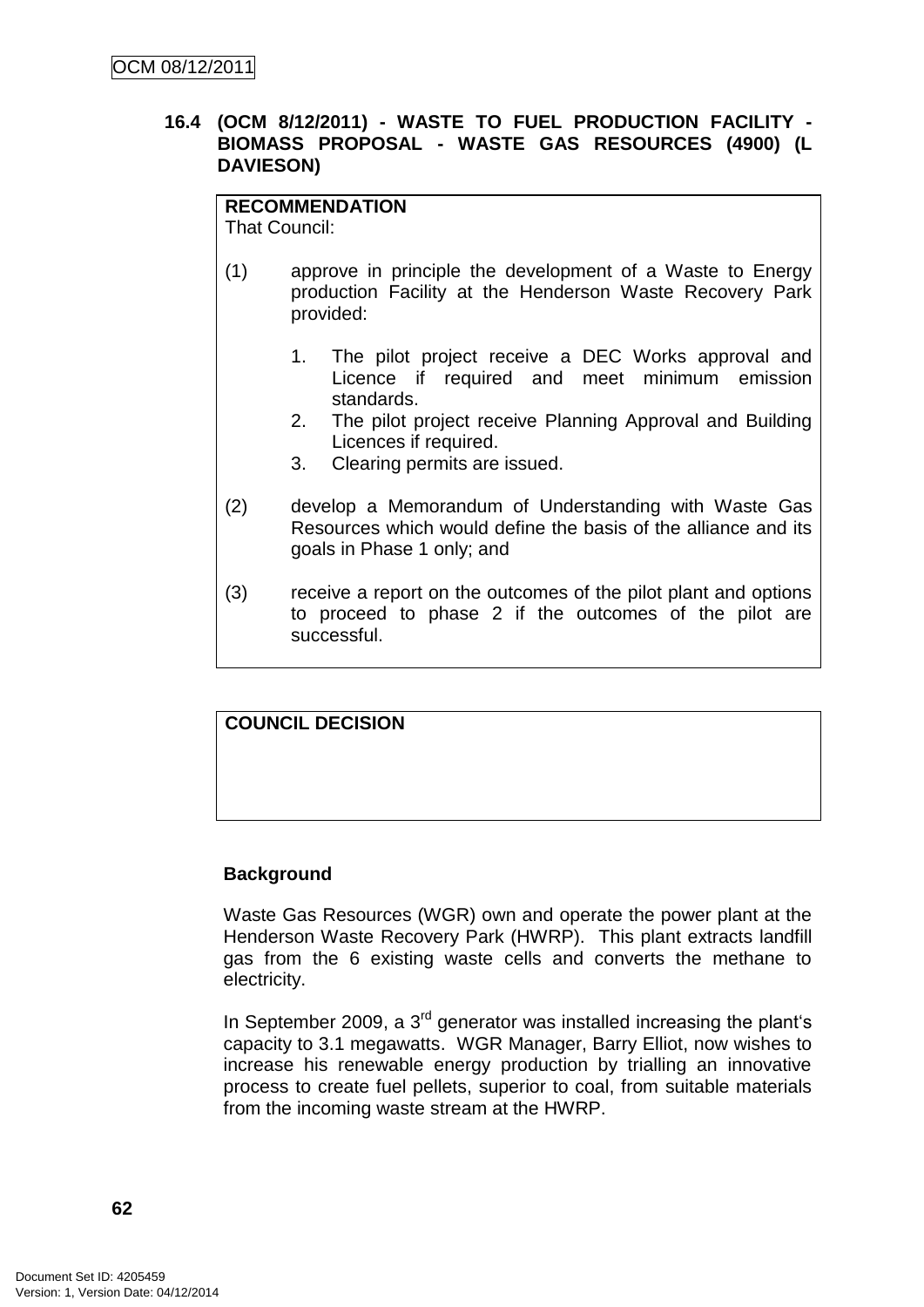OCM 08/12/2011

## **Submission**

N/A

#### **Report**

Waste Gas Resources (WGR) has analysed the feasibility of developing technology and process to undertake conversion of wood and timber packaging based waste materials into carbon neutral fuel. WGR believe that 'torrefaction' is the most appropriate technology to develop into a commercial process for the conversion of variable composition waste material into a fuel resource that is compatible with existing solid fuel combustion infrastructure.

Torrefaction is the low temperature thermal devolitization of woody material which produces biological inert energy densified material. Torrefaction can be described as a mild form of pyrolysis at temperatures typically ranging between 220° – 300°c. It is a thermo chemical treatment of biomass which is undertaken by the application of heat to the biomass material.

Torrefaction as a process has been used over decades for the production of roasted coffee beans and for the manufacture of timber products stabilised against biological degradation. Torrefaction has recently attracted significant attention from researchers and start up companies involved in biomass energy conversion due to its simplicity, low environmental impacts and positive structural changes that it imparts to biomass to allow its use as a fuel source.

Torrefaction of organic material when combined with densification technology (pelletisation) can produce an end product comparable to coal. This similarity between torrefied/pelletized material and coal extends to other important physical and thermal characteristics such as energy density, grindability, material handling, moisture uptake and biological stability. Biomass which has been torrefied and densified via pelletisation is converted to an amenable source of carbon neutral fuel for co-firing at base load coal fired power stations.

Provided the economics of producing torrefied biomass pellets from waste materials can be demonstrated, reasonably sized markets for production sales should be available, especially given the mandatory renewable energy target of 20% and the impending introduction of a price on carbon emissions. It is anticipated that these pellets will have a higher calorific value and produce less greenhouse gasses than coal.

The HWRP recovers 15,000m<sup>3</sup> of timber packaging and 5,000m<sup>3</sup> greenwaste annually. This equates to 4,700 tonnes in total annually that would be available for processing by WGR. This feed stock could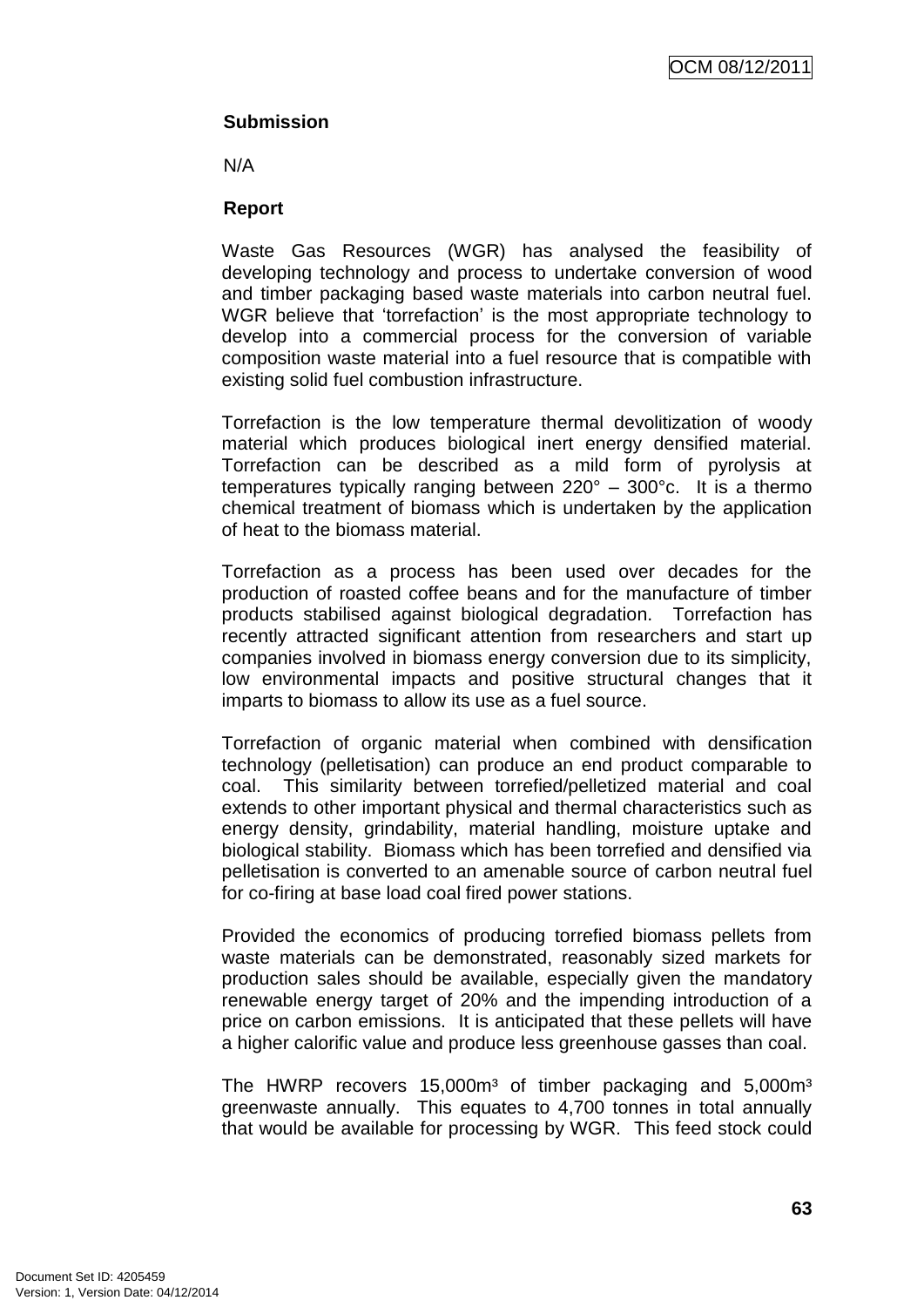be increased by implementing improved recovery practices in the commercial waste stream.

#### Project Development

The project would be developed in three distinct phases which would systematically address and resolve all issues relating to technology suitability and application, environmental impacts, commercial viability and project sustainability.

#### *Phase 1 - Research & Development Pilot Plant*

This is a research and development phase. This phase of the project is expected to operate for a period of between 26 to 40 weeks, from receival of approvals. Preliminary discussions with the DEC have set a realistic approval for February 2012.

#### *Phase 2 - Pre-commercialization Pilot Plant*

This is a commercialization of the research and development phase. Phase 2 can be considered to have 3 stages.

#### Stage 1

Scaling and construction of developed R&D stage torrefaction process and plant. This is expected to take between 20 to 26 weeks.

#### Stage 2

Production operations and verifications of the process and product characteristics. It is envisaged this stage will require between 10 – 14 weeks.

#### Stage 3

Exploiting small scale commercial opportunities for finished product and obtaining agreement for and undertaking product test burn(s) with major commercial product end use opportunities. This stage will be ongoing until commercial plant status evaluations have been completed and decisions taken on the development of a commercial plant. It is difficult to predict a time frame for this stage at such an early point in the projects life. It is envisaged this Stage would take a minimum of 26 weeks.

#### *Phase 3 - Commercial Plant Development*

Phase 3 of the project is the development of a commercial scale waste to torrefied fuel facility. The design, capacity and operating structure of the commercial torrefaction plant will be determined from the pilot plant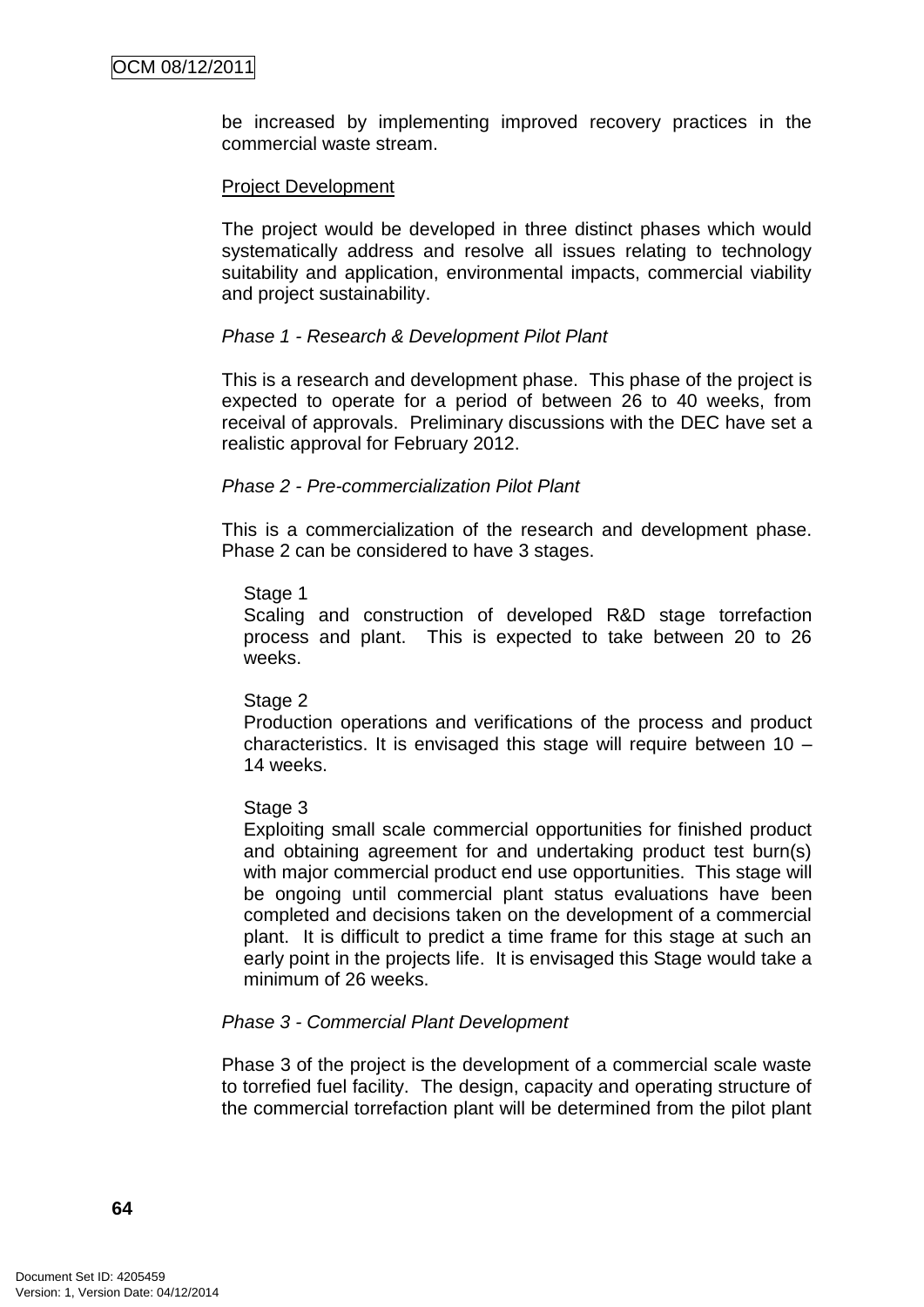phases of the project. The target capacity for the commercial plant modules is in the ten tonne per hour range.

#### Project Benefit

The overarching goal of the proposed project is the beneficial conversion of waste material into a useful commercially valued product. The process to be used to achieve this conversion of waste material to product can be classified as a relatively benign activity in relation to negative environment impacts. Its development and consequent commercial use in conversion of waste material, especially material destined for landfill, will accrue advantages and beneficial outcomes in comparison to a "business as usual" scenario of landfill placement of the targeted waste material.

The successful development of the process and its commercial operation at the HWRP will potentially provide a number of beneficial outcomes to the City of Cockburn as outlined below.

- A potential reduction in cumulative greenhouse gas emissions being accounted to HWRP under future federal government carbon abatement regulations.
- Extensions to the longevity of the HWRP operational life from diversion of waste material received at the landfill for processing into torrified fuel.
- Provide a long term use for timber packaging.
- Potential for increase revenue from the sale of feedstock.
- Provide a mechanism to assist the City in achieving state government waste to landfill reduction targets.
- Demonstrate the City of Cockburn's commitment to development of sustainable waste management practices and a serious contribution towards the transition from fossil fuel power generation to more benign sources of carbon neutral fuel usage.
- An improved long term fiscal return from waste management activities undertaken by the City.
- Recognition of the City's commitment to value added to waste products and partner innovative renewable technologies.

The successful commercial operation of the project may provide impetus to accelerate sustainable waste management practices in Western Australia and in doing so will also provide an increased percentage of base load electricity which is generated from sustainable renewable energy sources.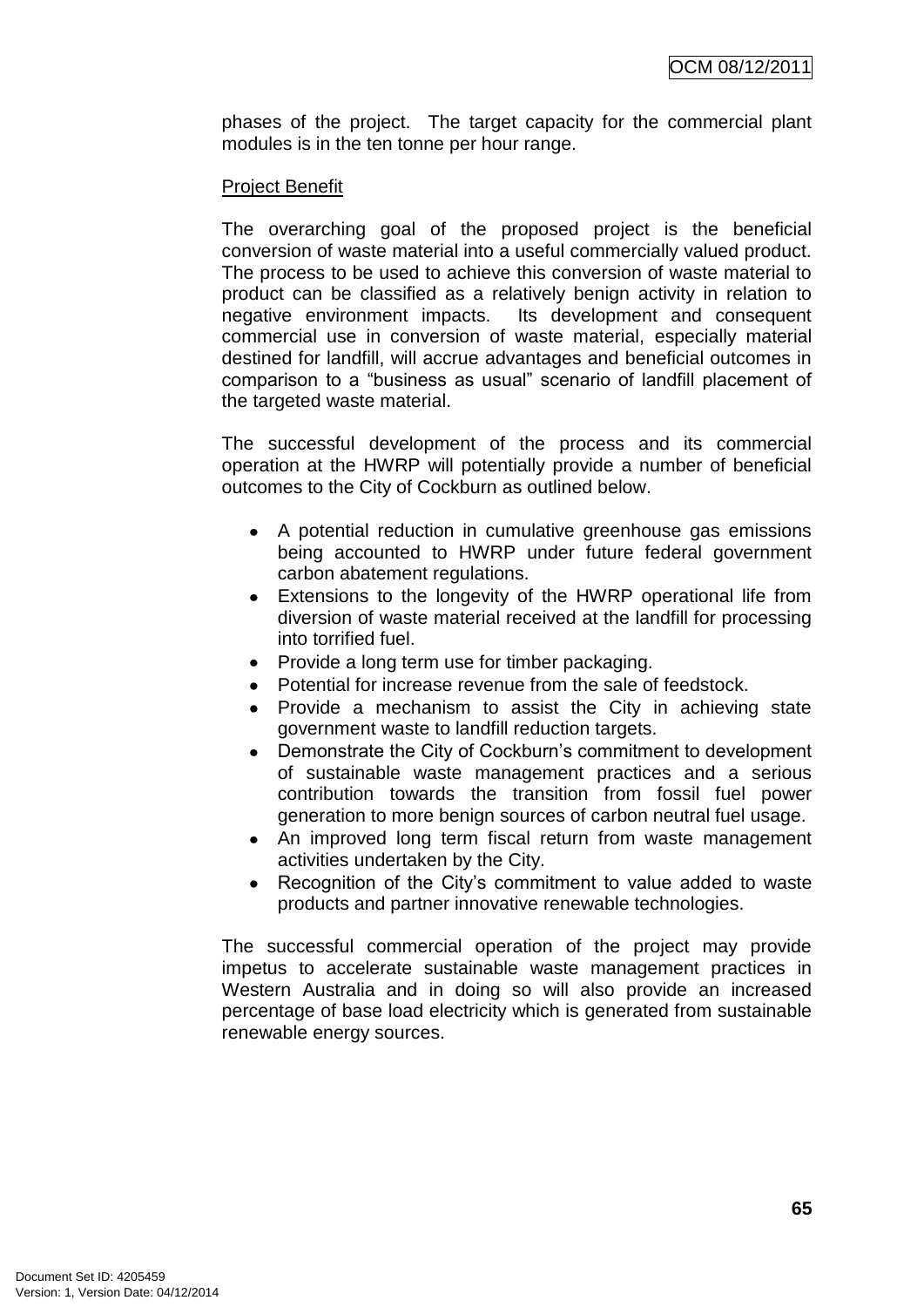# Technology Risk

Torrefaction is viewed as having low to mid risks attached to its selection for use in the projects process. Potential risks associated with this technology are:

- Inability to achieve temperature zone stability (inconsistent material treatment).
- Inability to treat non homogenous material (inconsistent material treatment).
- Non-viable process throughput volume (capital/production costs exceed available revenue).
- Excessive plant maintenance (production cost/downtime exceed available revenue).
- Inconsistent production quality (market resistance/rejection of fuel product).

With these potential risks in mind, the project development was structured in phases to allow these risks to be examined and addressed at the low cost end of the project. WGR evaluation is that the potential risks of adapting torrefaction to the projects raw material stream are capable of being addressed through structured R & D phases.

#### Commercial Risks

Given successful pilot plant stages and subsequent viable technology and plant development, the project will face the normal commercial risks associated with any start up business such as sufficient capital, available staff, insurance, supply obligations etc.

The commercial plant could be at risk from several specific external factors which could affect its income stream.

- Renewable energy certificate value (an oversupply of RECS to the market causing low prices).
- Competing waste management technology development (causing a reduction of available suitable input material).
- Fossil fuel price drop (coal prices drop if demand decreases).
- Changes in government policy (reduction of waste levy).  $\bullet$

Commercial risks to the project will need to be assessed and appropriate sensitivity analysis applied to the commercial business models developed during phase 2 of the project.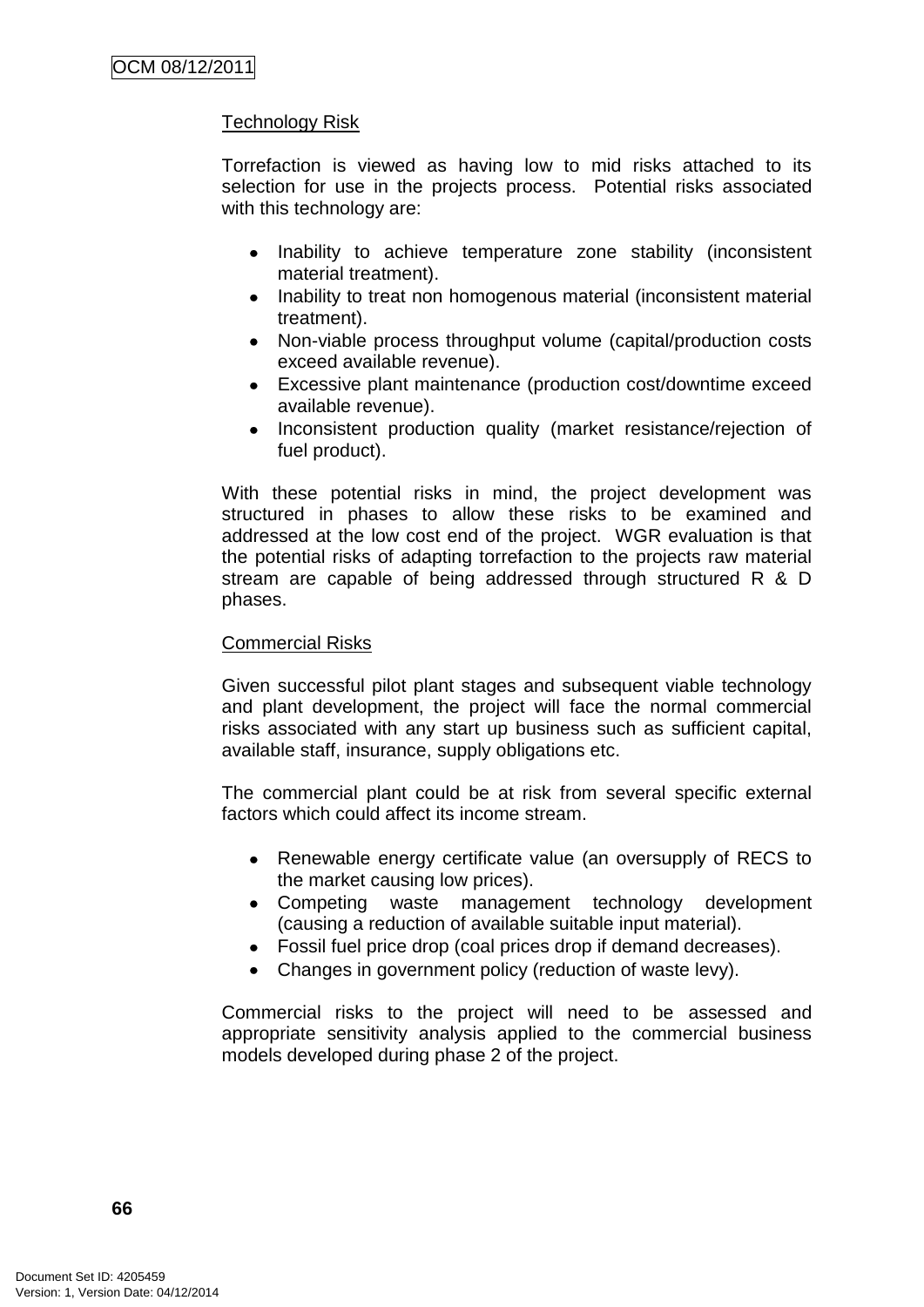#### Strategic Alliance

#### *Participation Structure Overview*

WGR propose that the City of Cockburn and Waste Gas Resources enter into a strategic alliance to undertake phase 1 of the proposed project. This alliance can be based on a memorandum of understanding which would define the basis of the alliance and its goals.

Following completion of analysis of the outcomes from phase 1 of the project, both stakeholders would evaluate their commercial participation and roles within the pre-commercial and commercial phases of the project and enter into a binding heads of agreement prior to undertaking phase 2 of the project.

#### *Project Participation Options*

A number of Options are available to the City if the project proceeds to phase 2 including:

- 1. Full equity participation
- 2. Partial equity participation
- 3. No equity participation with product sales based royalty

WGR is amenable to the City of Cockburn determining the project participation structure which best suits the City from an economic perspective and legal requirements basis.

#### *Preferred Phase 1 Participation Option*

Unless the City of Cockburn has a particular stakeholder structure preference for phase 1 of the project, officers consider the most appropriate stakeholder structure for the research and development phase of the project is a strategic alliance between the City of Cockburn (COC) and Waste Gas Resources (WGR) which is structured to provide minimal economic impact or risk to the City. Phase 1 of the project development and operation capital would be provided by WGR. The company would also undertake pilot plant/technology development and project assessment.

The City would provide a supply of chipped wood waste for the research and development phase along with disposal to landfill of processed material in excess of requirements. The City would also provide support or, ideally, take a lead role in promoting the profile of the project in order to provide project visibility to enhance grant applications status that may be made for the future phases of the project.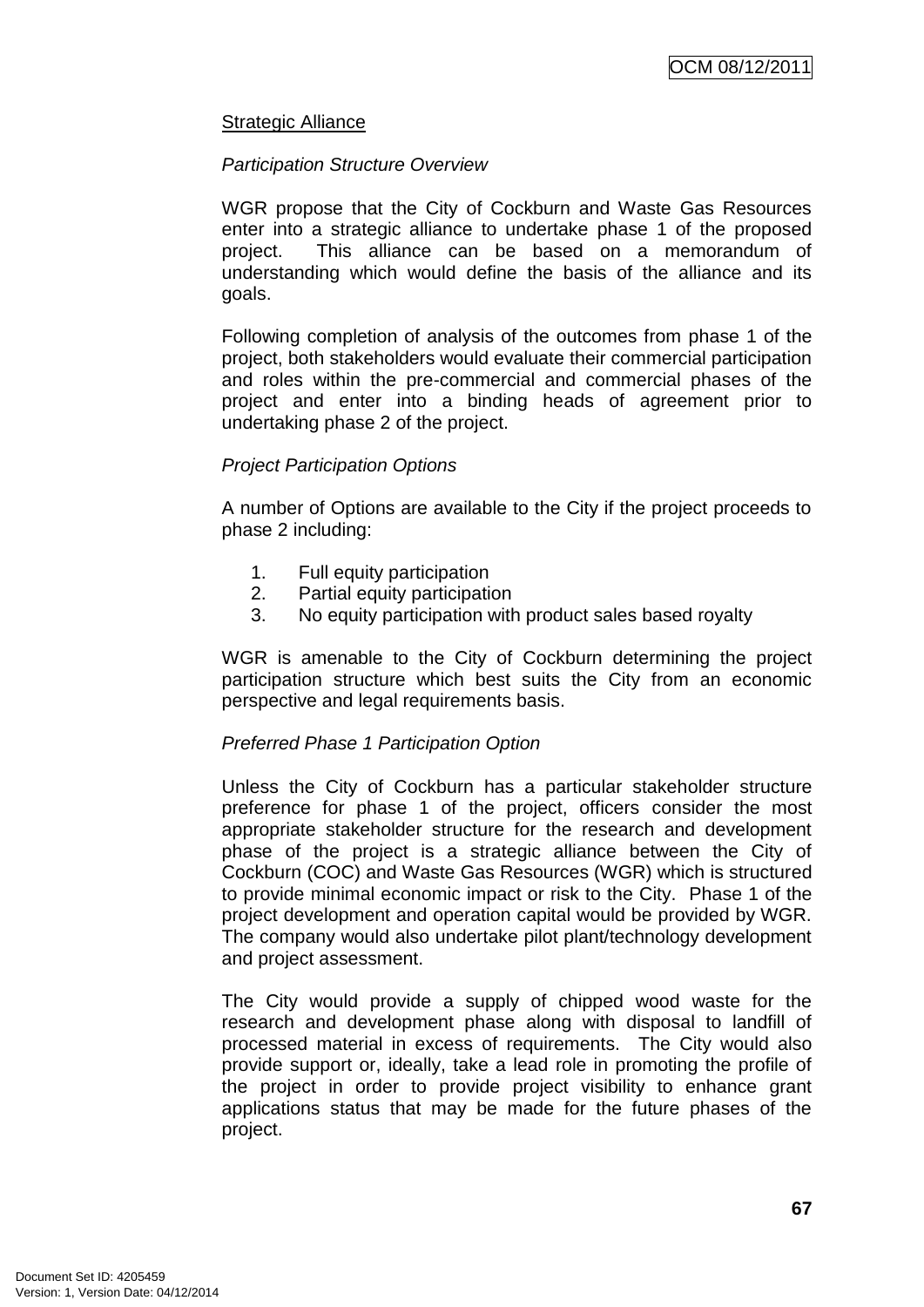#### **Conclusion**

- 1. WGR has investigated the feasibility of converting waste materials into a commercially viable, carbon neutral fuel.
- 2. From its investigations, WGR has concluded that the most feasible method to achieve this conversion is through a process known as torrefaction.
- 3. WGR investigations also elucidated the need for a staged development approach in applying torrefaction in the conversion of waste materials to a viable fuel source.
- 4. WGR proposes that the waste materials for the conversion process be sourced from the waste stream entering the City of Cockburn Henderson Waste Recovery Park.
- 5. The project development plan will be based on a systematic methodology of research – technical verification – demonstration – development. This methodology will allow all technical barriers within the process design to be eliminated and ensure the availability of information on which accurate economic analysis of the process can be determined.
- 6. The City of Cockburn would have limited risk exposure during the research and development phase of the project (phase 1) and will have, at its option, after completion of phase 1, the choice of zero to equal equity participation within the project.
- 7. WGR will provide the total capital required for phase 1 of the project and in doing so will accept the economic risk attached. WGR will also provide up to the full amount of capital required for the pre-commercial and commercial phases of the project subject to the stakeholder participation option chosen by the City of Cockburn.
- 8. The proposed project has potential to deliver strong benefits in waste management, environmental abatement, increased renewable energy production and value added derived income.
- 9. Successful commercial development of the project would potentially provide a catalyst for a significant shift in sustainable waste management practices in Western Australia. If this shift occurred, it would provide a significant amount of the energy required to reach the government's 20% renewable energy target within the state.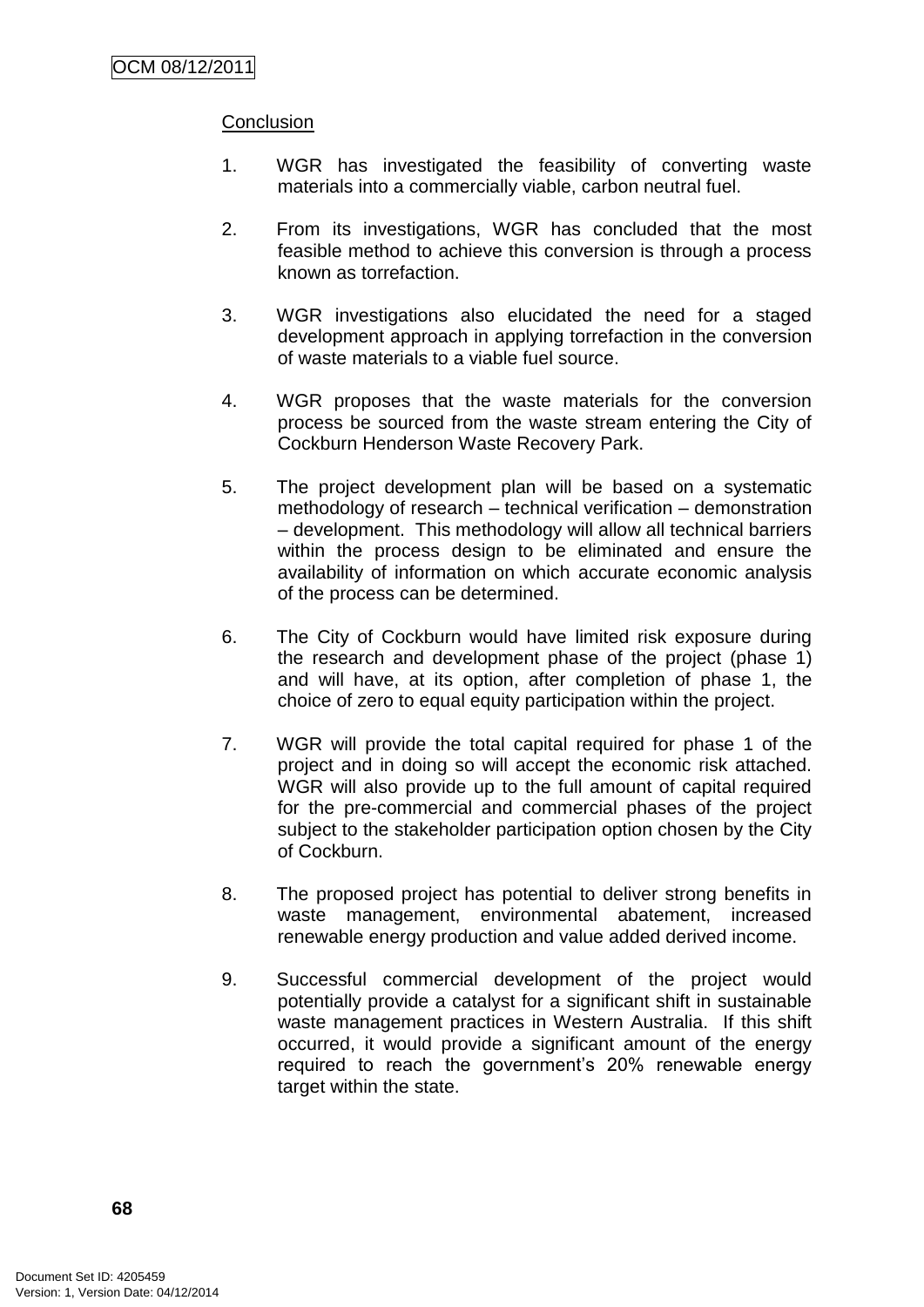### **Strategic Plan/Policy Implications**

#### **Governance Excellence**

• To develop and maintain a financially sustainable City.

#### **Natural Environmental Management**

• To manage the City's waste stream to achieve sustainable resource management, in an environmentally acceptable manner.

### **Budget/Financial Implications**

The proposed waste to fuel production project is being developed on the basis of staged research and pre-commercial verification followed by commercial operations. The goal of this staged development is to validate the process (torrefaction) and subsequently develop commercially viable technology and plant with which to undertake fuel production operations.

Phase 1 of the proposed project is a venture seed capital expenditure with no return on WGR's investment. As with most startup development ventures, the proponent of the project will assess that the process or technology stands a strong chance of commercialization and providing a long term income to the proponent commensurate with the risk burden of the venture capital expenditure.

The City currently receives and processes wood waste. It charges commercial gate fees for the product. It separates the material and chips the wood waste instead of landfilling the material. Staff actively seek disposal options for the processed material and whilst we are successful in finding a re-use for the product, these sources are not guaranteed. The material is disposed of free of charge. On that basis there will be no cost impact by diverting this material to WGR for use in their pilot project.

### **Legal Implications**

WGR will be responsible for obtaining all necessary approvals. The proposal will require an amendment to the current lease agreement with the City.

### **Community Consultation**

N/A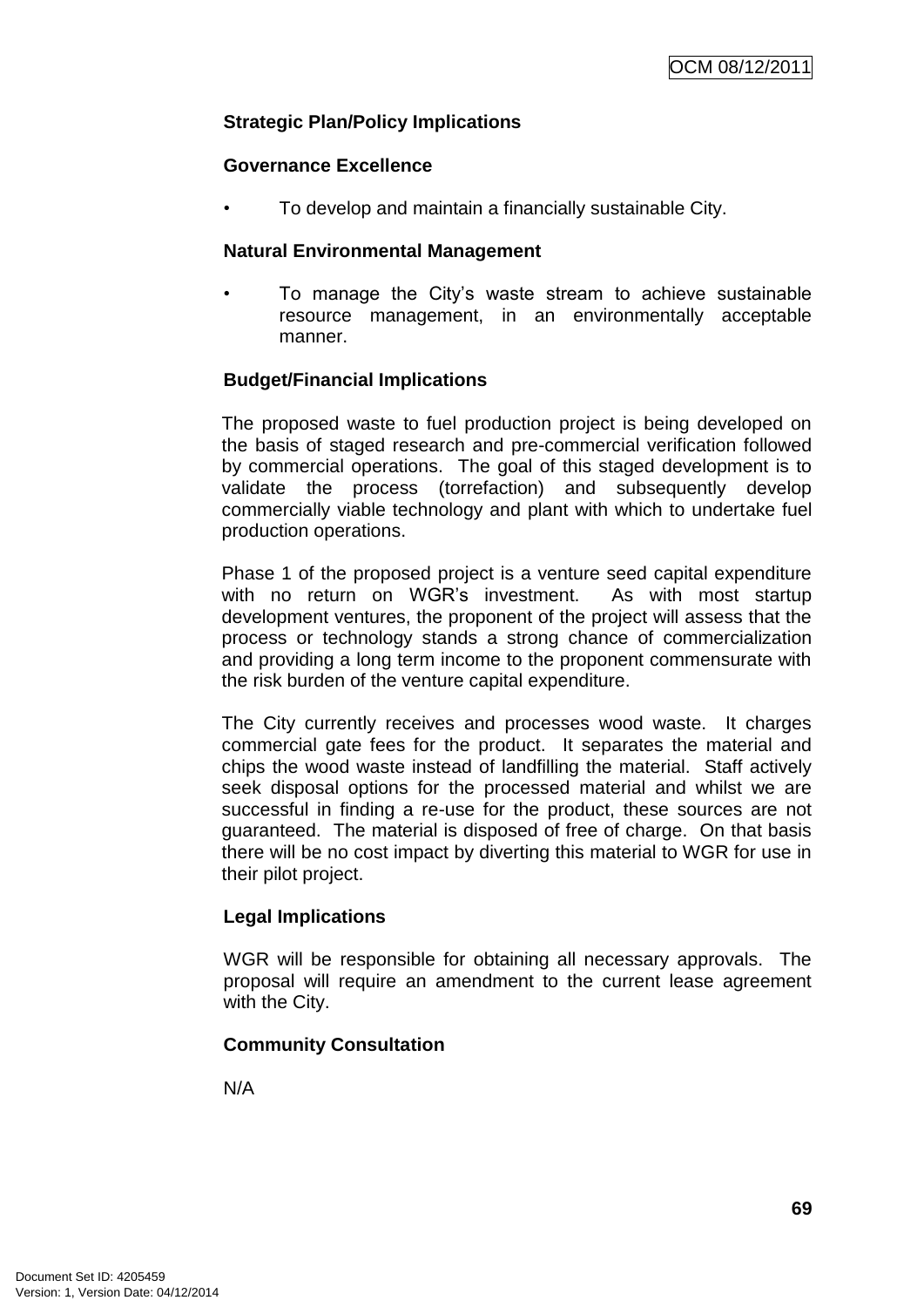# **Attachment(s)**

N/A

## **Advice to Proponent**

The Proponent has been advised that this matter is to be considered at the 8 December 2011 Council Meeting.

## **Implications of Section 3.18(3) Local Government Act, 1995**

Nil.

## **16.5 (OCM 8/12/2011) - TENDER NO.RFT 27/2011 - CIVIL WORKS - STORMWATER DRAINAGE MILGUN RESERVE, YANGEBUP AND HAMMOND PARK WA (RFT272011) (J KIURSKI) (ATTACH)**

#### **RECOMMENDATION** That Council :

- (1) accept the tender submitted by Densford Civil Pty Ltd for RFT27/2011 - Stormwater Drainage Milgun Reserve Yangebup and Hammond Park WA, for the lump sum price of \$1,042.481.35 GST Inclusive (\$947,710.31 GST Exclusive);
- (2) transfer \$245,000 from Land Development Reserve to complete the drainage projects;
- (3) increase CW 2386 from \$600,000 to \$845,000 to cover the additional costs of drainage works;
- (4) investigate the sale of the drainage sump land at 39 Cervantes Loop, Yangebup with the proceeds returned to the Land Development Reserve; and
- (5) investigate opportunities to maximise the value and use of Reserve 49148 (Canopus), Reserve 50075 (Mohan), Reserve 48651 (Barfield) and Reserve 49292 (Princeton).

# **TO BE CARRIED BY AN ABSOLUTE MAJORITY OF COUNCIL**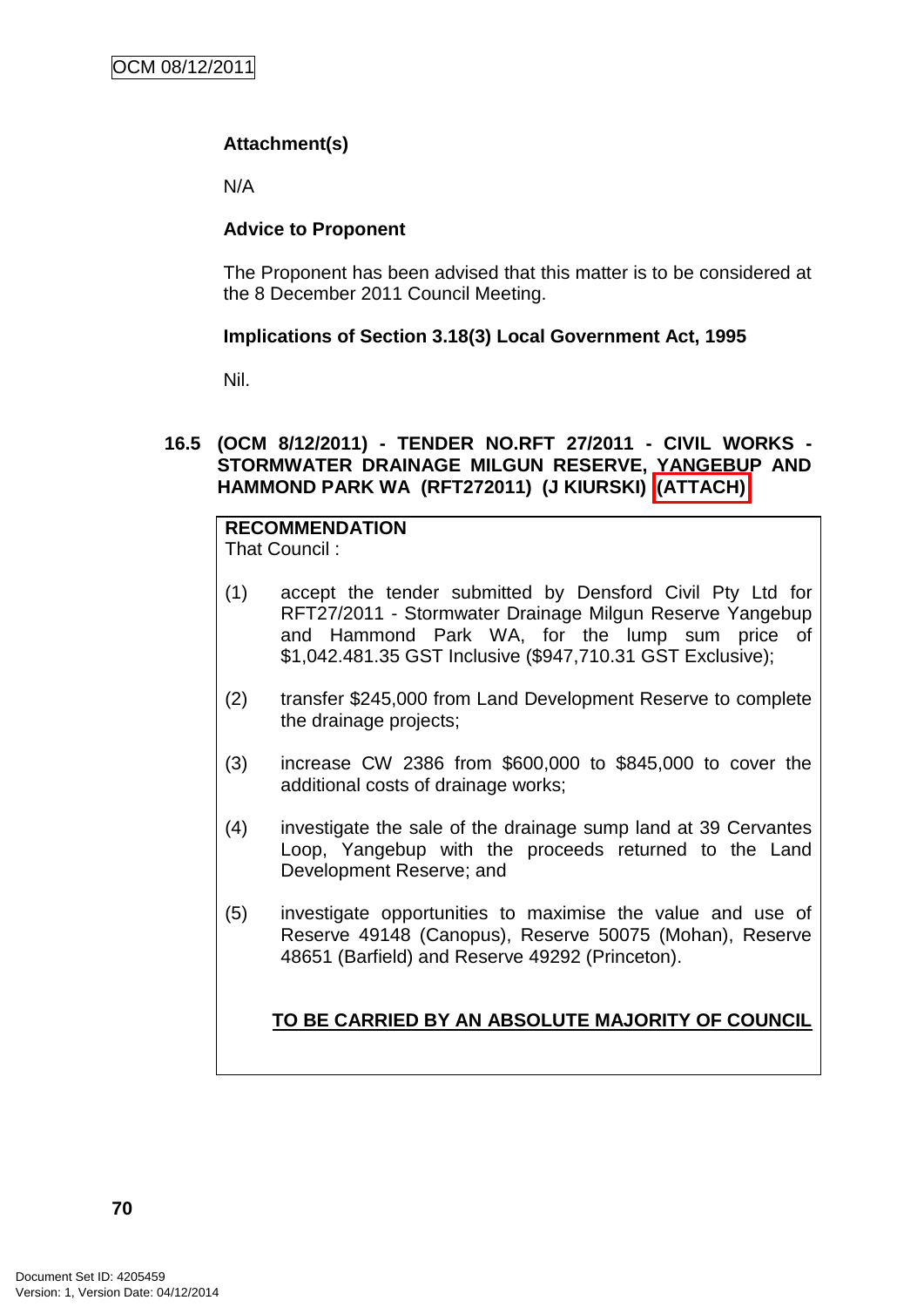## **COUNCIL DECISION**

## **Background**

The supply and installation of stormwater drainage improvements at Milgun Reserve and Hammond Park (Gaebler Road to Baler Court) was identified as a part of 2010/11 Stormwater Sumps and Drainage improvement program. Throughout the process of design, officers identified opportunities to amend the piped system to enable a number of additional sump areas to be rationalised.

The stormwater drainage proposal for Milgun Reserve involves establishing a number of buble-up facitliies within the reserve area to cater for the necessary discharge of water. That will overcome the need for the stormwater sump at 39 Cervantes Loop which can be filled and disposed of dependant on Councils border intent (refer attachment 1).

The Hammond Park portion of the project is the last part of Southern Suburbs District Structure Planning Area – Russell Road Arterial Drain Scheme that conveys stormwater from the area east side of the freeway and provides a control mechanism to prevent groundwater rising above a stipulated level.

The proposal will improve the piped network to enable water to flow through to the Water Corporation outlet beyond Russell Road. Whilst water will continue to flow through a series of sumps and holding basins, the design removes the need for some of the smaller sumps that have formed part of network in the past (refer to attached plan at attachment 2). The proposal will free up Reserve 49148 (Canopus), Reserve 50075 (Mohan), Reserve 48651 (Barfield) and Reserve 49292 (Princeton) and Council will have an opportunity to determine how it can maximise the use and value from these reserves. The transmission line corridor will continue to be used as a control area to prevent standing water for long durations.

The scope of works includes:

- 1. Location and protection of existing services;
- 2. Clearance, removal and disposal of vegetation, rubbish, debris and other deleterious material;
- 3. Setting out;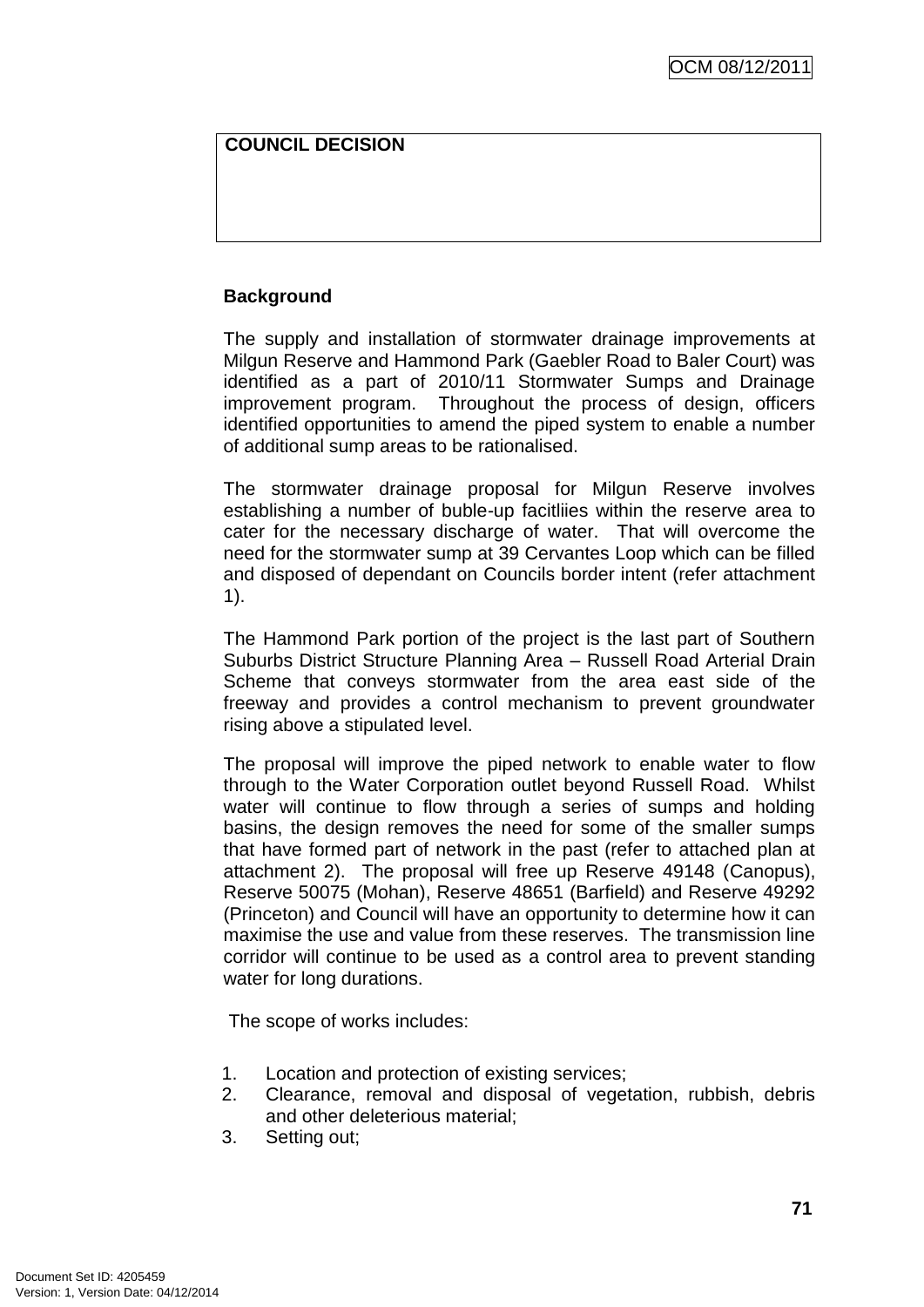- 4. Traffic Management/Control (Road and pedestrian);
- 5. Excavation (Including top soil removal, stockpiling and respreading; trenching and dewatering);
- 6. Drainage Pipe Supply and Installation (Including compaction, bedding, laying and backfilling);
- 7. Manholes and Gullies Supply and Installation (Including backfilling and compaction);
- 8. Site Clean-up and Reinstatement;
- 9. Provision of 'As Constructed' Documentation.

## **Submission**

Tenders closed at 2:00pm (AWDT) on Thursday, 24 November 2011. Four (4) tender submissions were received from:

- 1. TC Drainage Pty Ltd
- 2. All Earth Group Pty Ltd
- 3. Griffin Civil
- 4. Densford Civil Pty Ltd

## **Report**

### Compliance Criteria

|   | Tenderer's Name            | Compliance<br><b>Criteria Overall</b><br>Assessment |
|---|----------------------------|-----------------------------------------------------|
|   | <b>TC Drainage Pty Ltd</b> | Compliant                                           |
| 2 | All Earth Group Pty Ltd    | Non-Compliant                                       |
| 3 | <b>Griffin Civil</b>       | Compliant                                           |
| 4 | Densford Civil Pty Ltd     | Compliant                                           |

The All Earth Group Pty Ltd did not address the compliance criteria adequately and their tender offer included only a price schedule with the necessary Lump-Sum offer not submitted. Quality Assurance, Tender Resources and Subcontractors Listing were also not provided and Referees listed could not be contacted except for Transpacific Waste which would not disclose any information

### Evaluating Officers

The tender submissions were evaluated by:

- 1. Martin Lugod, Works Manager
- 2. Colin McMillan, Works Coordinator
- 3. Jadranka Kiurski, Manager Engineering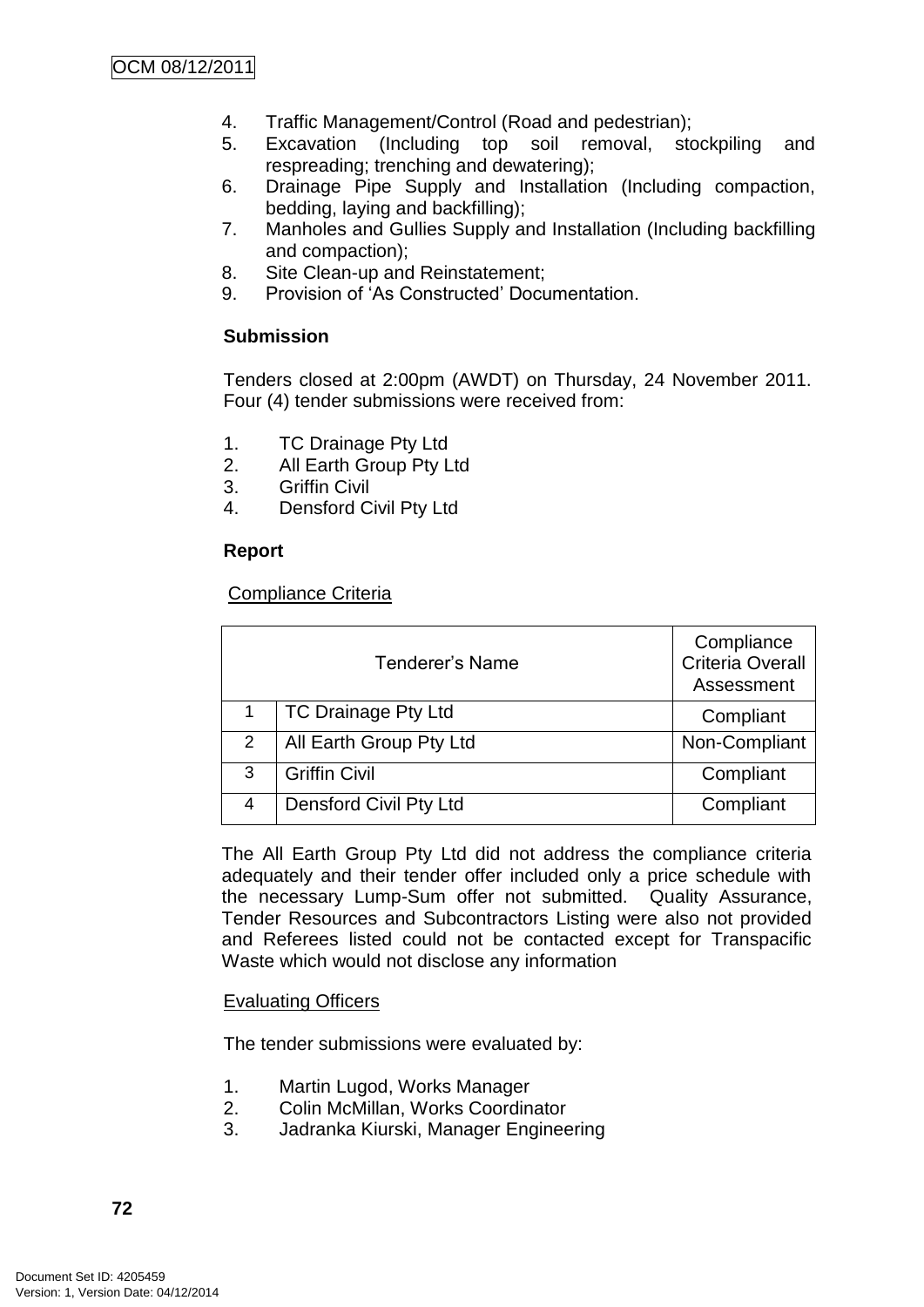# Evaluation Criteria

The table below lists the evaluation criteria were applied to all tenders.

| <b>Evaluation Criteria</b>                 | Weighting<br>Percentage |
|--------------------------------------------|-------------------------|
| <b>Demonstrated Experience</b>             | 25%                     |
| <b>Key Personnel Skills and Experience</b> | 10%                     |
| <b>Tenderers Resources</b>                 | 10%                     |
| Methodology                                | 15%                     |
| <b>Tendered Price</b>                      | 40%                     |
| TOTAL                                      | 100%                    |

# Non-Cost Evaluation

TC Drainage provided inadequate detail in their submission and did not address the criteria as comprehensively as others. For example, their submission did not provide adequate information regarding experience particularly with similar scoped projects. Although their main business is a drainage work their non-cost score reflects the information provided in their submission.

Griffin Civil scored highly for resources and experience with similar projects being delivered for other Local Governments. Griffin Civil have the capacity to deliver the project using their own resources and subcontract in asphalt, kerbing, traffic management and material testing.

The Evaluation Panel noted that Densford Civil is an experienced contractor with the necessary experience. They have been used previously by Engineering Services for street lighting and subdivision works throughout the City of Cockburn. Densford Civil have the capacity to deliver the project using their own resources and will engage sub-contractors for groundwater control and road profiling.

### **Methodology**

Griffin Civil and Densford Civil both demonstrated the necessary qualifications and experience to carry out the stormwater drainage works and each outlined a suitable methodology for the project.

TC Drainage has the necessary qualifications and experience to carry out the projects but there was insufficient detail in their submission. Overall, the most preferred and concise submission was evaluated to be that of Densford Civil.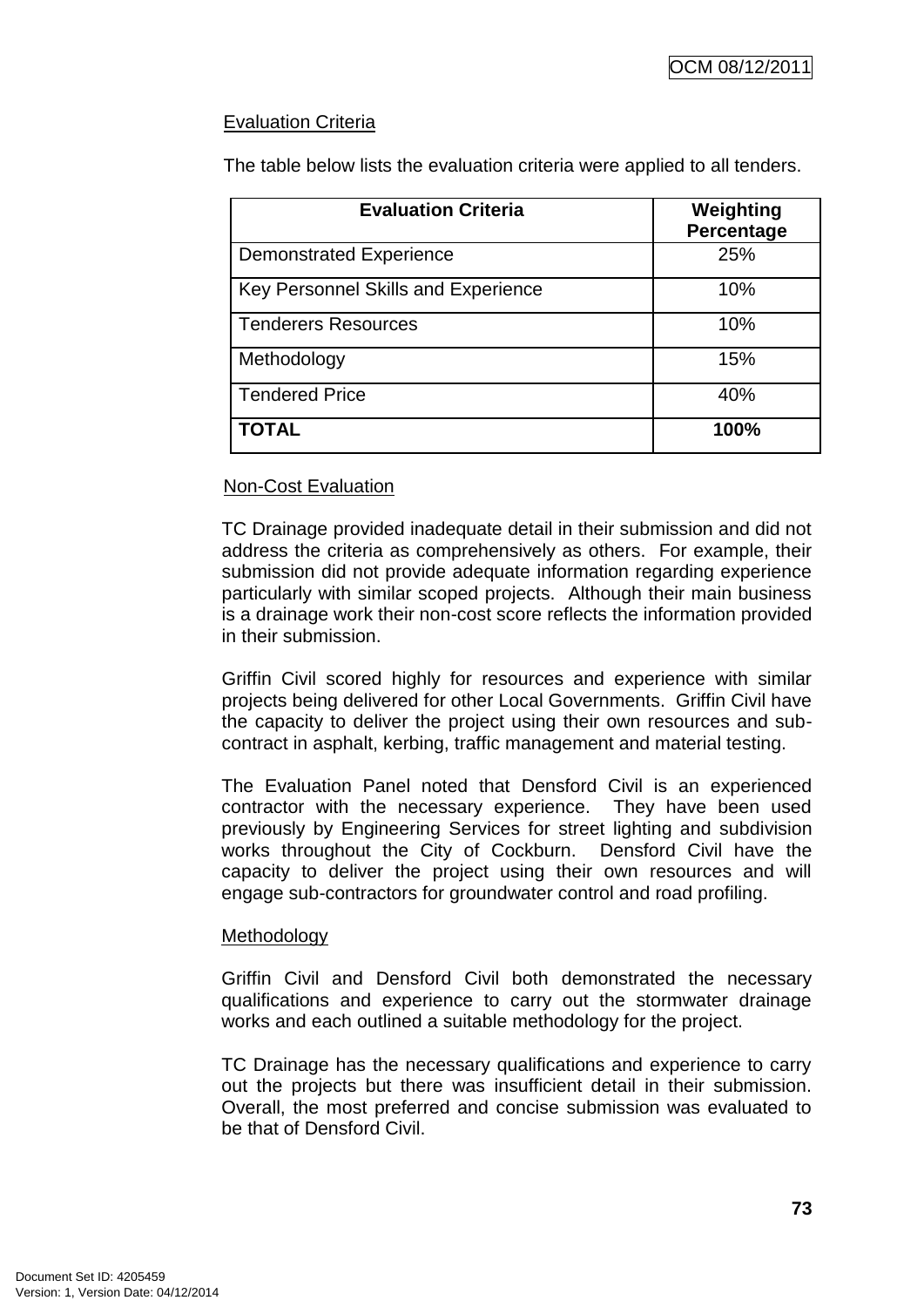# Cost Evaluation

The cost of the project was calculated and evaluated accordingly. Densford Civil represents the most economical price for the scope of work at \$947,710.31 (excl GST). In addition to submitting the lowest price, Densford Civil offered a further discount should they be awarded the contract prior to 12 December 2011.

#### Timeframe

All tenderers confirmed a completion time frame of 14 weeks as per the tender request. Overall, the most preferred and concise submission was evaluated to be that of Densford Civil and they are available to commence the works in middle of December 2011.

|                                 | <b>Percentage Scores</b>      |                           |       |
|---------------------------------|-------------------------------|---------------------------|-------|
| <b>Tenderer's Name</b>          | Non-cost<br><b>Evaluation</b> | Cost<br><b>Evaluation</b> | Total |
|                                 | 60%                           | 40%                       | 100%  |
| <b>TC Drainage Pty Ltd</b>      | 28.24                         | 31.04                     | 59.28 |
| <b>Griffin Civil</b>            | 44.26                         | 30.64                     | 74.90 |
| <b>**Densford Civil Pty Ltd</b> | 44 42                         | 40.00                     | 84.42 |

#### Scoring Table

*\*\*Recommended Submission*

#### Summary

Taking into consideration each Tenderers' response to the evaluation criteria advertised, the Evaluation Panel has determined that the submission received from Densford Civil is the most advantageous and recommends acceptance accordingly.

### **Strategic Plan/Policy Implications**

### **Infrastructure Development**

• To construct and maintain community facilities that meet community needs.

### **Transport Optimisation**

To ensure the City develops a transport network that provides maximum utility for its users, while minimizing environmental and social impacts.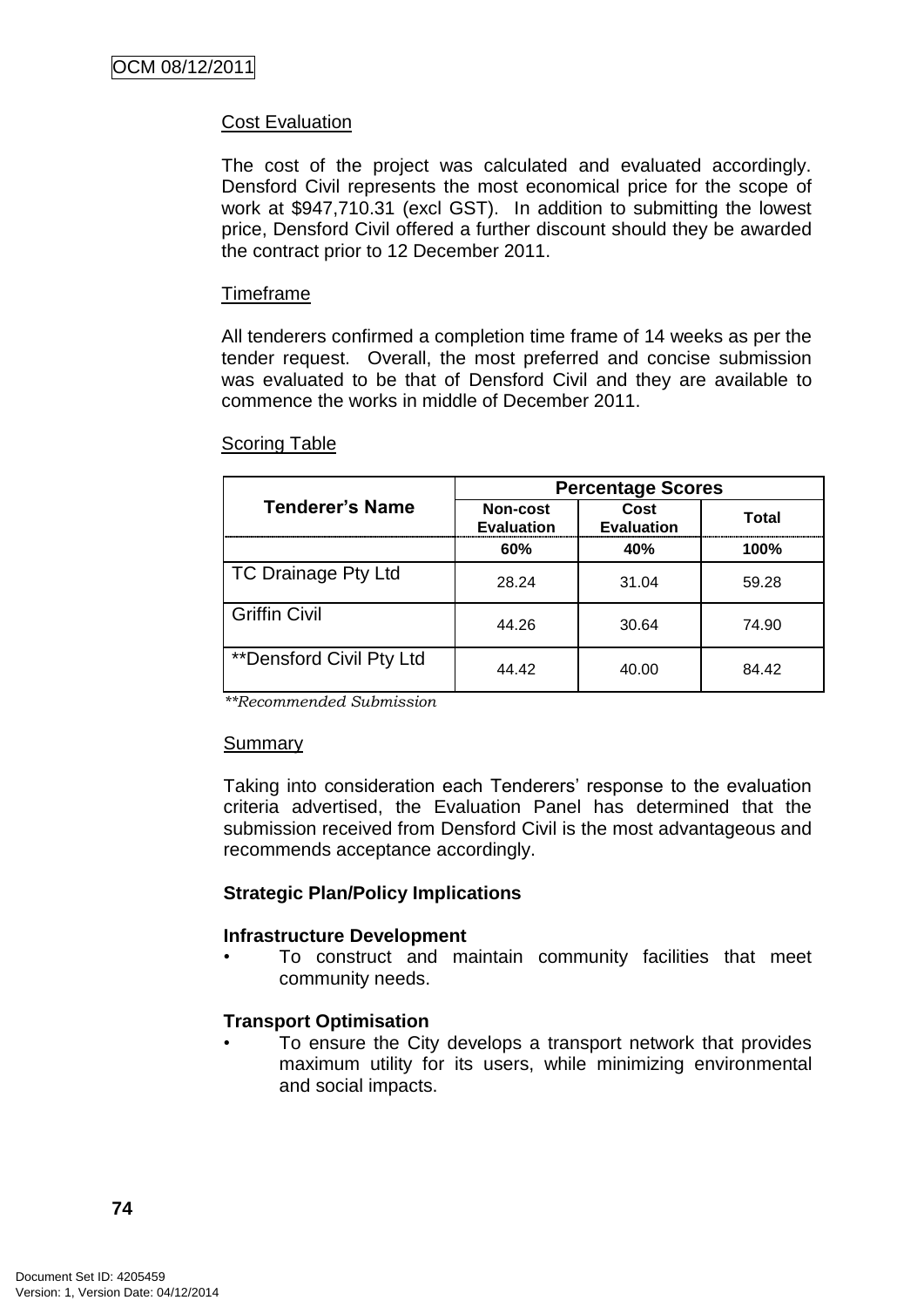• To construct and maintain roads which are convenient and safe for vehicles, cyclists and pedestrians.

## **Budget/Financial Implications**

Costs for the service delivery have been budgeted under CW 3399 (\$46.896), CW2415 (\$77,000) and CW 2386 (\$600,000) with total fund of \$723,896 available in 2011/12. As the lowest and recommended tender received is greater than the available budget there will be a requirement to make provision of an additional \$245,000 in the 2011/12 budget to complete the projects. It is proposed to draw those funds from the Land Development Reserve and repay the reserve from funds generated by the disposal of land.

The scope of work will enable Council to rationalise the sump located in 39 Cervantes Loop Yangebup. The total land area freed up for future sale is approximately 0.17Ha which has an estimated market value of 0.6M after sub-division costs. The surrounding land is zoned R20 under TPS3 which would yield three lots for future sale.

Reserve 49148 in Canopus and Reserve 50075 in Mohan is a public recreation reserve and could be purchased for 5% of its value and then sold on the open market for full value. Profits have to be spent on recreational land in the vicinity of the land. This would need to be further explored.

Reserve 48651 Barfield and Reserve 49292 Princeton are a Drainage reserves which could be purchased from the State of Western Australia. The value can be assessed as being the value of a building lot less our costs to produce the finished lot. This would need to be further explored.

### **Legal Implications**

Section 3.57 of the Local Government Act 1995 and Part 4 of the Local Government (Functions and General) Regulations 1996 refers.

# **Community Consultation**

N/A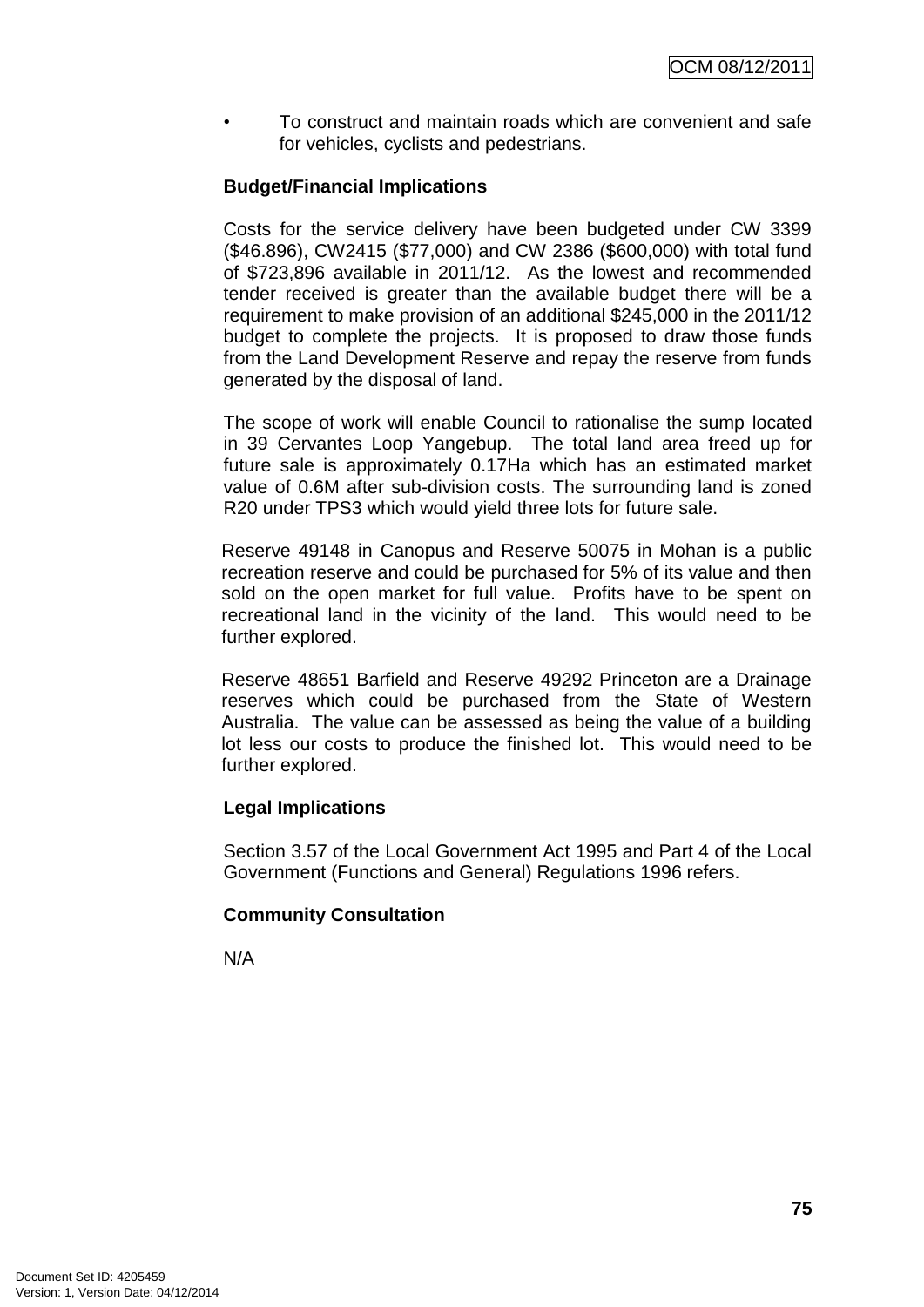# **Attachment(s)**

- 1. Site Plan
- 2. Milgun Reserve drainage design
- 3. Hammond Park sump rationalisation
- 4. Compliance Criteria Checklist (separate confidential cover)
- 5. Tender Evaluation Sheet (s) (separate confidential cover)
- 6. Tendered Prices (separate confidential cover)

## **Advice to Proponent(s)/Submissioners**

The Proponent(s) and those who lodged a submission on the proposal have been advised that this matter is to be considered at the 8 December 2011 Council Meeting.

### **Implications of Section 3.18(3) Local Government Act, 1995**

Nil

# **17. COMMUNITY SERVICES DIVISION ISSUES**

## **17.1 (OCM 8/12/2011) - CITY OF COCKBURN RISK TO RESOURCE REFERENCE GROUP (RS/L/007) (R AVARD)**

### **RECOMMENDATION**

That Council appoint (Elected Member) \_\_\_\_\_\_\_\_\_\_\_\_\_\_\_ as representative to the City of Cockburn Risk to Resource Reference Group.

**COUNCIL DECISION**

### **Background**

Council at its meeting on 14 July 2011 resolved to: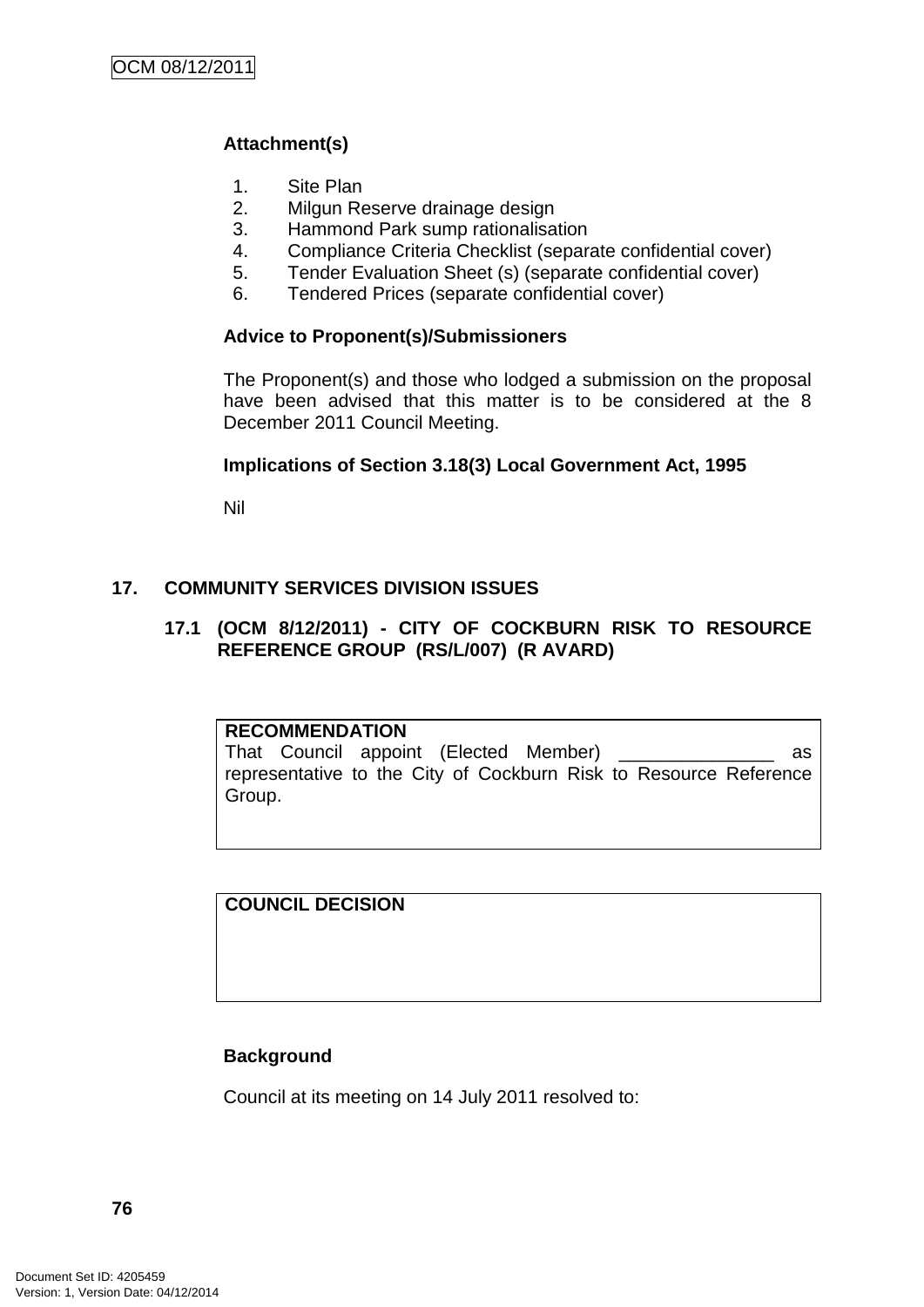*advise the Fire and Emergency Authority that it seeks the following representation on the City of Cockburn Risk to Resource Reference Group:*

- *Chair appointed by Council*
- *1 Elected Member*
- *3 representatives from the Jandakot Volunteer Bushfire Brigade*
- *3 representatives from the South Coogee Volunteer Bushfire Brigade*
- *A representative from the Department of Environment and Conservation*
- *2 officers of the City of Cockburn*
- *2 officers of FESA*

Council at its meeting on 8 September 2011, resolved:

*That Clr Lee-Anne Smith and Clr Sue Limbert be appointed as the Elected Member representatives to the City of Cockburn Risk to Resource Reference Group, with Clr Lee-Anne Smith as the Chairperson*.

# **Submission**

N/A

# **Report**

As Clr Limbert was appointed by Council to the Risk to Resource Reference Group and is no longer a member of Council a new member needs to be appointed. The opportunity exists for the new Council to also appoint a new chair for the Reference Group should it so desire.

The Chief Executive Officer will appoint the City of Cockburn officers to the Reference Group and the other representatives will be appointed by their respective organisations.

# **Strategic Plan/Policy Implications**

# **Governance Excellence**

• To conduct Council business in open public forums and to manage Council affairs by employing publicly accountable practices.

# **Natural Environmental Management**

• To conserve, preserve and where required remediate the quality, extent and uniqueness of the natural environment that exists within the district.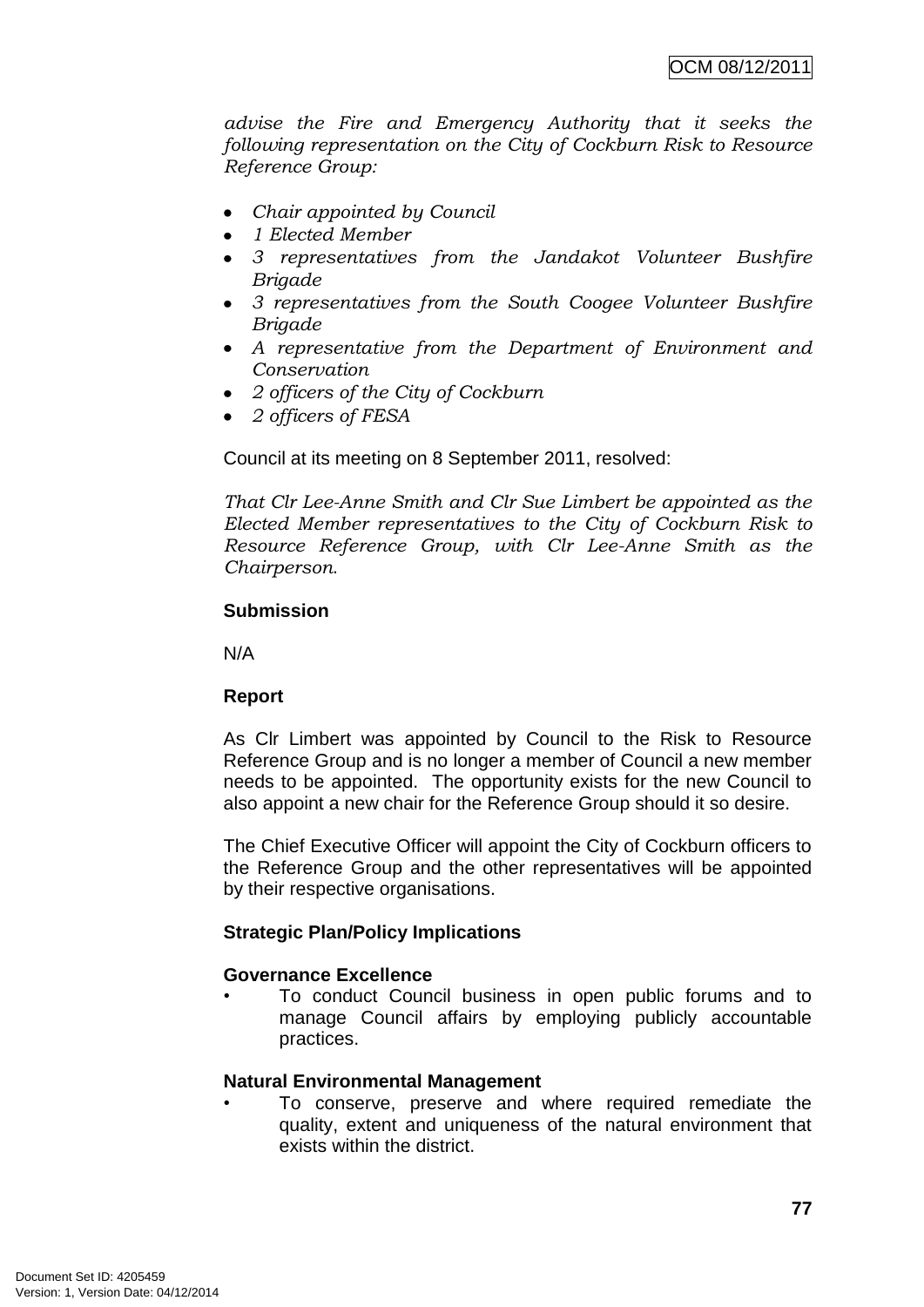## **Budget/Financial Implications**

The limited funds required for the Reference Group are available within the current budget allocations.

## **Legal Implications**

N/A

## **Community Consultation**

N/A

## **Attachment(s)**

N/A

## **Advice to Proponent(s)/Submissioners**

The City of Cockburn Bushfire Reference Group members have been advised that the appointment of Council representative's to the Risk to resource Reference Group will be considered at the December 2011 meeting of Council.

### **Implications of Section 3.18(3) Local Government Act, 1995**

Nil.

# **18. EXECUTIVE DIVISION ISSUES**

### **19. MOTIONS OF WHICH PREVIOUS NOTICE HAS BEEN GIVEN**

### **20. NOTICES OF MOTION GIVEN AT THE MEETING FOR CONSIDERATION AT NEXT MEETING**

### **21. NEW BUSINESS OF AN URGENT NATURE INTRODUCED BY COUNCILLORS OR OFFICERS**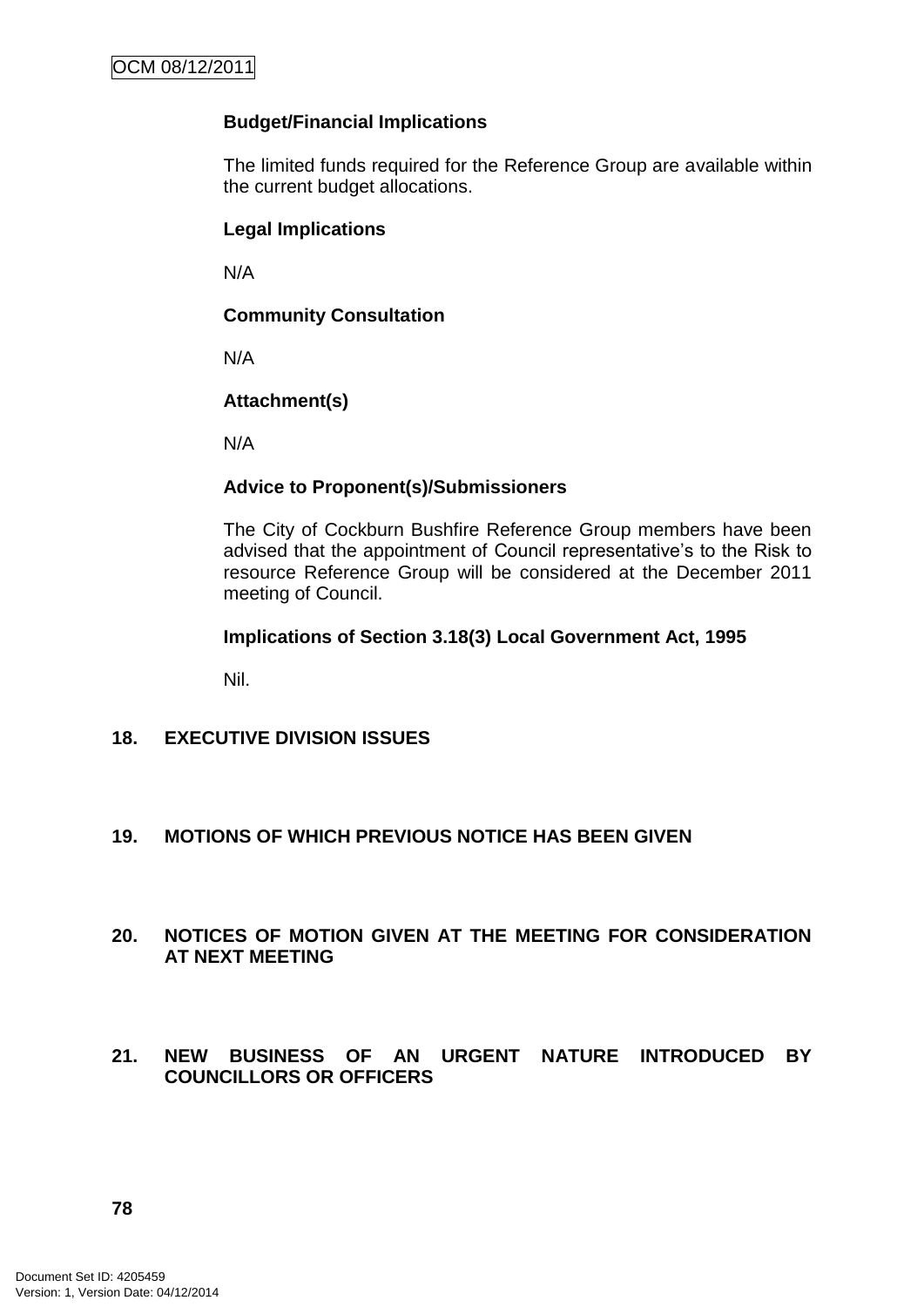#### **22. MATTERS TO BE NOTED FOR INVESTIGATION, WITHOUT DEBATE**

#### **23. CONFIDENTIAL BUSINESS**

**23.1 (OCM 8/12/2011) - MINUTES OF CHIEF EXECUTIVE OFFICER PERFORMANCE AND SENIOR STAFF KEY PROJECTS APPRAISAL COMMITTEE - 17 NOVEMBER 2011 (1192) (S CAIN) (ATTACH)**

#### **RECOMMENDATION**

That Council receive the Minutes of the Chief Executive Officer Performance and Senior Staff Key Projects Appraisal committee dated 17 November 2011 as attached to the Agenda, and adopt the recommendations contained therein.

**COUNCIL DECISION**

# **Background**

The Chief Executive Officer Performance and Senior Staff Key Projects Appraisal Committee met on 17 November 2011. The minutes of that meeting are required to be presented to Council and its recommendations considered by Council.

### **Submission**

The minutes of the Committee meeting are attached to the Agenda. Items dealt with at the Committee meeting form the basis of the Minutes.

### **Report**

The Committee recommendations are now presented for consideration by Council and, if accepted, are endorsed as the decisions of Council. Any Elected Member may withdraw any item from the Committee meeting for discussion and propose an alternative recommendation for Council's consideration. Any such items will be dealt with separately, as provided for in Council's Standing Orders.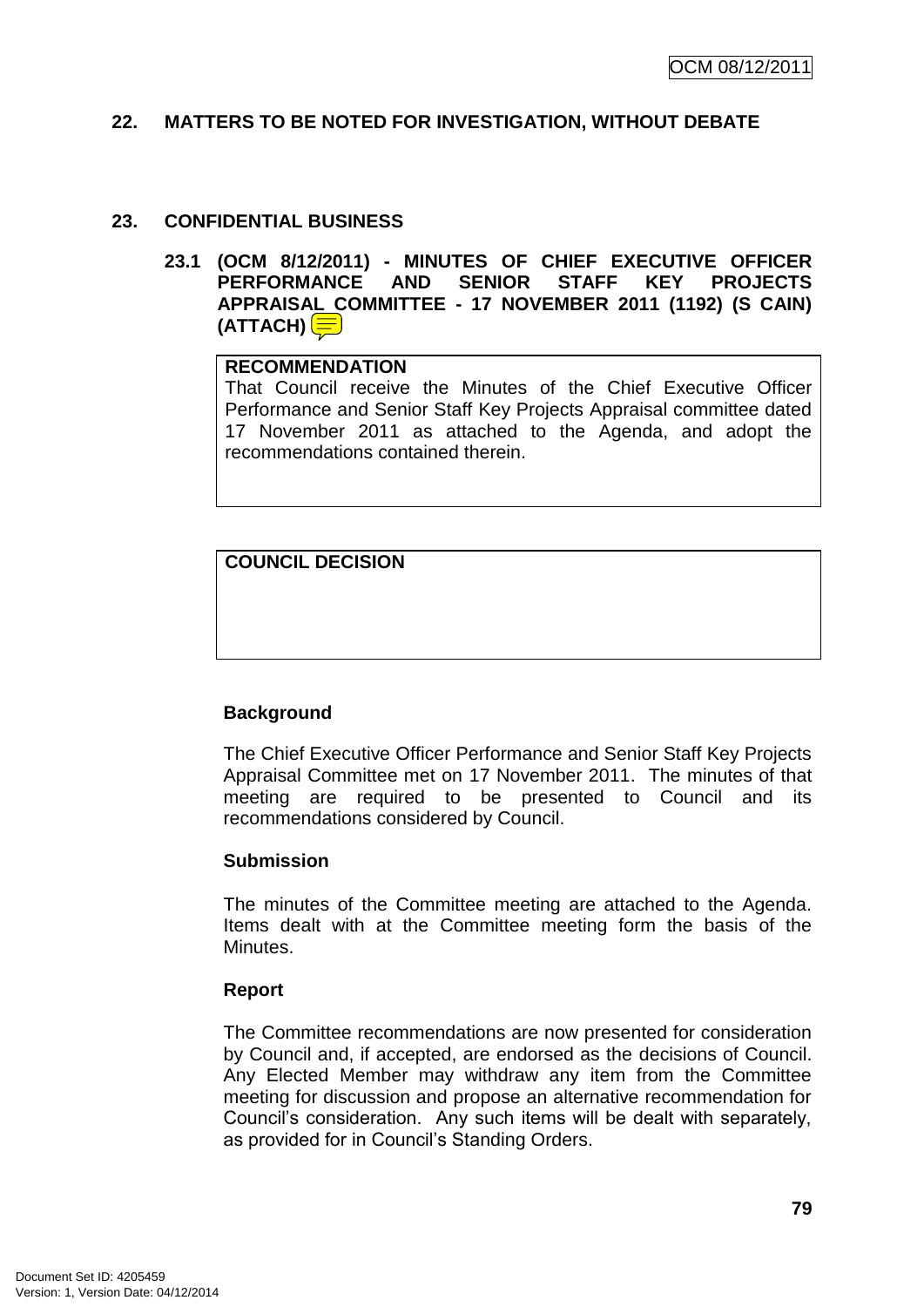# **Strategic Plan/Policy Implications**

#### **Governance Excellence**

• To maintain a professional, well-trained and healthy workforce that is responsive to the community's needs.

### **Budget/Financial Implications**

Committee Minutes refer.

## **Legal Implications**

Committee Minutes refer.

## **Community Consultation**

N/A

## **Attachment(s)**

Minutes of the Chief Executive Officer Performance and Senior Staff Key Projects Appraisal Committee 17 November 2011 are provided to the Elected Members as confidential attachments.

### **Advice to Proponent(s)/Submissioners**

The CEO and Senior Staff have been advised that this item will be considered at the December 2011 OCM.

### **Implications of Section 3.18(3) Local Government Act, 1995**

Committee Minutes refer.